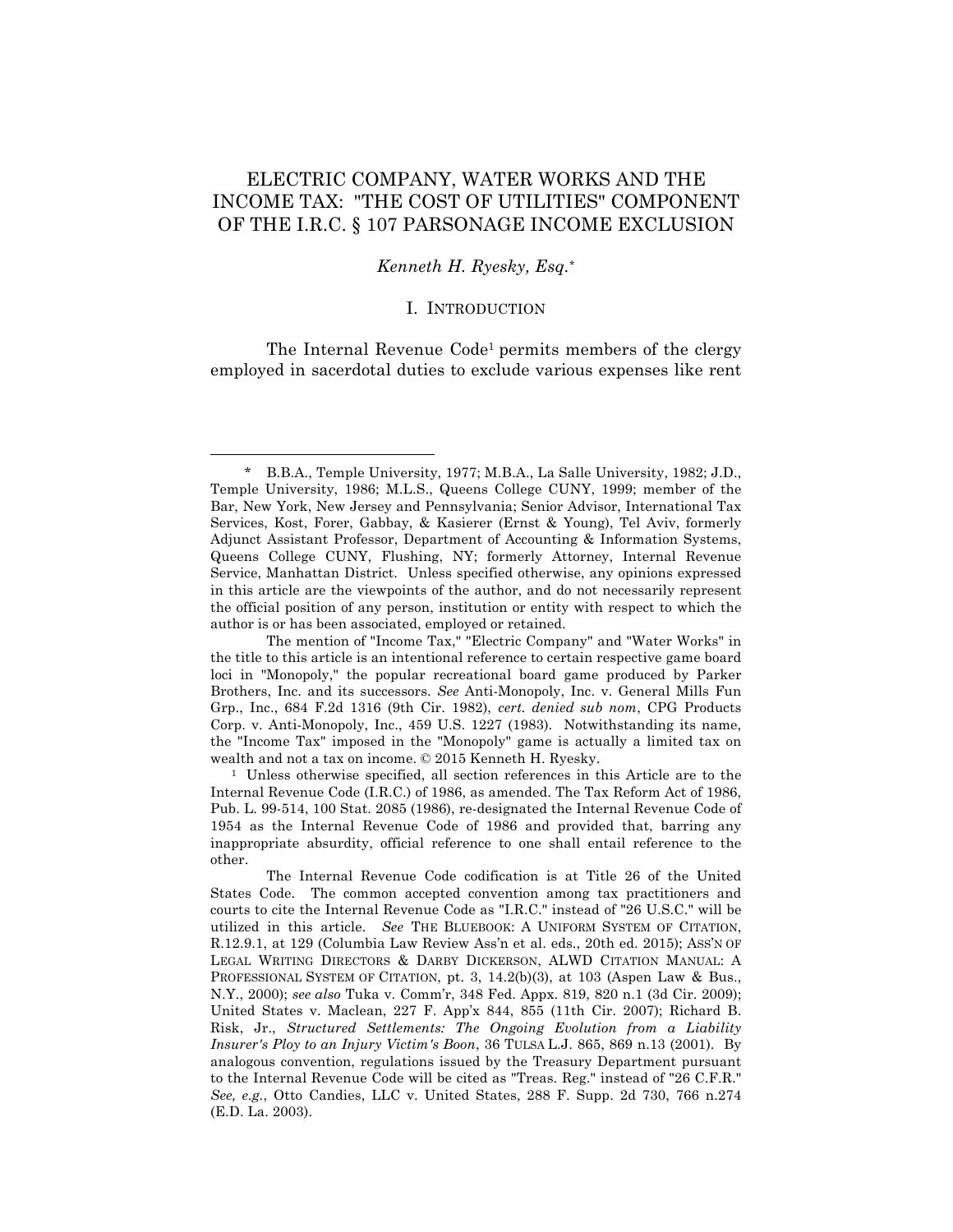or other upkeep of a personal residence from their gross income.<sup>2</sup> Under certain circumstances, "the cost of utilities" is specifically entailed in the exclusion's sweep.3

Technological developments over the past few decades have expanded and altered the concept and definition of a household "utility." Today, a "utility" consists not only of material goods and services, but also of data and intellectual properties.

This article addresses the meaning of "utilities" as they apply to the parsonage exclusion. Following a discussion of the statutory history of income exclusion for the clergy, this article will cover the general operation and sweep of the parsonage exclusion. It will then explore what constitutes a utility for improved real property, and how that term has been and continues to be affected by recent technological changes. Some issues impacting utilities with respect to the parsonage exclusion will then be discussed. This article finally concludes that the "cost of utilities" under I.R.C. § 107 carries potential for controversy in the statute's application, and in how the Internal Revenue Service (IRS) enforces it.

### II. STATUTORY HISTORY

Eight years after the Sixteenth Amendment to the United States Constitution cleared way for the imposition of a personal income tax,4 the Revenue Act of 1921 exempted from taxation "[t]he rental value of a dwelling house and appurtenances thereof furnished to a minister of the gospel as part of his compensation."5 This provision was continued in the Internal Revenue Code of 1939.6

In 1954, Congress recast the entire Internal Revenue Code into very much the form it remains today.7 The new Internal Revenue Code of 1954 was "developed through extensive and lengthy study of ways and means of removing tax inequities and

<sup>2</sup> I.R.C. § 107 (1986).The income excluded under § 107 for income tax computation purposes is not excludable for the purposes of computing the Social Security Self-Employment Tax. I.R.C. § 1402(a)(8) (1986).

 $\frac{3}{4}$  I.R.C.  $\frac{5}{8}$  107(2) (1986).

<sup>4</sup> Personal income tax provisions were imposed by Congress in 1862 in order to finance the Civil War. Act of August 5, 1861, 12 Stat. 292, 309; Act of July 1, 1862, 12 Stat. 432, 473–75. These and similar subsequent provisions were found to be constitutionally infirm. *See* Pollock v. Farmers' Loan & Trust Co., 157 U.S. 429 (1895). The 16th Amendment, ratified in 1913, resolved such constitutional issues, and is the basis for the Federal Income Tax as it is known today. *See* U.S. CONST. amend. XVI.

<sup>5</sup> Revenue Act of 1921 § 213(b)(11), 42 Stat. 227, 239 (1921).<br>  $\frac{6}{18}$  R C  $\frac{8}{22}$ (b)(6) (1939)

 $\frac{6}{7}$  I.R.C. § 22(b)(6) (1939).

<sup>7</sup> *See supra* note 1.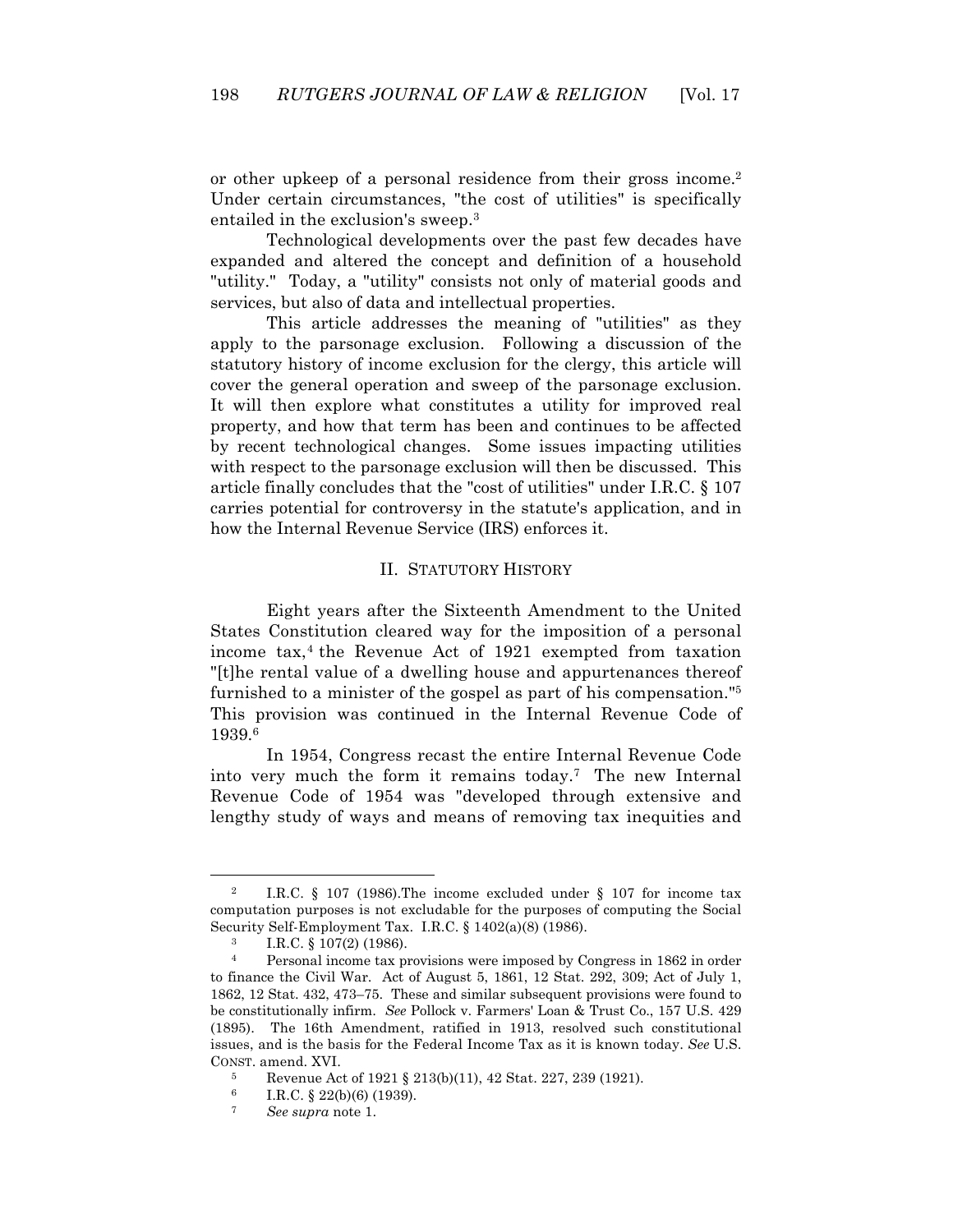$\overline{a}$ 

tax restraints,"8 and was intended "to remove inequities, to end harassment of the taxpayer, and to reduce tax barriers to future expansion of production and employment."9

One such inequity in the 1939 Code and its predecessors was in the disparate tax treatment of the clergy person,<sup>10</sup> whose employing congregation did not furnish a personal residence, but who explicitly or implicitly augmented the minister's salary with an allowance so that the minister might make provision for a household abode. The Bureau of Internal Revenue<sup>11</sup> had long taken the position that such a compensational allowance was not excludable from a minister's income,<sup>12</sup> but that posture traveled a rough and rocky road in the courts. For example, in the *Appeal of Gillespie*, <sup>13</sup> the Board of Tax Appeals was confronted with a situation in which the church negotiated the rental of a manse for its minister, and paid the minister an additional rental allowance, which the minister then paid to the manse's landlord. The court found the minister to be an agent of the church, and thus avoided the question of whether payments in lieu of the church-owned housing fell within the exclusion provided by  $\S$  213(b)(11) of the Act of 1921.<sup>14</sup> The Government also lost on the issue in some cases

<sup>8</sup> H.R. REP. NO. 83-1337, at 2 (1954), *reprinted in* 1954 U.S.C.C.A.N. 4017, 4025; *see also* 83d Cong., S. FIN. COMM. REP. ON INTERNAL REVENUE CODE OF 1954, *as reprinted in* 1954 U.S.C.C.A.N. 4629, 4629. The introductory materials to the respective House and Senate documents are mostly verbatim.

<sup>9</sup> H.R. REP. NO. 83-1337, at 1*.* (1954)*. Plus ça change, plus c'est la même chose* ("the more things change, the more they stay the same")*. See, e.g.*, *In re* Fichner, 677 A.2d 201, 205 n.3 (1996).

<sup>10</sup> At the time, all but a few clergypersons in America were of the male gender, though as early as 1853 the Oberlin Theological Seminary did ordain a woman: Antoinette Louisa Brown (later married surname Blackwell). *See Mrs. Blackwell is 87*, N.Y. TIMES, May 21, 1912, at 1.

Notwithstanding that I.R.C. § 107 is couched in the male gender, it must of course be construed to apply to clergypersons without regard to gender. *See* 1 U.S.C. § 1 (2012).

Consistent with the writing practice standards now expected of the legal profession, this article employs gender-neutral language, unless the specific written passage is a direct quotation, or the circumstances otherwise compel the use of any particular gender to the exclusion of another. *See* Judith S. Kaye, *A Brief for Gender-Neutral Brief-Writing*, 205 N.Y.L.J. 28 (1991); *cf. Estate of Fannie Greene*, 2006 N.Y. Misc. LEXIS 5063 at \*1 n.1 (Surr. Ct. Kings Co. 2006) ("In the Notice of Motion, a non-neutral gender salutation was used. Any papers submitted to this Court are to contain gender neutral language.").

<sup>11</sup> Under a reorganization of the Treasury Department effective August 26, 1953, the "Bureau of Internal Revenue" became the "Internal Revenue Service." T.D. 6038, 1953-2 C.B. 443.

<sup>&</sup>lt;sup>12</sup> I.T. 1694, 2-1 C.B. 79 (1923).<br><sup>13</sup> 2 B T A 1317 (1925)

 $\frac{13}{14}$  2 B.T.A. 1317 (1925).

<sup>14</sup> *Id*.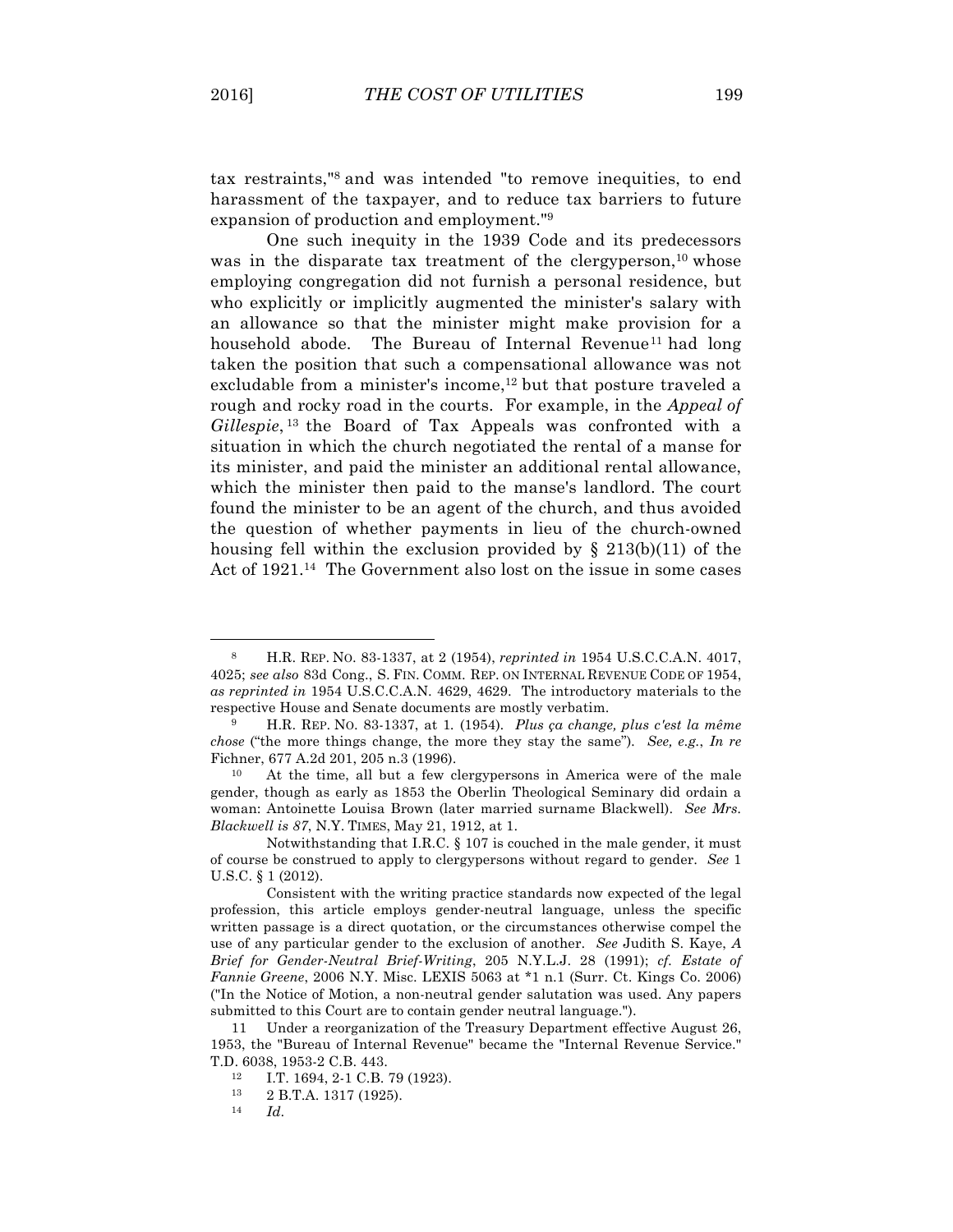where the church was unable to find a parsonage for rental in the prevailing housing market.15

The IRS's wagon was totally broken down in *Williamson v. Commissioner*,16 when the Eighth Circuit, in reversing the Tax Court, declared itself convinced "that it was not the intent nor purpose of Congress that a house allowance in lieu of the rental value of a dwelling house and appurtenances thereof furnished to a minister of the gospel should be included in his gross income."17

By the time *Williamson* was decided in 1955, Congress had specifically addressed the disparity between clergy who were owners, and those who were renters or who received living quarters as part of their compensation. The parsonage exclusion law under the 1939 and 1921 statutes, at least as construed and applied by Internal Revenue, was found by Congress to be "unfair to those ministers who are not furnished a parsonage, but who receive larger salaries (which are taxable) to compensate them for expenses they incur in supplying their own home."18 Section 107 of the Internal Revenue Code of 1954 placed ministers who owned their homes on par with those who received living quarters from their congregation (or a designated stipend therefore).19 Shortly thereafter, the IRS licked its wounds from litigating *Williamson* and other cases by declaring that for pre-code of 1954 tax returns, it would thenceforth accept the exclusion from income of payments to a minister in lieu of housing.20

Approximately a quarter-century later, the construction of I.R.C. § 107 was called into question when some ministers were fortunate enough to be able to provide housing for themselves and their families for an out-of-pocket expenditure that was less than the fair market rental value. The Tax Court ruled that the

 $\overline{a}$ 

<sup>19</sup> As originally enacted, I.R.C. § 107 provided:

(1) the rental value of a home furnished to him as part of his compensation; or

<sup>20</sup> Rev. Rul. 56-58, 1956-1 C.B. 604.

<sup>15</sup> Conning v. Busey, 127 F. Supp. 958 (S.D. Ohio 1954); MacColl v. United States, 91 F. Supp. 721 (N.D. Ill. 1950).

Subsequent to the decision in *Conning*, on August 16, 1954, the Internal Revenue Code of 1954 was enacted. *See* notes 18–19 *infra* and accompanying

text.<br><sup>16</sup> 224 F.2d 377 (8th Cir. 1955).<br><sup>17</sup> *Id* at 381

*Id.* at 381.

<sup>18</sup> S. FIN. COMM. REP. NO. 1622, 83d Cong., 2d Sess., at 16 (1954), *quoted in* Warnke v. United States, 641 F. Supp. 1083, 1087 n.2 (E.D. Ky. 1986).

In the case of a minister of the gospel, gross income does not include —

<sup>(2)</sup> the rental allowance paid to him as part of his compensation, to the extent used by him to rent or provide a home.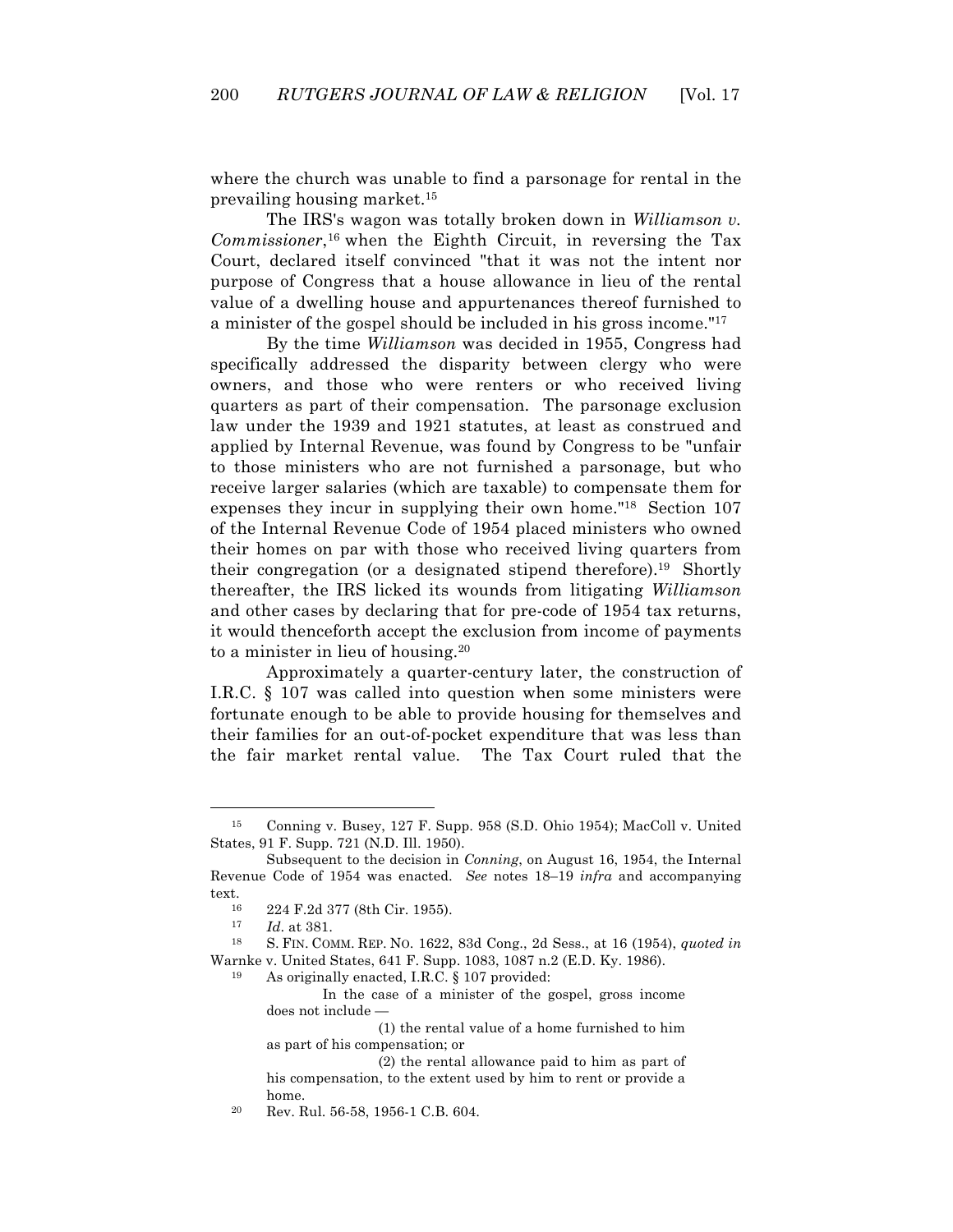exclusion was limited to the actual costs to the ministers, even in cases where the fair market rental would be greater.<sup>21</sup>

Then, in 2000, the Tax Court was confronted with the opposite situation. When Reverend Richard D. Warren's expenditures for the upkeep of his own family house (which had been duly designated by his employer as a housing allowance) had exceeded the fair market rental value, he sought to exclude the entire amount; however, the IRS contended that Warren's allowable exclusion was limited to the fair market rental value of the housing. 22 The Tax Court ruled in the Reverend's favor, finding that while Subsection 1 of I.R.C. § 107 was couched by Congress in terms of "rental value,"23 Subsection 2 spoke in terms of usage of a "rental allowance."24

The IRS appealed the Tax Court's ruling to the Ninth Circuit which, *sua sponte*, transformed what otherwise had been an issue of statutory construction into a question of the very constitutionality of the parsonage exemption itself, appointing Professor Erwin Chemerinsky as an amicus curiae to brief the court on the matter.<sup>25</sup> Before the Ninth Circuit could rule on the matter, however, Congress hastily enacted the Clergy Housing Allowance Clarification Act of 2002, <sup>26</sup> limiting the allowance amount excludable under I.R.C. § 107(2) to "the fair rental value of the home, including furnishings and appurtenances such as a garage, plus the cost of utilities."27 This limitation in the Code applied to all tax years beginning on or after January 1, 2002, and with

<sup>21</sup> Reed v. Comm'r, 82 T.C. 208 (1984).

<sup>22</sup> Warren v. Comm'r, 114 T.C. 343 (2000), *appeal dismissed*, 302 F.3d 1012 (9th Cir. 2002).

<sup>&</sup>lt;sup>23</sup> I.R.C. § 107(1) (1986). The "rental value" language of Subsection 1 obviously follows the language of the respective parsonage exclusion provisions from the 1939 Code and the 1921 Revenue Act. *See* Revenue Act of 1921 § 213(b)(11), 42 Stat. 227, 239 (1921); *see also* I.R.C. § 22(b)(6) (1939). 24 I.R.C. § 107(2). 25 Warren v. Comm'r, 282 F.3d 1119 (9th Cir. 2002). Professor

Chemerinsky described the telephonic exchanges between himself and a court attorney in connection with the court's recruitment of him as an amicus. *See* Erwin Chemerinsky, *The Parsonage Exemption Violates the Establishment Clause and Should be Declared Unconstitutional*, 24 WHITTIER L. REV. 707, 735 (2003). The amicus brief written by Chemerinsky is available at 2002 TNT 117-39, Tax Analysts Doc 2002-13072 (June 18, 2002).

<sup>26</sup> Clergy Housing Allowance Clarification Act of 2002, Pub. L. No. 107-181, 116 Stat. 583. The Act was specifically passed in order to avoid the parsonage exemption from being declared unconstitutional in the appeal of *Warren*. *See* 148 CONG. REC. H1299-H1300 (daily ed. Apr. 16, 2002) (statement of Rep. Ramstad); 148 CONG. REC. H1300-H1301 (daily ed. Apr. 16, 2002) (statement of Rep. Pomeroy); 148 CONG. REC. H1301 (daily ed. Apr. 16, 2002) (statement of Rep. Johnson).<br> $27 \t C$ 

<sup>27</sup> Clergy Housing Allowance Clarification Act of 2002, Pub. L. No. 107-181, § 2(a), 116 Stat. 583.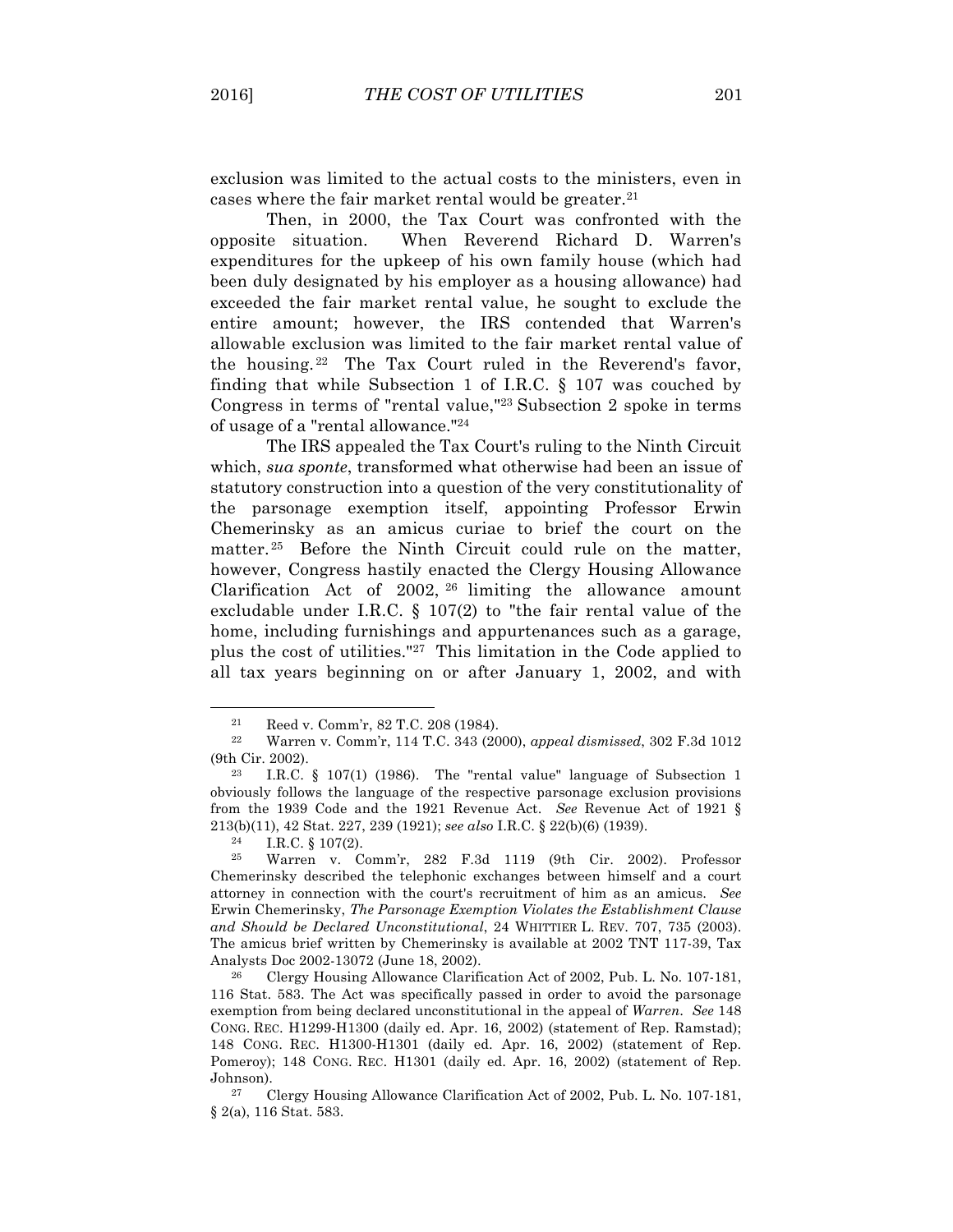respect to tax years beginning before that date, gave a pass to those, including Rev. Warren, who had excluded the allowance exceeding the fair rental value on tax returns filed prior to April 17, 2002.28 The IRS, accepting of, if not entirely pleased with, the line thus drawn in the sand for future tax returns, and having no further legal basis to maintain its posture with respect to Warren, stipulated with Rev. Warren that the case be dismissed, which the Ninth Circuit did over the vehement objections of Prof. Chemerinsky, who in turn had his own professional, if not personal agenda in the matter.29

I.R.C. § 107, quite laconic for an Internal Revenue Code provision, currently provides:

§ 107. Rental value of parsonages. In the case of a minister of the gospel, gross income does not include--(1) the rental value of a home furnished to him as part of his compensation; or (2) the rental allowance paid to him as part of his compensation, to the extent used by him to rent or provide a home and to the extent such allowance does not exceed the fair rental value of the home, including furnishings and appurtenances such as a garage, plus the cost of utilities.30

### III. THE OPERATION AND SWEEP OF THE PARSONAGE EXEMPTION

### *A. The Eligible Clergyperson*

From the earliest times, the laws of England have been influenced by the Church, and special privileges for the clergy have long been part of the legal system from which the American system evolved.<sup>31</sup> In light of such a heritage, there is no denying the predisposition of the legal system to carve out favored niches

<sup>28</sup> *See id*. at §§ 2–3. The tax years at issue in Rev. Warren's dispute with the IRS were 1993, 1994 and 1995. *See* Warren v. Comm'r, 114 T.C. 343 (2000), *appeal dismissed*, 302 F.3d 1012 (9th Cir. 2002). April 17, 2002 was the date the bill that would be enacted was first received and read in the Senate, following its passage by the House of Representatives.

<sup>29</sup> *Warren*, 302 F.3d at 1013–14. The constitutional issues behind I.R.C. § 107 are beyond the ambit of this article; for further discourse consider Chemerinsky, *supra* note 25, and Justin Butterfield, Hiram Sasser, and Reed Smith, *The Parsonage Exemption Deserves Broad Protection*, 16 TEX. REV. L. & POL. 251 (2012).

I.R.C. § 107 (2002).

<sup>31</sup> *See, e*.g., THEODORE F.T. PLUCKNETT, A CONCISE HISTORY OF THE COMMON LAW 8–9, 301–06 (5th ed., 1956).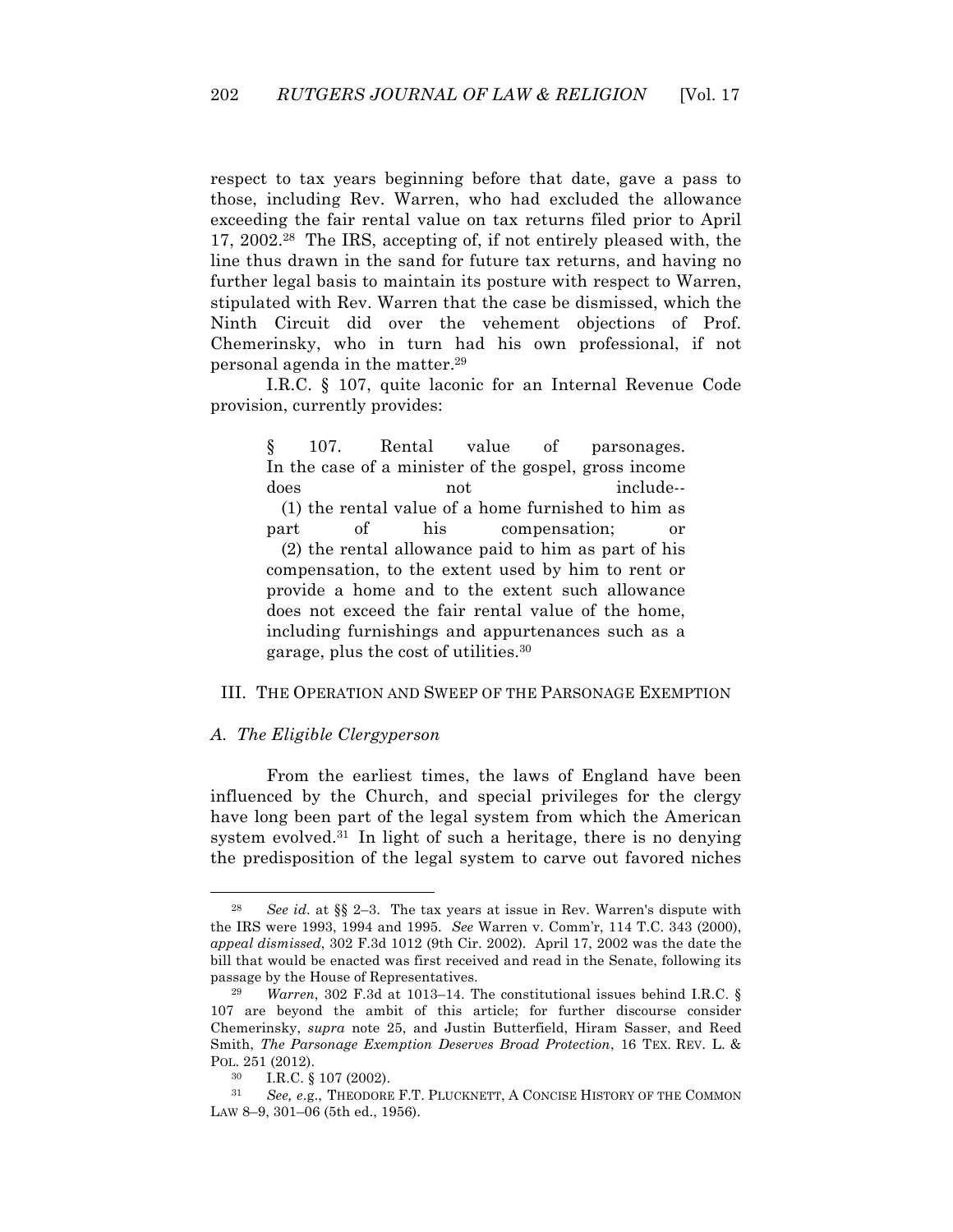for members of the clergy and religious institutions. 32 Nevertheless, the American legal system has long made accommodations for persons professing a faith that is not in the majority.33

Though the phrase "minister of the gospel" has obvious specific connections to the Christian faith, constitutional considerations dictate that the statute be applied in a religiouslyneutral manner. 34 Indeed, the implementing regulations are couched in terms of job function, and not in terms of any particular religious denomination.35 The exemption has, in fact, been applied to non-Christian clergy.36

The individual claiming benefit under § 107 must engage in work that entails "religious worship or the ministration of sacerdotal functions."<sup>37</sup> Merely being duly ordained by a religious denomination and employed by an organized religious denomination, or an entity closely connected therewith, will not qualify an individual for the I.R.C. § 107 exclusion if the job duties are not of a sacerdotal nature.38

A surviving spouse of a deceased clergy member may not claim the § 107 exclusion with respect to any rental allowance paid after the clergyperson's death.39

# B. *Comma, Plus: Construing the "Plus The Cost Of Utilities" Phraseology*

I.R.C. § 107(2) allows the clergyperson to exclude from gross income:

 $rac{36}{37}$  *Id.* 

<sup>32</sup> *See, e.g.*, WILLIAM E. NELSON, AMERICANIZATION OF THE COMMON LAW 104–09 (1975), *see also* Bond v. Pittsburgh, 368 Pa. 404, 408 (Pa. 1951) ("[T]here is no class of institutions more favored and encouraged by our people as a whole than those devoted to *religious* or charitable causes.") (emphasis added). 33 In Colonial New York, Jewish officeholders were specifically permitted to

take an oath of office that omits the words "upon the true faith of a Christian." *Laws of the Colony of New York*, ch. 538 (July 12, 1729), *in* 2 THE COLONIAL LAWS OF NEW YORK 513, 515 (Albany, James P. Lyon, State Printer, 1894).

<sup>34</sup> *See* Walz v. Tax Comm'n of N.Y., 397 U.S. 664, 669 (1970) ("The course of constitutional neutrality in this area cannot be an absolutely straight line; rigidity could well defeat the basic purpose of these provisions, which is to insure that no religion be sponsored or favored, none commanded, and none inhibited.").

<sup>35</sup> *See* Treas. Reg. §§ 1.107-1 to 1.1402(c)-5; *see also* Rev. Rul. 58-221, 1958- 1 C.B. 53 ("What constitutes the conduct of religious worship depends on the tenets and practices of a particular religious body constituting a church or church denomination.").

Treas. Reg. § 1.1420(c)-5(b)(2)(iii).

<sup>38</sup> Kirk v. Comm'r, 425 F.2d 492 (D.C. Cir. 1970), *cert. denied*, 400 U.S. 853 (1970); Flowers v. United States, Civil Action No. CA 4-79-376-E, 1981 U.S. Dist. LEXIS 16758 (N.D. Tex. Nov. 25, 1981); Tanenbaum v. Comm'r, 58 T.C. 1 (1972).<br><sup>39</sup> Pov. Bul. 72, 249, 1972 1 C.B. 36

<sup>39</sup> Rev. Rul. 72-249, 1972-1 C.B. 36.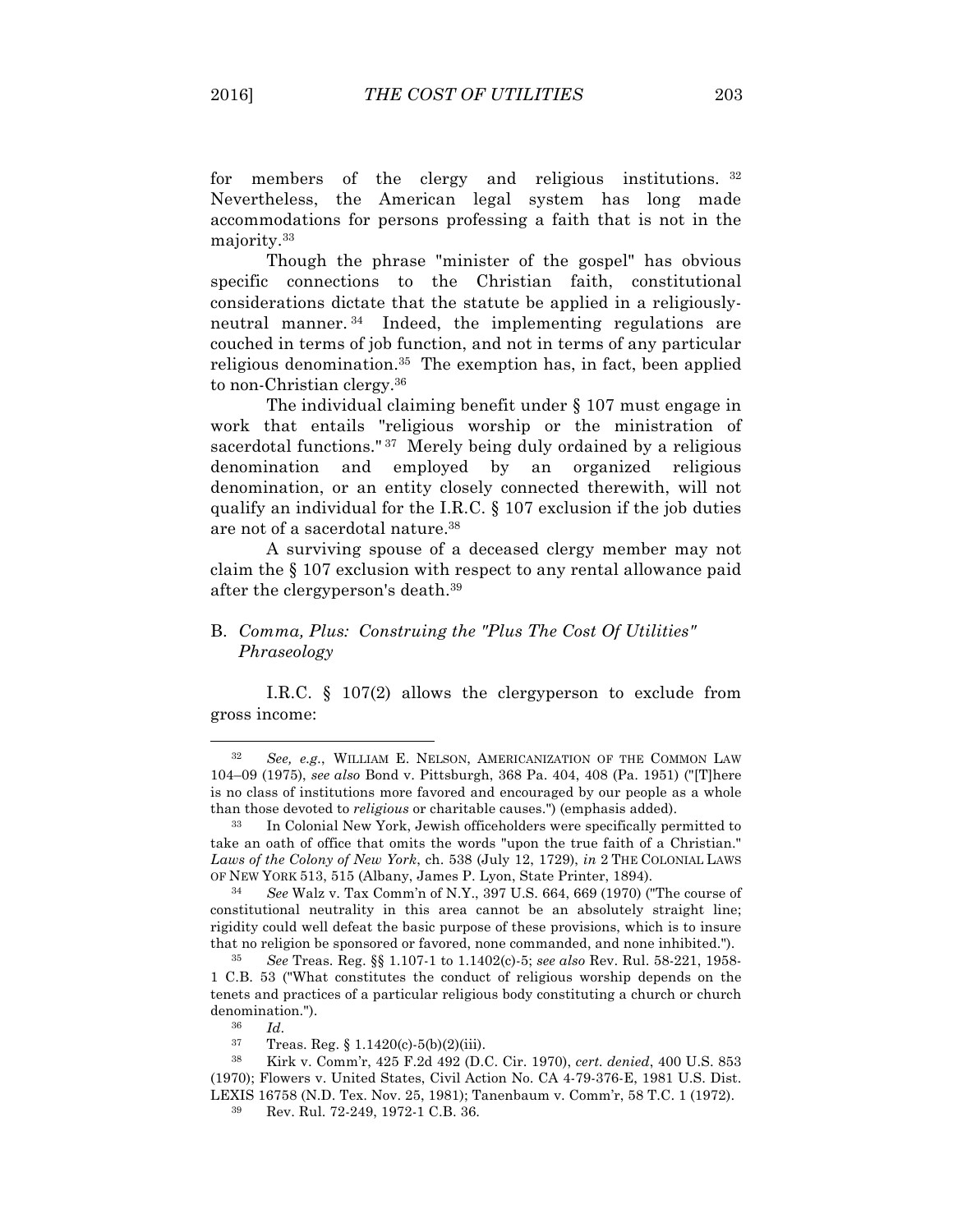[T]he rental allowance paid to him as part of his compensation, to the extent used by him to rent or provide a home and to the extent such allowance does not exceed the fair rental value of the home, including furnishings and appurtenances such as a garage, *plus the cost of utilities*."40

How is the phrase "plus the cost of utilities" after the comma to be construed?

Taxation statutes are to be strictly and narrowly construed, and "[i]n case of doubt they are construed most strongly against the government, and in favor of the citizen."<sup>41</sup> If indeed  $\S$  107 is ambiguous, it must be construed to allow the cost of utilities in addition to that of rental value.<sup>42</sup>

Congressional intention in enacting a statute is, however, the paramount consideration in construing any statute.43 The primary intent of Congress in its unusually rapid enactment of the Clergy Housing Allowance Clarification Act was obviously to save I.R.C. § 107 itself. 44 The initial bill, as introduced by Representative Ramstad, contained a section of "Findings, Purposes and Construction."45 This section was deleted from the final version of the bill, but Rep. Ramstad stated on the House floor, without contradiction, that the section's excision was "in order to accommodate the tradition that the Committee on Ways and Means normally has; that is, not to include such language in tax legislation."46 Ramstad went on to emphatically state, without gainsay, that the section's deletion "does not, let me repeat that, does not, reflect the lack of support within the House or among the

<sup>40</sup> I.R.C. § 107(2) (2002)(emphasis added). 41 Ocean Drilling & Exploration Co. v. United States, 988 F.2d 1135, 1156 (Fed. Cir. 1993) (quoting Gould v. Gould, 245 U.S. 151, 153 (1917)).

 $42$  But tax exemptions and deductions are a matter of legislative grace, and assuming that the statute providing for the deduction or exemption is, or has been clarified, the particular taxpayer bears the burden of demonstrating that all requisites for the deduction or exemption have been fulfilled. Indopco, Inc. v. Comm'r, 503 U.S. 79, 84 (1992); IHC Health Plans, Inc. v. Comm'r, 325 F.3d 1188, 1193 (10th Cir. 2003); Colonial Savings Ass'n. v. Comm'r, 854 F.2d 1001, 1006 (7th Cir. 1988), *cert. denied*, 489 U.S. 1090 (1989).

<sup>43</sup> Chevron, U.S.A., Inc. v. Nat. Res. Def. Council, Inc., 467 U.S. 837, 843 n.9 (1984) ("If a court, employing traditional tools of statutory construction, ascertains that Congress had an intention on the precise question at issue, that intention is the law and must be given effect.").

<sup>44</sup> *See supra* notes 26–28 and accompanying text.

<sup>45</sup> H.R. 4156 IH, 107th Cong., 2d. Sess., § 2 (April 10, 2002).

<sup>46</sup> 148 CONG. REC. H1300 (daily ed. Apr. 16, 2002) (statement of Rep. Ramstad).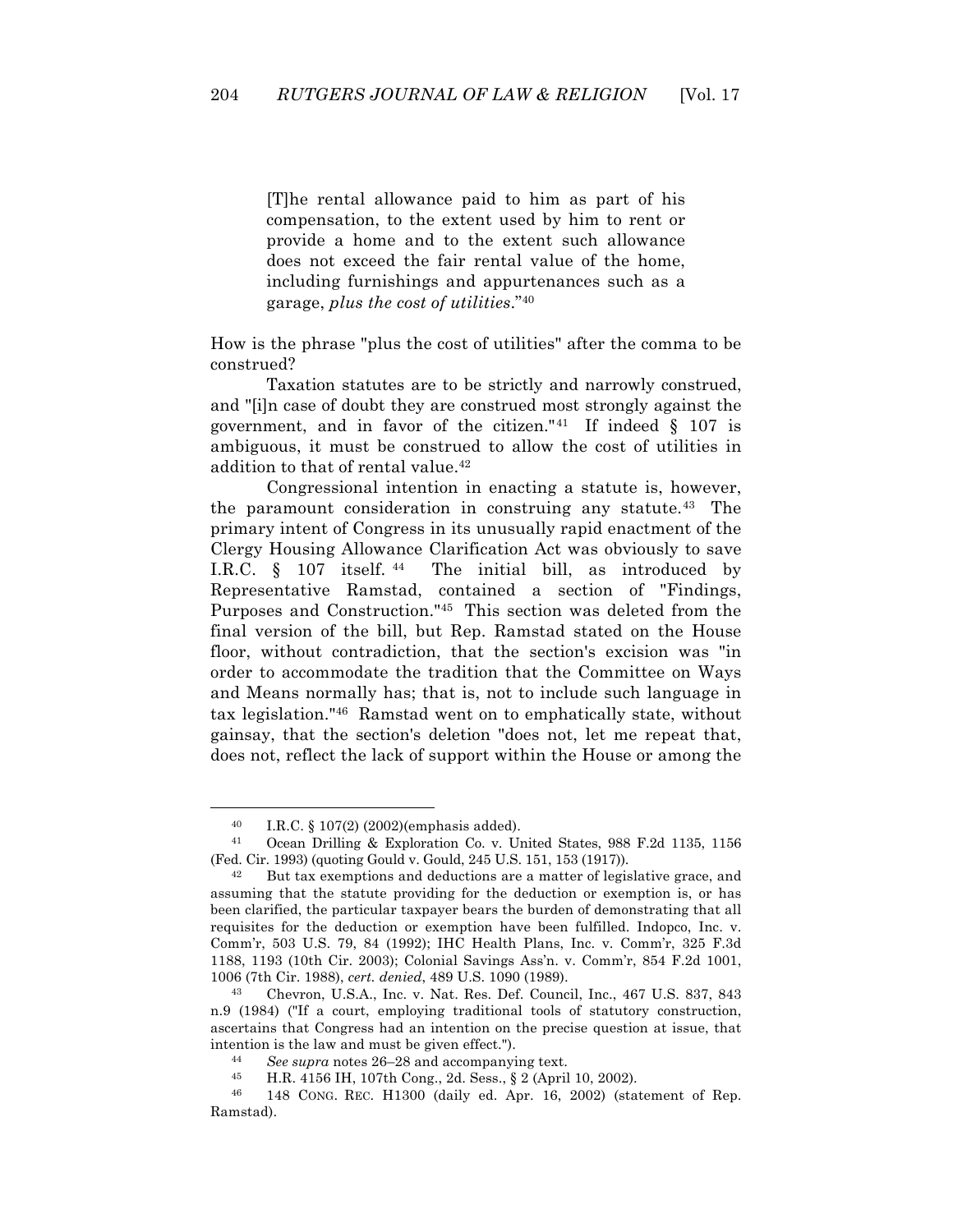bill's sponsors."<sup>47</sup> Accordingly, the "Findings, Purposes and Construction" section of the original bill can be consulted for insight on congressional intent.

One relevant purpose of the legislation set forth in the originally-introduced measure was to "minimize controversies between clergy and the Internal Revenue Service by clarifying the extent to which a parsonage or a housing allowance is not considered gross income for Federal income tax purposes."48 The initial measure further provided that nothing in the act "be construed to reverse or modify any regulation, revenue ruling, or other guidance that was issued by the Internal Revenue Service prior to the date of enactment of this Act, except with respect to the effective date of the fair market value limitation." 49 Additionally, the initial measure included a congressional finding that it would behoove the IRS "to provide additional guidance with respect to fair market valuation determinations in order to minimize disputes regarding valuation under section 107 of the Internal Revenue Code of 1986."50

The Findings, Purposes and Construction in the original bill, together with the explicit use of the word "clarification" in the title of the Act, compel the conclusion that congressional intent was to clarify existing law, not to create any new genre or subspecies of benefits excludable by clergypersons from their gross income. It thus would follow that the phrase "plus the cost of utilities" was placed there to ensure that the calculus of the excludible income uniformly included the cost of utilities. Such would be consistent with utilities costs treatment in other areas of the law where utilities costs interplay with rent, including the Department of Housing and Urban Development's Tenant-Based Housing Assistance Programs, <sup>51</sup> Department of Agriculture Direct Multi-Family Housing Loans and Grants Programs, <sup>52</sup> and the Department of the Army Real Estate Handbook's guidelines on property appraisals.53

Moreover, even before the Clergy Housing Allowance Clarification Act, utility costs that were separate and apart from the rental payments were treated as potentially excludible by the Tax Court if all the requisites for excludability otherwise were

<sup>47</sup> *Id*.

<sup>48</sup> H.R. 4156, 107th Cong., § 2(a)(6) (2d. Sess. 2002).

<sup>49</sup> *Id*. at § 2(b).

 $^{50}$  *Id.* at § 2(c).<br>  $^{51}$  See 24 C F E

<sup>51</sup> *See* 24 C.F.R. § 982.4(b) (2015) (Definition of "Fair Market Rent.").

<sup>52</sup> *See* 7 C.F.R. § 3560.11 (2015) (Definition of "Shelter Costs.").<br>53 32 C.F.B. § 644.45(a) (2015)

<sup>53</sup> 32 C.F.R. § 644.45(c) (2015).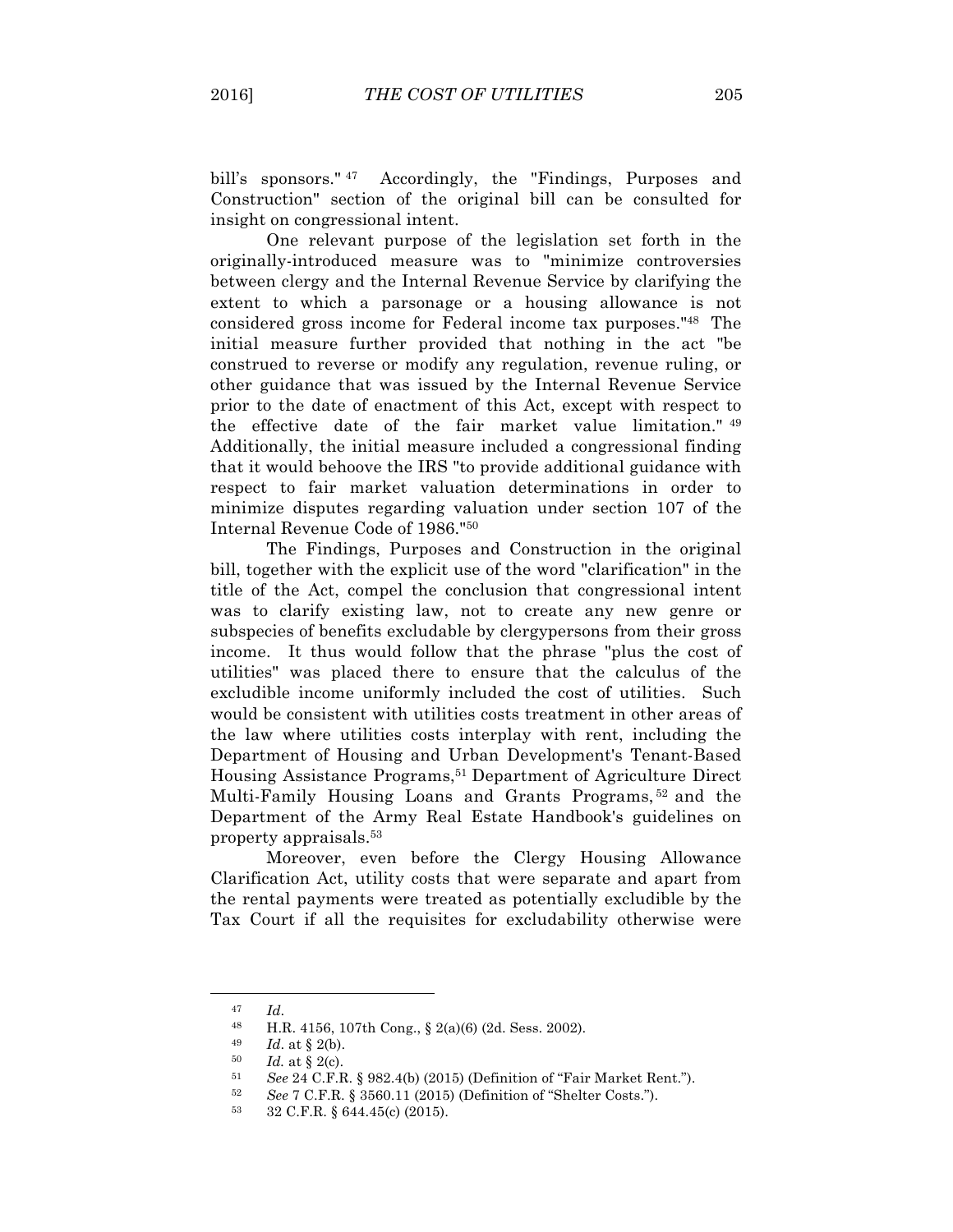present. <sup>54</sup> Even earlier, the IRS itself specifically allowed the exclusion of utilities in addition to rent payments if paid by the employing congregation or designated by the congregation as part of a housing allowance. 55

This conclusion is not without its practical problems. Congress and other legislative bodies presumptively know of business and commercial practices, $56$  manufacturing processes,  $57$ common practices in personal services such as barbering and hairdressing,<sup>58</sup> and even the ritual practices of various religions.<sup>59</sup> The legislature can, *a fortiori*, be presumed to know less specialized matters of even broader common knowledge. This presumption would certainly entail the inescapable fact that household utility consumption, including, but not limited to,

 $\overline{a}$ 

I.R.C. § 6110(k)(3) was formerly I.R.C. § 6110(j)(3) until its redesignation by the Internal Revenue Service Restructuring and Reform Act of 1998., Pub. L. No. 105-206, § 3014(a), 112 Stat. 685, 731. Such a re-designation can cause confoundment and consternation to the legal researcher. *See* Kenneth H. Ryesky, *Tax Simplification: So Necessary and So Elusive*, 2 PIERCE L. REV. 93, 100–01 (2004).

56 *See, e.g.*, Commc'ns Workers of Am. v. Beck, 487 U.S. 735, 759–60 (1988); A. T. Massey Coal Co. v. Barnhart, 381 F. Supp. 2d 469, 481 (Dist. Md. 2005), *aff'd*, 472 F.3d 148 (4th Cir. 2006); Corus Staal BV v. U.S. Dept. of Commerce, 259 F. Supp. 2d 1253, 1264 (Ct. Int'l. Trade, 2003), *aff'd*, 395 F.3d 1343 (Fed. Cir. 2005); Barajas v. Oren Realty & Dev. Co., 67 Cal. Rptr. 2d 62, 67–68 (Cal. Ct. App. 1997); Sterling v. Lapidus, 10 A.D.2d 180, 183 (1st Dept. 1960).

57 *See, e.g*., Essex v. State, 175 N.W. 795, 796 (Wisc. 1920).

58 *See, e.g*., State v. Cavender, 292 P. 763, 765 (Kans. 1930).

59 *See, e.g*., State v. Hughes, 209 A.2d 872, 881 (Conn. Cir. Ct. 1965), *cert. denied*, 152 Conn. 745 (Conn. 1965).

<sup>54</sup> *See, e.g.*, Swaggart v. Comm'r, 48 T.C.M. (CCH) 759 (1984); Eden v. Comm'r, 41 T.C. 605 (1964). Where the utilities costs do not fulfill all of the requisites for excludability, such as when there is no designation or resolution by the governing body of the house of worship, the IRS has imputed utilities payments as income to the clergyperson. United States v. Clarke, 562 F.3d 1158, 1161 n.4 (11th Cir. 2009), *cert. denied*, 558 U.S. 1077 (2009).

<sup>55</sup> *See* Rev. Rul. 59-350, 1959-2 C.B. 45; *see also* I.R.S. Priv. Ltr. Rul. 5910234540A (Oct. 23, 1959); I.R.S. Priv. Ltr. Rul. 5804244950A (Apr. 24, 1958); I.R.S. Priv. Ltr. Rul. 5509169250A (Sept. 16, 1955). Though IRS Private Letter Rulings are not accorded precedential status and are not binding upon the IRS or the courts with respect to other taxpayers, I.R.C.  $\S$  6110(k)(3), there nevertheless are expectations that such rulings reflect the IRS's policies, and that there will be some degree of consistency from one taxpayer to another in similar circumstances. *See* Intermet Corp. v. Comm'r, 209 F.3d 901, 908 (6th Cir. 2000), *reh'g denied*, Case No: 99-1046, 2000 U.S. App. LEXIS 12247 (6th Cir. June 1, 2000); Harco Holdings v. United States, 977 F.2d 1027, 1035 n.13 (7th Cir. 1992), *amended on denial of rehearing en banc*, No. 91-1387, 1992 U.S. App. LEXIS 29078 (7th Cir. Nov. 9, 1992); Shaev v. Saper, 320 F.3d 373, 381 n.5 (3d Cir. 2003); Thom v. United States, 283 F.3d 939, 943 n.6 (8th Cir. 2002), *reh'g denied*, No. 01-2014, 2002 U.S. App. LEXIS 14378 (8th Cir. July 12, 2002); True Oil Co. v. Comm'r, 170 F.3d 1294, 1302 (10th Cir. 1999); *see also* Christopher M. Pietruszkiewicz, *Does the Internal Revenue Service Have a Duty to Treat Similarly Situated Taxpayers Similarly*?, 74 U. CIN. L. REV. 531 (2005).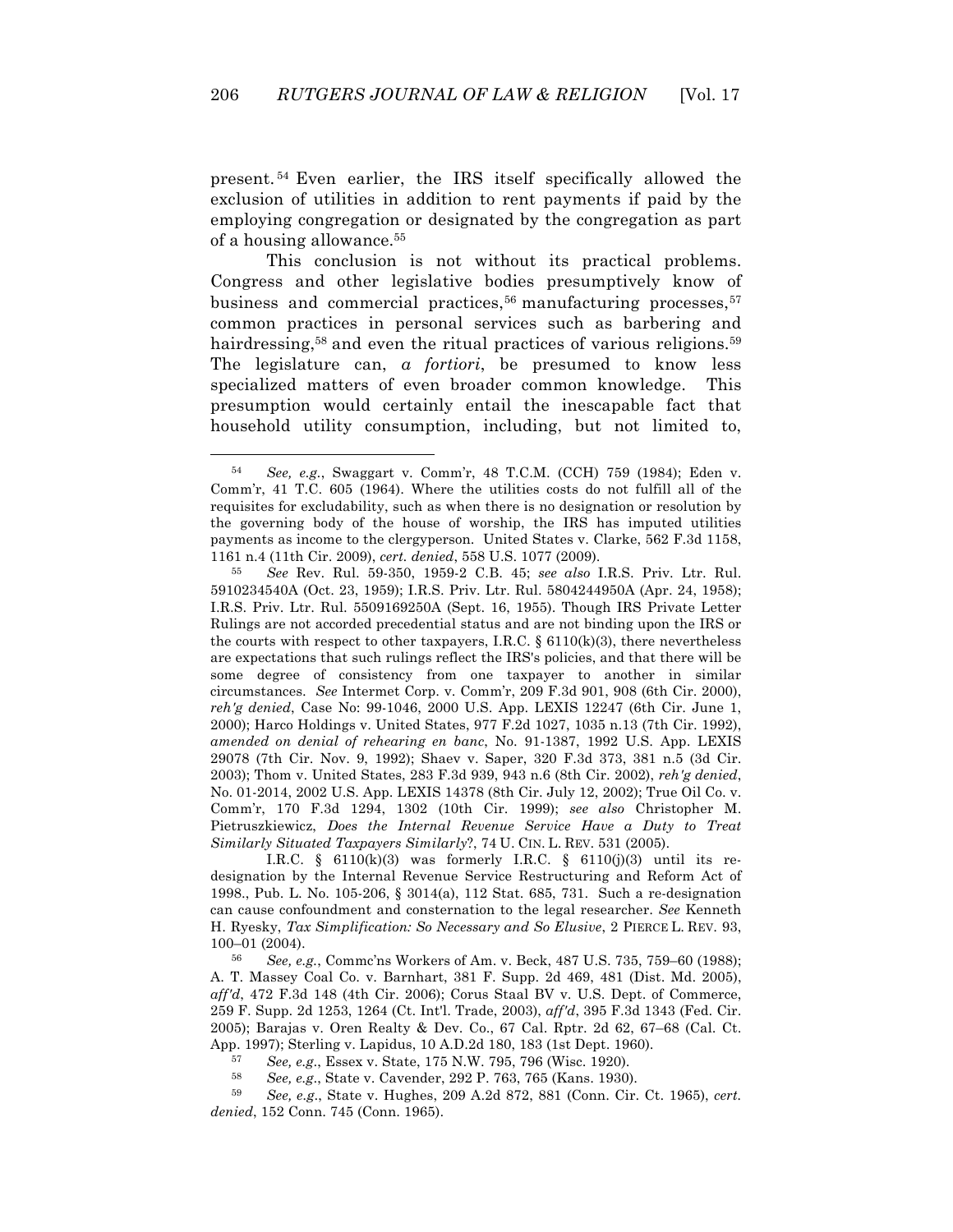water, gas and electricity, varies from household to household, and is largely (though not completely) dependent upon the number of individuals in the household, and also affected by the number and frequency of household guest visits.<sup>60</sup> Nevertheless, the other administrative agencies that must deal with costs of utilities in the programs they administer seem to be able to handle the task; there is no reason why the IRS, an agency that employs real estate valuation experts,  $61$  should not be able to meet the challenge.

### *C. The General Limitations of the I.R.C. § 107 Exclusion*

The Secretary of the Treasury has been empowered and enjoined to "prescribe all needful rules and regulations" in enforcing and administering the provisions of the Internal Revenue Code.62 Although done in the name of the Secretary of the Treasury, the process of promulgating Treasury Regulations<sup>63</sup> places most of the work upon the Treasury's subordinate agency, the IRS.64 Accordingly, the discussion that follows will be couched in terms of the IRS promulgating regulations unless referring to a specific task or prerogative of the Treasury Department proper.

Pursuant to its powers and mandates, the IRS has in fact promulgated regulations to implement and clarify I.R.C. § 107. Treasury Regulation § 1.107-1 first discusses the requisite duties and services to be rendered in order to qualify for status as a clergyperson,65 and then further clarifies the meanings of "home"

<sup>60</sup> *See, e.g.*, Lindsey v. Smith, 303 F. Supp. 1203, 1207 (W.D. Wash. 1969) (reproducing tables showing household expense standards, from then-operative regulations, reflecting increased utility expenses for larger families); T. F. v. C. W., No. 04-40200, 2006 Del. Fam. Ct. LEXIS 144 at \*19 (Del. Fam. Ct. 2006) ("Wife testified that the utility bills are higher because there are additional people in her house.").

<sup>61</sup> *See* I.R.M. 4.48.1.2.1 (May 1, 2006); *see also In re* Taylor, Case No. 94- 3596-9P3, 1996 Bankr. LEXIS 1572 (M.D. Fla. March 22, 1996); Serdar v. Comm'r, 52 T.C.M. (CCH) 750 (1986).

<sup>62</sup> I.R.C. § 7805(a) (2012).

<sup>63</sup> *See supra* note 1 for discussion of the citation "Treas. Reg." to refer to Title 26 of the Code of Federal Regulations.

<sup>64</sup> *See* Treas. Reg. § 601.601 (2012).

Though the Internal Revenue Service is a sub-agency of the Department of the Treasury, it does not have a strict line reporting relationship to the Treasury, inasmuch as the IRS's Commissioner and Chief Counsel serve at the pleasure of the President and the whim of Congress, regardless of any inclinations held by the Secretary of the Treasury. I.R.C. § 7803(a)(b) (2012). Moreover, the IRS's Chief Counsel has a dual reporting relationship to both the Commissioner of Internal Revenue and the Treasury's General Counsel. I.R.C. §  $7803(b)(3)$ .

Treas. Reg.  $§ 1.107-1(a) (2012)$ .

Following the language of I.R.C. § 107, the regulation is couched in terms of "minister of the gospel." *See supra* notes 5–7 and accompanying text. The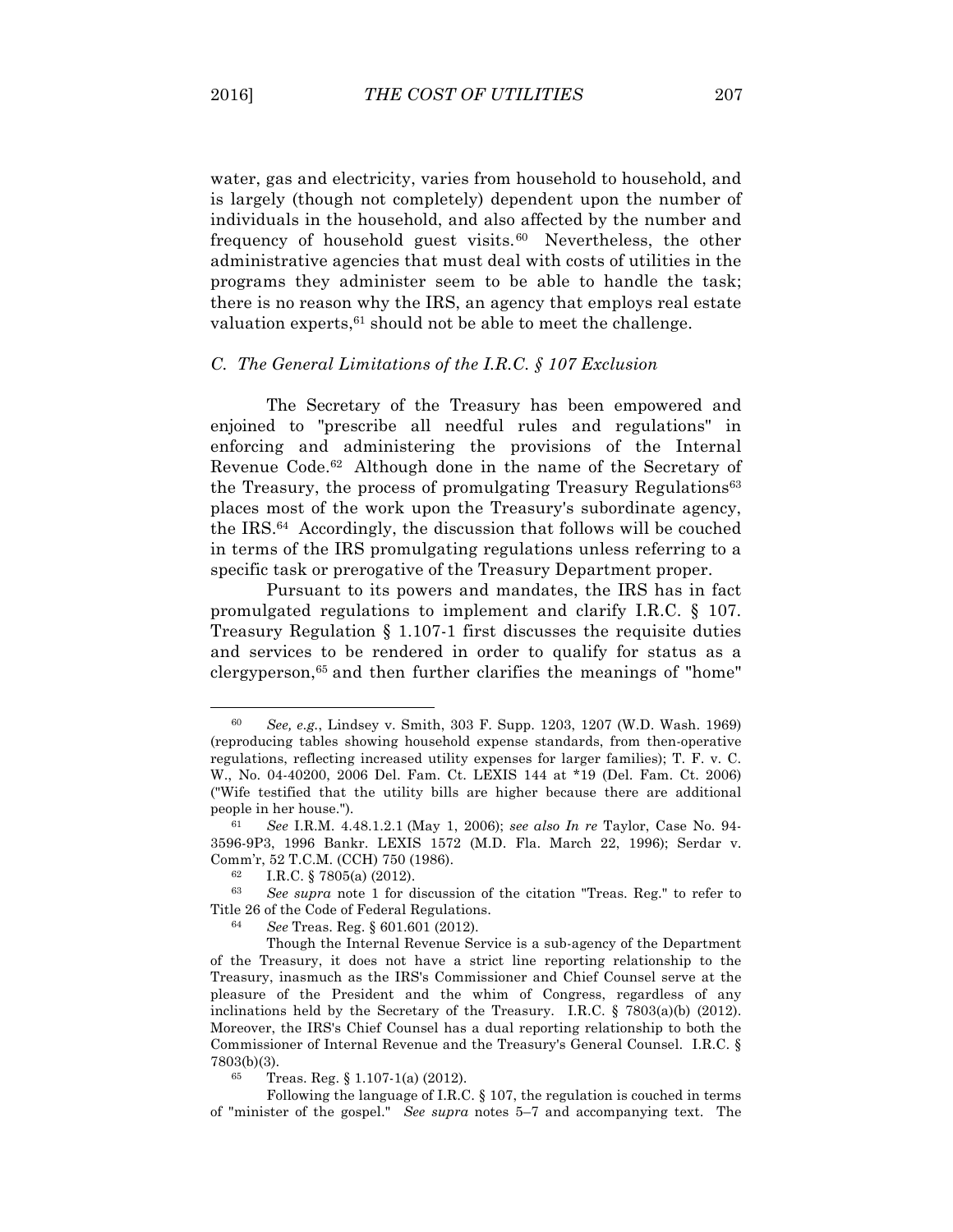and "rental allowance" for purposes of the exclusion.<sup>66</sup> The rental allowance portion of the clergyperson's remuneration must somehow be specifically designated as such by the employer prior to its receipt by the clergyperson. 67 Moreover, the allowance cannot exceed a reasonable recompense for the services actually performed by the clergyperson claiming it. 68 If it otherwise complies with the foregoing, the allowance for rental or housing may be the sole compensation received by the clergyperson from his or her employing congregation.<sup>69</sup>

Determining reasonable compensation for any services is a case-specific affair that often must take into consideration diverse and complex factors,70 and the services of a clergyperson would certainly be no exception.

Of course, the very language of the statute—recounted verbatim in the regulation—limits the excludible amount to the rental value of the home, regardless of whether the home is rented or owned by the clergyperson.71

The regulation places limitations upon the rental allowance that can be excluded. Specifically, the rental allowance must be used towards the rental or purchase of a home, or for "expenses directly related to providing a home."72 To the extent that the rental allowance is not used for any home expenses, it is not excludable under I.R.C. § 107.73 Expenses for food or servants are not "directly related" to home expenses, and thus are not excludable. If the home is part of a farm or business property, the

regulation, of course, is and must be construed in a sectarian-neutral manner. *See supra* notes 34–36 and accompanying text.

<sup>66</sup> Treas. Reg. § 1.107-1(b).

*<sup>67</sup> Id*. ("The designation of an amount as rental allowance may be evidenced in an employment contract, in minutes of or in a resolution by a church or other qualified organization or in its budget, or in any other appropriate instrument evidencing such official action."); *see also* Ling v. United States, 200 F. Supp. 282 (D. Minn. 1961); Chambers v. Comm'r, 101 T.C.M. (CCH) 1550 (2011).

<sup>68</sup> Rev. Rul. 78-448, 1978-2 C.B. 105.

<sup>69</sup>*See* Holmes v. Comm'r, T.C. Summary Op. 2010-42 (April 12, 2010) (Housing allowance only compensation received from congregation).

The differences between the United States Tax Court's Memorandum Opinions and Summary Opinions have been briefly expounded upon by a Tax Court Judge. *See* Mary Ann Cohen, *How to Read Tax Court Opinions*, 1 HOUS. BUS. & TAX L.J. 1 (2001). Subsequent to Judge Cohen's article, the United States Tax Court did make its theretofore limited in accessibility summary opinions available to the public on its website.

<sup>70</sup> Kennedy v. Comm'r , 671 F.2d 167 (6th Cir. 1982); Palmetto Pump & Irrig. Co. v. Tomlinson, No. 4007-Civ-T, 1962 U.S. Dist. LEXIS 5135 (S.D. Fla. 1962), *aff'd*, 313 F.2d 220 (5th Cir. 1963).

 $\frac{71}{72}$  I.R.C. § 107 (2012); Treas. Reg. § 1.107-1(a) (2012)<sup>-72</sup> Treas. Reg. § 1.107-1(c)

 $^{72}$  Treas. Reg. § 1.107-1(c).<br> $^{73}$  Ld

<sup>73</sup> *Id.*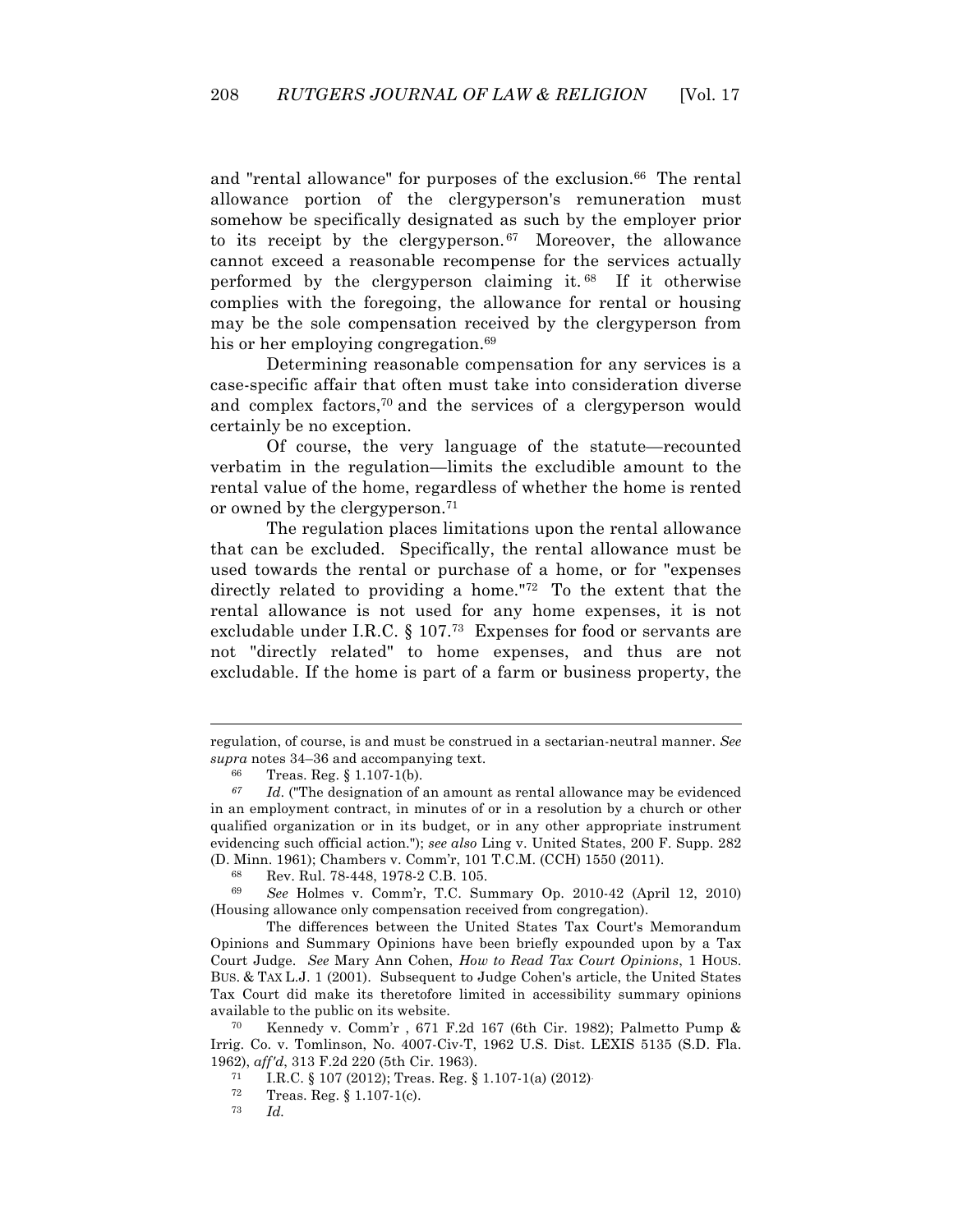amount prorated or allocated towards the farm or business is also not excludable.74

The exclusion does not apply to more than one home, even if the clergyperson in fact uses an additional home as a seasonal residence and does not use either dwelling for commercial or nonresidential purposes.75 The rental allowance cannot be excluded when the clergyperson rents out the home during an extended absence (but the usual deductions for the upkeep of income producing rental property may pertain).76 Further, the exclusion of the cost of the various utilities from the income of the clergyperson does not operate to exclude such utilities from sales and/or excise taxes imposed by states upon such utility services.77

Being excluded from gross income in the first place, expenses for a housing allowance are not deductible from gross income.78

### IV. WHAT CONSTITUTES A UTILITY

Society expects that human residences have certain amenities, including (but hardly limited to) the availability of various goods and services used in everyday, household life. Some of these goods and services79 have remained essentially unchanged over the centuries, while others have developed along with the technological state of the art.

In the context of delinquent tax collections, the IRS has procedures in its Internal Revenue Manual to formulate an appropriate collection strategy for financially analyzing the taxpayer. 80 In determining the taxpayer's necessary living expenses, the Internal Revenue Manual (I.R.M.) enumerates an apparently nonexclusive list of utilities: "The utilities include gas, electricity, water, heating oil, bottled gas, trash and garbage collection, wood and other fuels, septic cleaning, telephone and cell

<sup>74</sup> *Id.*

<sup>75</sup> Comm'r v. Driscoll, 669 F.3d 1309 (11th Cir. 2012), *cert. denied*, 133 S.Ct. 358 (2012), *rev'g*, Driscoll v. Comm'r, 135 T.C. 557 (2010).

<sup>76</sup> Rev. Rul. 72-588, 1972-2 C.B. 77.

<sup>77</sup> *See, e.g.*, Dept. of Rev. Mo. Ltr. Rul. No. LR 6170 (Mar. 19, 2010).

<sup>78</sup> *See* Va. Tax Comm'r Rul. 12-141 (Aug. 29, 2012).

<sup>79</sup> The provision of a utility often has attributes of both a good and a service, setting the stage for disputes over what the utility provider's responsibilities are. *See, e.g.*, iTravelers Prop. & Cas. Ins. Corp. v. Yankee Gas Servs. Co., CV 990266606S, 2000 Conn. Super. LEXIS 1447 (Conn. Super. Ct. May 19, 2000); Pierce v. Pac. Gas & Elec. Co., 166 Cal. App. 3d 68 (Cal. Ct. App. 1985); Dubin v. Michael Reese Hosp. & Med. Ctr., 74 Ill. App. 3d 932 (Ill. Ct. App. 1979), *rev'd on other grounds*, 83 Ill. 2d 277 (Ill. 1980).

See I.R.M. § 5.15, Financial Analysis Handbook.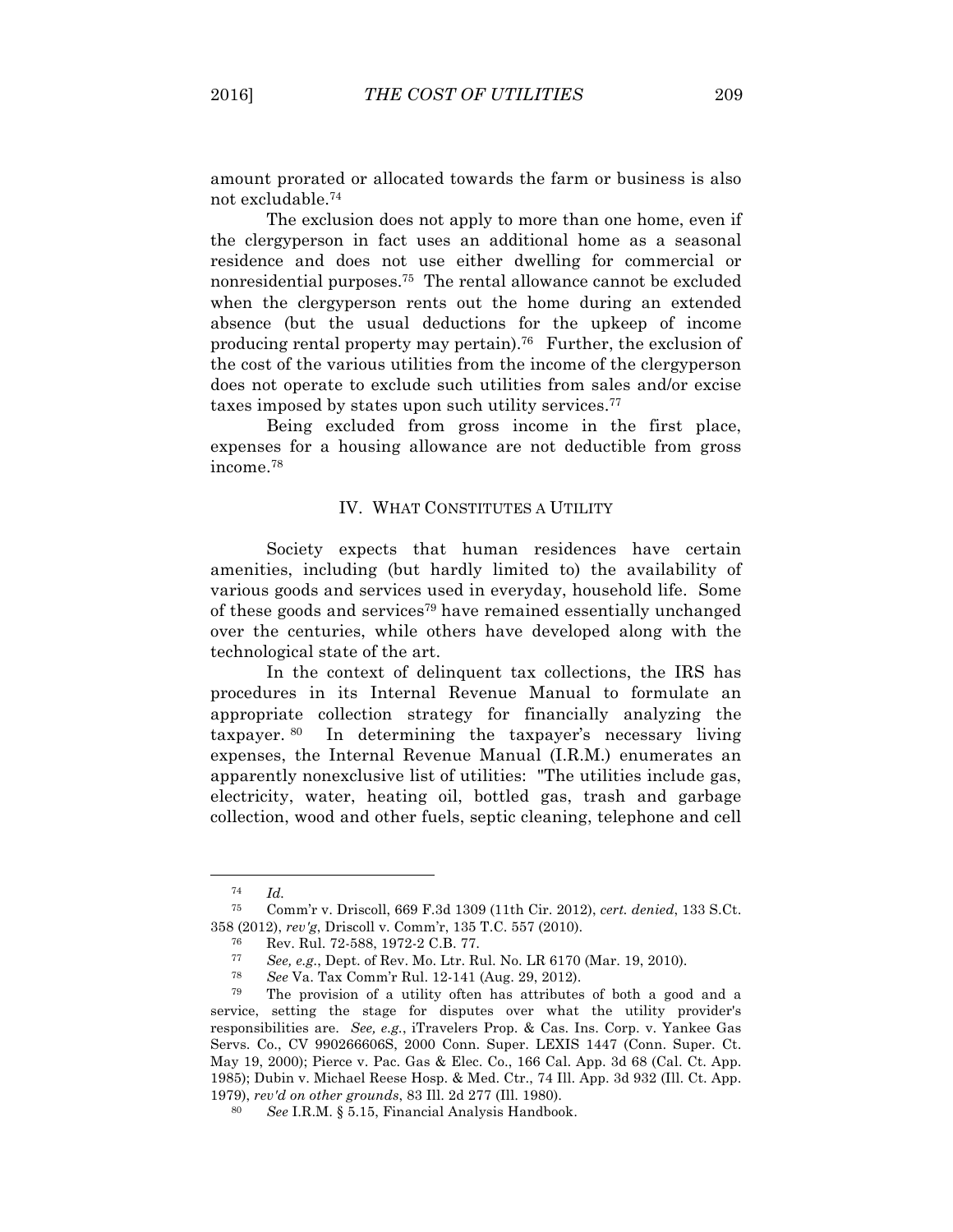phone."81 The IRS, which utilizes the diverse scope of its I.R.M. roster to qualify utility expenses as living expenses even for delinquent taxpayers, would surely also utilize its scope qualify a clergyperson's parsonage exclusion as a utility expense, particularly one in good standing with his or her tax obligations.

Utilities can be classified in various ways. They can be classified by their manner of delivery. Water, electricity and land line telephone, for example, are typically delivered through an infrastructure of wires, cables or pipes, while garbage and refuse collection is done by personnel on specialized vehicles,<sup>82</sup> and cell phone service is done through invisible radio frequency wave transmissions.83

Utilities can also be classified according to the nature of their function. Given the congressional recognition that the clergyperson's station in life and work has certain unique attributes,84 the function of the utilities used in the clergyperson's household affairs is relevant in analyzing whether a given utility in a given situation would be what Congress intended to be excludable from the clergyperson's income under I.R.C. § 107.

### *A. Classification of Utilities*

Various goods and services commonly used in household life activities will now be classified according to function:

### 1. Energy Utilities:

The household has various energy needs. Typical household energy uses include space heating and cooling, water heating, lighting, refrigeration, cooking, appliances and electronics.85

Some utilities involve the supply of energy in one form or another.86 Energy utilities can take on many forms. Some of these are subsequently discussed.

<sup>81</sup> I.R.M. § 5.15.1.9(1)(A) (Oct. 2, 2009).

<sup>82</sup> *See, e.g.*, N. Star Alaska Hous. Corp. v. United States, 30 Fed. Cl. 259, 267 (Fed Cl. 1993) ("Refuse collection, although essential, does not logically flow from a list delineating gas, oil and water. It is not a traditional form of utility.").

<sup>83</sup> *See, e.g.*, Bell Atl. Mobile of Mass. Corp. v. Comm'r of Revenue, 884 N.E.2d 978, 982 (Mass. 2008) ("Bell Atlantic Mobile does not own or need poles, wires, pipes, or underground conduits.").

<sup>84</sup> *See infra* notes 228–37 and accompanying text.

<sup>85</sup> *See* U. S. ENERGY INFO. ADMIN., ANNUAL ENERGY OUTLOOK 2014 Table A4, at A-9, A-10 (EIA 2014).

<sup>86</sup> There are public welfare programs, which, for the purpose of calculating government assistance payments to the recipient, make a distinction between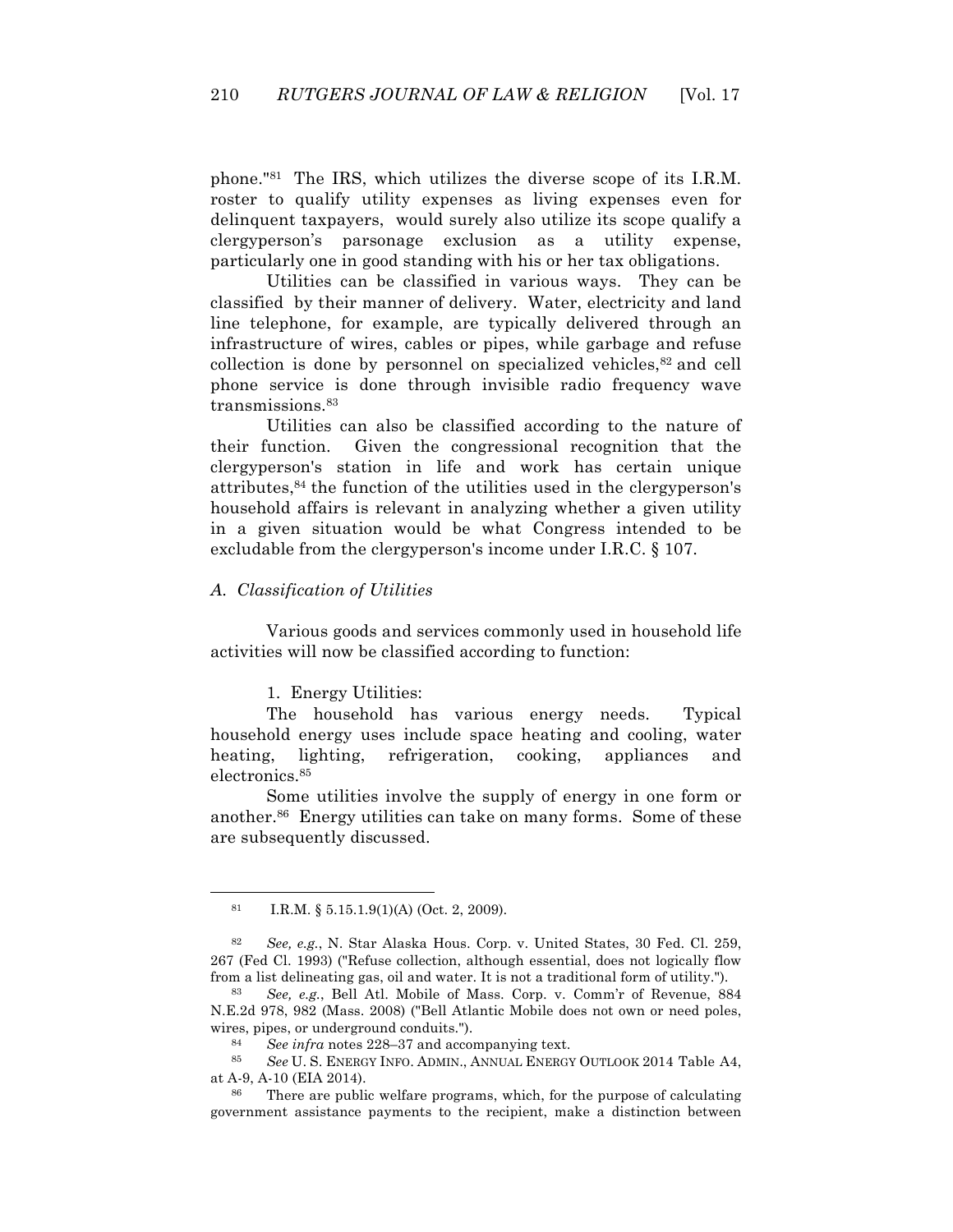#### a. Electricity

Electricity, which has concerned many legal minds that have sought to analyze its nature and classify it as either a good or a service for legal purposes, <sup>87</sup> is typically delivered via an infrastructure of wires and cables. It is a versatile utility in that it can be brought to its destination through flexible and portable wires, as distinguished from heavy, rigid and stationary pipes.

Congress enacted the Rural Electrification Act of 1936,<sup>88</sup> the unabashed purpose of which was to extend electrical service to persons living in rural areas who otherwise would not be able to avail themselves of electricity in their homes.<sup>89</sup> Congress has explicitly codified its policy that the availability of electricity is a vital public interest, and that the electric generation and delivery industry needs regulation in order to ensure its sound functioning and financial stability.90

# b. Gas

Flammable hydrocarbon gas is a major and familiar source of energy for heating, cooking and other uses. As records of litigation attest, utility enterprises were purveying gas to American residences for illumination and cooking purposes at least as early as the middle of the nineteenth century.<sup>91</sup> It is not the purpose of this Article to delve into the physical and chemical properties or interchangeabilities of the various types of hydrocarbon gasses; suffice it to say that there are diverse varieties and admixtures, including, but not limited to, natural gas, propane, liquefied petroleum gas (LPG) and methane.92

energy utilities and non-energy utilities. *See, e.g.*, Estey v. Comm'r, 21 F.3d 1198, 1201 (1st Cir. 1994).

<sup>87</sup> *See, e.g.*, Pierce v. Pac. Gas & Elec. Co., 212 Cal. Rptr. 283 (Cal. Ct. App. 1985); Dubin v. Michael Reese Hosp. & Med. Ctr., 393 N.E.2d 588 (Ill. App. Ct. 1979), *rev'd on other grounds*, 425 N.E.2d 350 (Ill. 1980); Helvey v. Wabash Cnty. REMC, 278 N.E.2d 608, 610 (Ind. App. Ct. 1972).

<sup>88</sup> Rural Electrification Act of 1936, Pub. L. No. 74-605, 49 Stat. 1363.

<sup>89</sup> Pub. Serv. Co. of Colo. v. Pub. Util. Comm., 350 P.2d 543, 545 (Colo. 1960), *cert. denied* 364 U.S. 820 (1960).

<sup>90</sup> 16 U.S.C. § 824 (2015).

<sup>91</sup> *See, e.g.*, Gas-Light Co. of Balt. v. Colliday, 25 Md. 1 (1866); Comm'r v. N. Liberties Gas Co., 12 Pa. 318 (1849). Safety issues associated with the toxic and flammable qualities of the gas were also relevant. *See, e.g.*, Flint v. Gloucester Gas Light Co., 85 Mass. (3 Allen) 343 (Mass. 1862); Holly v. Bos. Gas Light Co., 74 Mass. (8 Gray) 123 (Mass. 1857).

See, e.g., GEN. ACCOUNTING OFFICE *sub nom* GOV'T ACCOUNTABILITY OFFICE (2004), 1 LIQUEFIED ENERGY GASES SAFETY 3–4 (1978); I.R.S. Gen. Couns. Mem. 20151001F (Dec. 10, 2014) (discussing Compressed Natural Gas (CNG)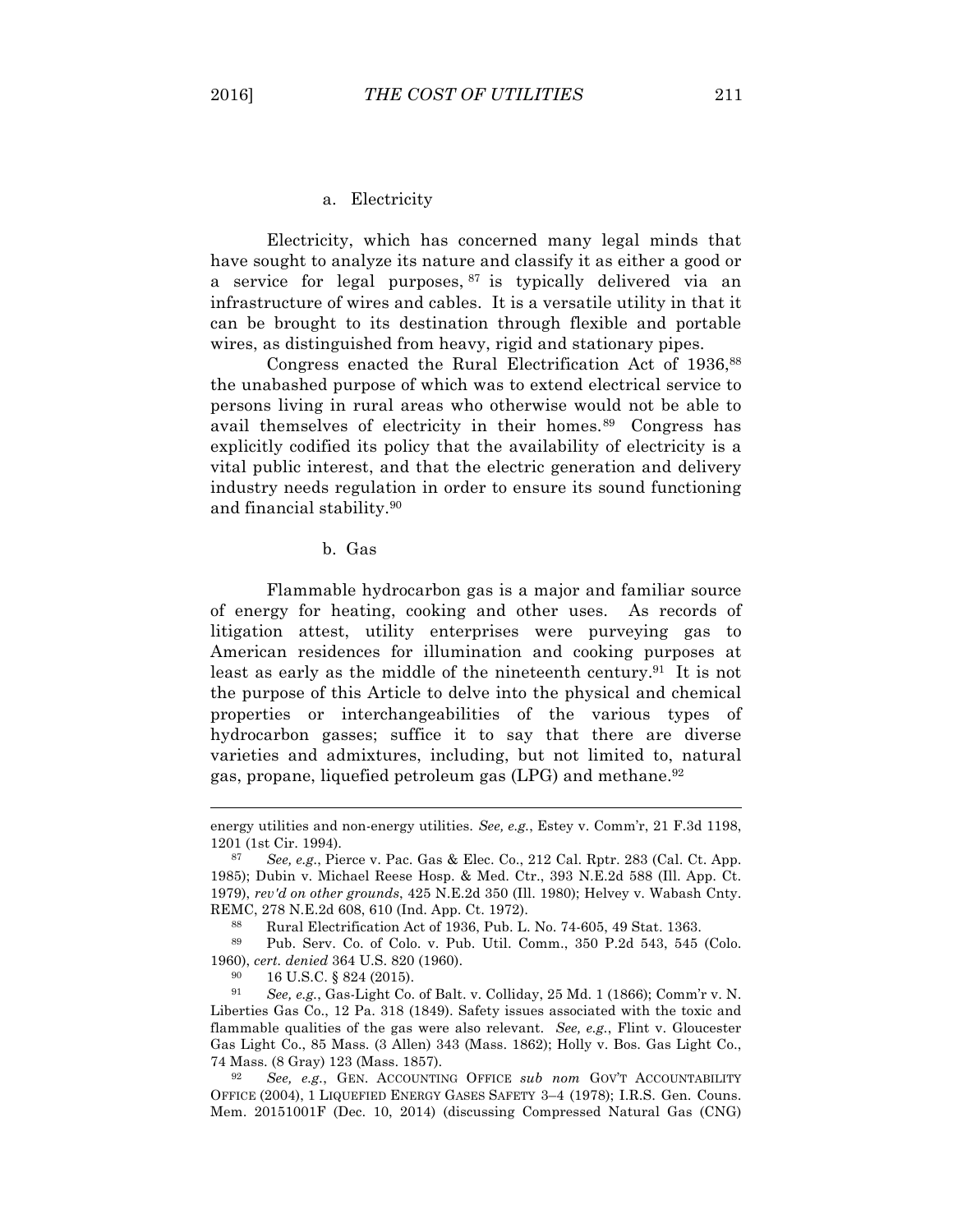The various types of gasses are distributed via a pipeline infrastructure system, truck or rail in pressurized containers of various sizes, or some combination of the two.<sup>93</sup> Some residences, in rural areas and elsewhere, are not hooked into gas distribution pipes and mains utility infrastructure, but have their own gas storage tank on premises. Such a tank can be a fixture, which is periodically refilled with gas from the distributor's truck,  $94$  or else the tank (often referred to as a "cylinder") is serviced by the distributor interchanging a fully charged cylinder with the exhausted one, which, in turn, is recharged and delivered to the same or another customer.<sup>95</sup>

### c. Heating Oil

As the name implies, heating oil is a fuel used for space heating or water heating. The fuel oil is delivered by truck to an appurtenant tank on or near the household premises, from which it is drawn into the furnace or boiler for consumption. 96 Households using heating oil are found mainly, but not solely, in the northeastern region of the United States.<sup>97</sup>

d. Kerosene

 $\overline{a}$ 

Notwithstanding the safety issues involved in the use of kerosene heaters,98 1.7 million American households used them in

under Internal Revenue Code and Treasury Regulations, and other fuels as their energy equivalents relate to CNG).

<sup>93</sup> *See, e.g.*, GEN. ACCOUNTING OFFICE *sub nom* GOV'T ACCOUNTABILITY OFFICE (2004), PROPANE: CAUSES OF PRICE VOLATILITY, POTENTIAL CONSUMER OPTIONS, AND OPPORTUNITIES TO IMPROVE CONSUMER INFORMATION AND FED. OVERSIGHT 6–7 (GAO-03-762, June 2003).

<sup>94</sup> *See, e.g.*, V-1 Oil Co. v. Utah State Dep't of Pub. Safety, 131 F.3d 1415, 1419 (10th Cir. 1997); Mick v. Level Propane Gases, Inc., 203 F.R.D. 324 (S.D. Ohio 2001).

<sup>95</sup> *See, e.g.*, Suburban Propane v. Proctor Gas, Inc., 953 F.2d 780 (2d Cir. 1992).

<sup>96</sup> *See, e.g.*, City Fuel Corp. v. Nat'l Fire Ins. Co. of Hartford, 846 N.E.2d 775 (Mass. 2006); Christopher v. Glen-Mor Fuel Oil Co., 95-01505-F, 1996 Mass. Super. LEXIS 39 (Mass. Super. Ct. 1996); People v. Wilco Energy Corp., 284 A.D.2d 469 (N.Y. App. Div. 2001).

<sup>97</sup> ENERGY INFO. ADMIN., *supra* note 85, at Table US2, (reporting 8.4 million fuel oil households in the United States, of which 6.5 million were in the Northeast Region.).

<sup>98</sup> Consumer Prod. Safety Comm'n, CPSC and NKHA Stress Kerosene Heater Safety (CPSC Pub. 5052, 2011); *see also* Yarbrough v. Sears, Roebuck & Co., 628 So. 2d 478 (Ala. 1993); Carney v. S.E. Nichols, Inc., 87 A.D.2d 977 (N.Y. App. Div. 1982).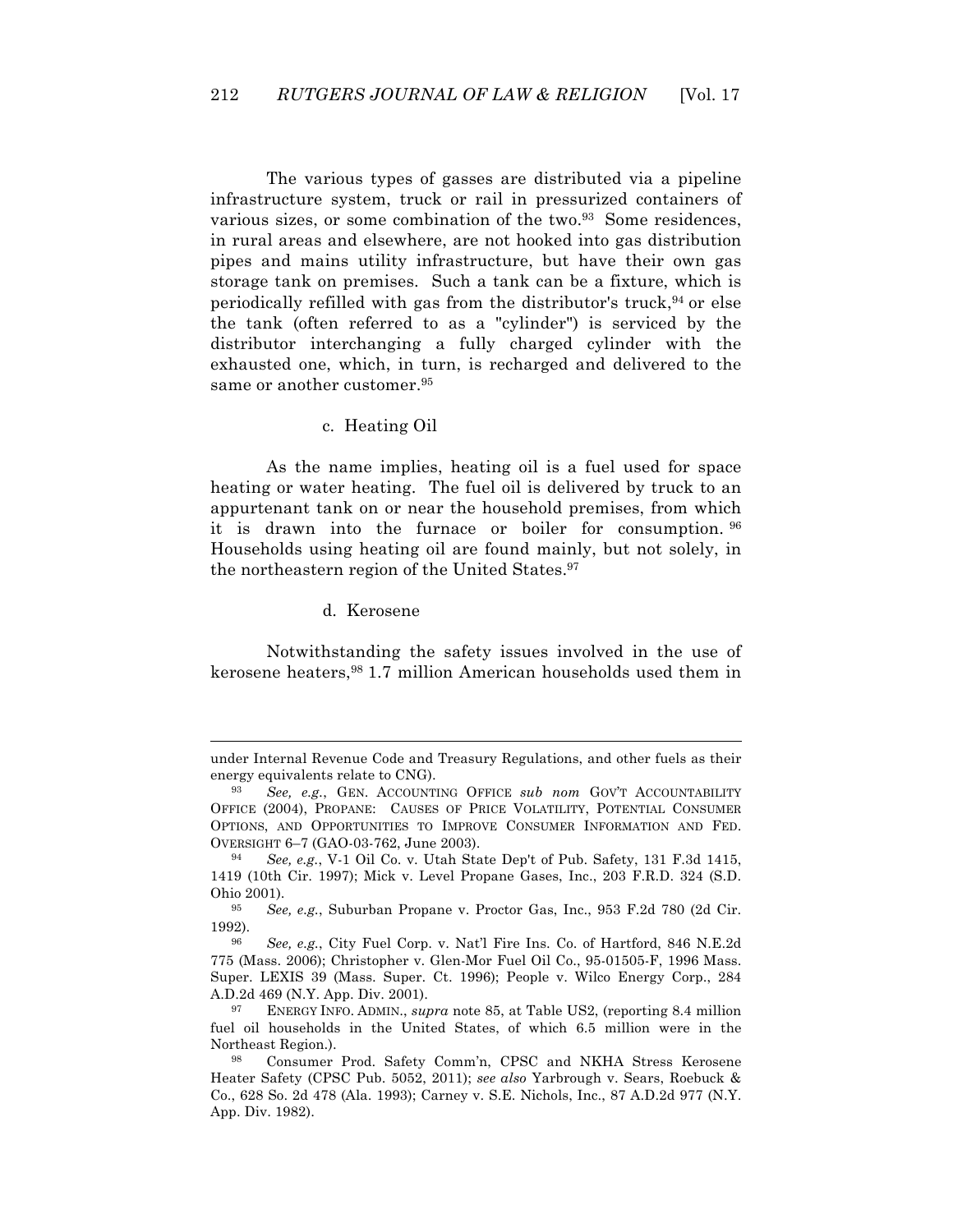$\overline{a}$ 

2005,99 no doubt motivated more by the savings on the household budget than deterred by the fear of the inherent safety hazards.100

Kerosene is seldom, if ever, delivered through a utility pipe infrastructure, but is instead delivered to the home via a distributor's truck 101 or purchased and carried home from a filling station or store <sup>102</sup> (either mode is susceptible to unplanned, unwanted and potentially deadly flare-ups or explosions if the kerosene is adulterated with gasoline or other liquid that has a lower combustion point).<sup>103</sup>

e. Coal

Though the once-commonplace residential use of coal declined during the second half of the twentieth-century, there still remain some households that use it as a fuel for home heating.<sup>104</sup> While more than 90% of America's 2006 and 2007 coal production was consumed in electric power generation, there was still a small market, less than one-third of one percent of the coal output, used as heating fuel for homes and commercial businesses. 105 Coal is transported from the mine via railway and/or barge to the regional or local distributors and then delivered to the customers' homes and businesses via truck.<sup>106</sup>

f. Wood

<sup>99</sup> ENERGY INFO. ADMIN., *supra* note 85, at Table US2.

<sup>100</sup> *See, e.g.*, Heidi Fenton, *Fire Officials: Save Money Safely*, MUSKEGON CHRON., Dec. 7, 2009, at A4; *Portable Kerosene Heaters on the Rise*, N.Y. TIMES, Aug. 27, 1981, at C8; *see also* Advertisement, N.Y. TIMES, Dec. 20, 1864, at 7, col. 5 ("Charity . . . . The charitably disposed can do no better thing than visit the store of The Kerosene Lamp-Heater Company . . . and purchase a Kerosene Or Gas Cooking or Heating Stove, and make a Holiday Present to some of their friends who have need to economize in their Household Expenses.").

<sup>101</sup> *See, e.g.*, Azeltine v. Lutterman, 254 N.W. 854 (Iowa 1934); Great Am. Ins. Co. v. Watts, 393 P.2d 236 (Okla. 1964).

<sup>102</sup> *See, e.g.*, Dart v. Pure Oil Co., 27 N.W.2d 555 (Minn. 1947); Chapman v. Deep Rock Oil Corp., 77 N.E.2d 883 (Ill. App. Ct. 1948); Frazier v. Ayres, 20 So. 2d 754 (La. Ct. App. 1945). 103 *See supra* notes 100, 102.

<sup>104</sup> *See* Tom Zeller Jr. & Stefan Milkowski, *Coal Is Returning to Home Furnaces*, N.Y. TIMES, Dec. 27, 2008, at B1.

<sup>105</sup> U.S. ENERGY INFO. ADMIN., ANNUAL COAL REPORT 2008 8 Table ES1 (Mar. 2010).

<sup>106</sup> *See, e.g.*, Southard v. Dir., Office of Workers' Comp. Programs, 732 F.2d 66, 67 (6th Cir. 1984); Walling v. Nw.-Hanna Fuel Co., 67 F. Supp. 833, 834–35 (D. Minn. 1946), *aff'd sub nom.*, Nw.-Hanna Fuel Co. v. McComb, 166 F.2d 932 (8th Cir. 1948). Before trucks and automobiles were the usual mode of transportation, the coal was, of course, delivered via horse wagon. *See, e.g.*, Denver v. Utzler, 88 P. 143 (Colo. 1906); Days v. S. Trimmer & Sons, Inc., 176 A.D. 124 (N.Y. App. Div. 1916).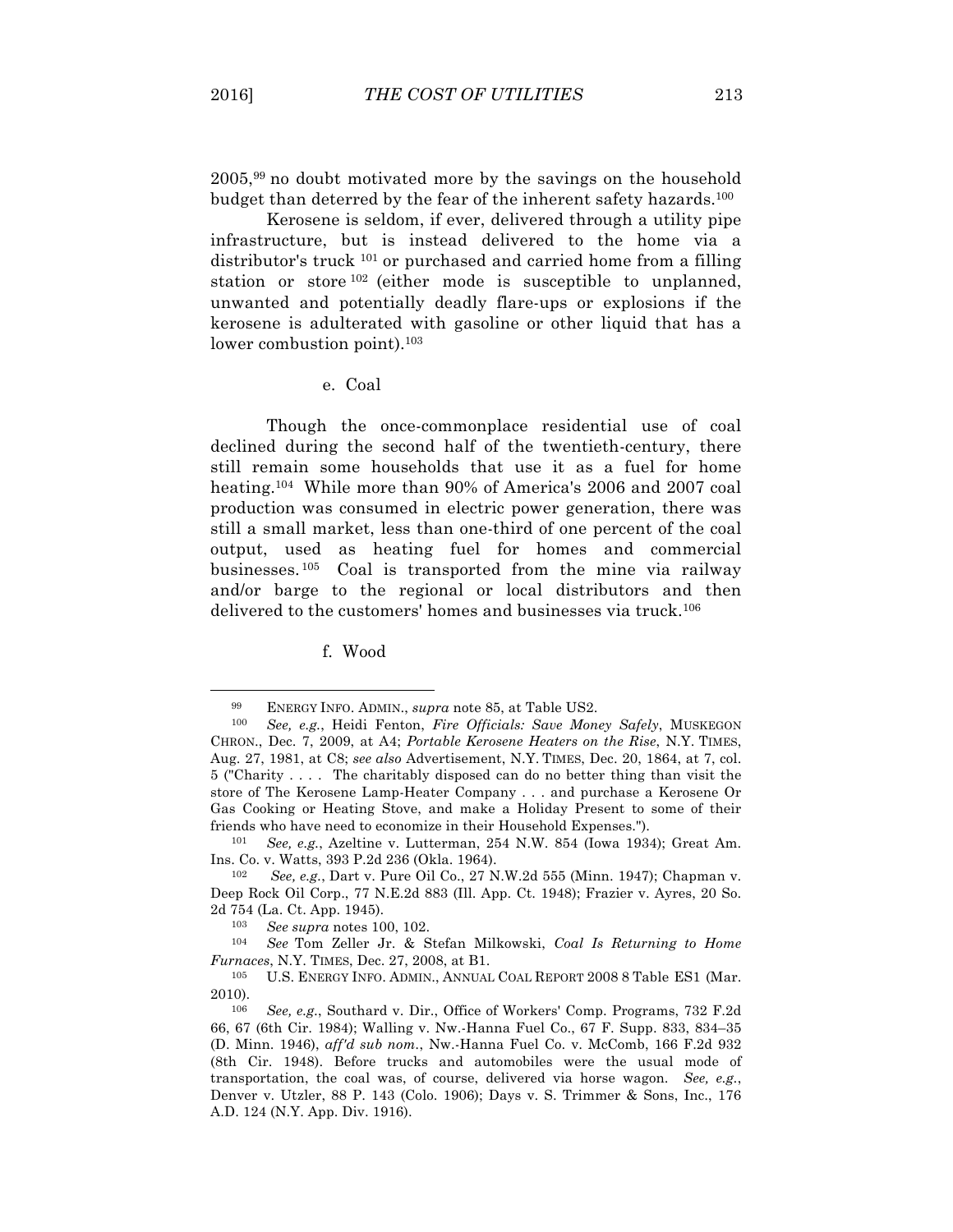Humankind has used wood since antiquity as fuel for heating and cooking.<sup>107</sup> During America's colonial and formative<sup>108</sup> periods, testamentary provisions in wills to supply surviving spouses with firewood were not unusual.<sup>109</sup> During that period, clergypersons were compensated with firewood for their services.<sup>110</sup> As a necessary commodity, firewood was accorded favored rates for bridge crossing tolls in Schenectady, New York in the early nineteenth-century <sup>111</sup> and, in the late nineteenthcentury, was known to have been a valuable compensation employee perquisite from at least one employer.<sup>112</sup>

Even into the twenty-first century, people continue to use firewood for home energy needs, $^{113}$  and entrepreneurs established businesses to supply these households.114

Firewood is not delivered through an infrastructure of pipes or conduits. Instead, it must be split and stacked, $115$  which is often times a dreadful and undesirable task<sup>116</sup> (sometimes to the point of

 $\overline{a}$ 

115 *See, e.g.*, Camargo v. Trammell Crow Interest Co., 318 F. Supp. 2d 443 (E.D. Tex. 2004); Travis v. Bohannon, 115 P.3d 342, 344 (Wash. Ct. App. 2005).

116 *See, e.g.*, Brown v. George, Civil Action No. 02-1686-KAJ, 2005 U.S. Dist. LEXIS 20375, at \*3–4 (D. Del. Sept. 19, 2005), *dismissed sub nom.*, Brown v. Kid,

<sup>107</sup> *See, e.g.*, Walter Hough, *Aboriginal Fire-Making*, 3 AM. ANTHROPOLOGIST 359 (1890); Steven R. James et al., *Hominid Use of Fire in the Lower and Middle Pleistocene: A Review of the Evidence*, 30 CURRENT ANTHROPOLOGY 1 (1989); Nicolas Rolland, *Was the Emergence of Home Bases and Domestic Fire a Punctuated Event? A Review of the Middle Pleistocene Record in Eurasia*, 43 J. ARCHEOLOGY ASIA & PAC. 248 (2004).

<sup>108</sup> The years from the American Revolution until the Civil War have been viewed by legal scholars as the Formative Era of American law. ROSCOE POUND, THE FORMATIVE ERA OF AMERICAN LAW (1938); BERNARD SCHWARTZ, THE LAW IN AMERICA 23–87 (McGraw-Hill, N.Y., 1974); *see also* State Bar v. Ariz. Land Title & Trust Co., 366 P.2d 1, 7 (Ariz. 1961).

<sup>109</sup> *See, e.g.*, Kennedy v. Nedrow, 1 U.S. 415 (1789); Jackson v. Martin, 18 Johns. 31 (N.Y. Sup. Ct. 1820); M'Call v. Peach's Adm'r, 17 Va. (3. Munf) 288 (Va. 1812); Webb v. Evans, 1 Binn. 565 (Pa. 1809); Haines's Lessee v. Witmer, 2 Yeates 400 (Pa. 1798).

<sup>110</sup> *See, e.g.*, Runkel v. Winemiller, 4 H. & McH 429, 430, 451 (Md. 1799); Stearns v. First Parish in Bedford, 38 Mass. (21 Pick.) 114 (Mass. 1838); Ernst v. Bartle, 1 Johns. Cas. 319 (N.Y. Sup. Ct. 1800).

<sup>111</sup> *See* Hearsey v. Pruyn, 7 Johns. 179 (N.Y. Sup. Ct. 1810).

See, e.g., Fletcher v. Balt. & Potomac R.R. Co., 168 U.S. 135, 137 (1897).

<sup>113</sup> *See, e.g.*, Ludwig v. Astrue, 681 F.3d 1047, 1049 (9th Cir. 2012); Conley v. NLRB, 520 F.3d 629, 635 (6th Cir. 2008); United States v. Tobacco, 428 F.3d 1148, 1151 (8th Cir. 2005); Heib v. Arches Fin., Case No." CV-08-155-FVS, 2008 U.S. Dist. LEXIS 81107, at \*8 (E.D. Wash. Oct. 14, 2008); *In re* Sarmiento, Bankruptcy Case No. 05-18653 EEB, Chapter 7, 2006 Bankr. LEXIS 4188 at \*2, 6 (Bankr. D. Colo. Sept. 29, 2006).

<sup>114</sup> *See, e.g.*, United States v. Brown, CIVIL ACTION NO. 1:07CV79, 2007 U.S. Dist. LEXIS 88651, at \*1 (N.D. W.Va. Nov. 21, 2007); McWilliams v. Courtney, 945 So. 2d 242 (La. Ct. App. 2006); People v. Dinome, 873 N.Y.S.2d 513 (Dist. Ct., 1st Dist., Nassau Cty. 2008).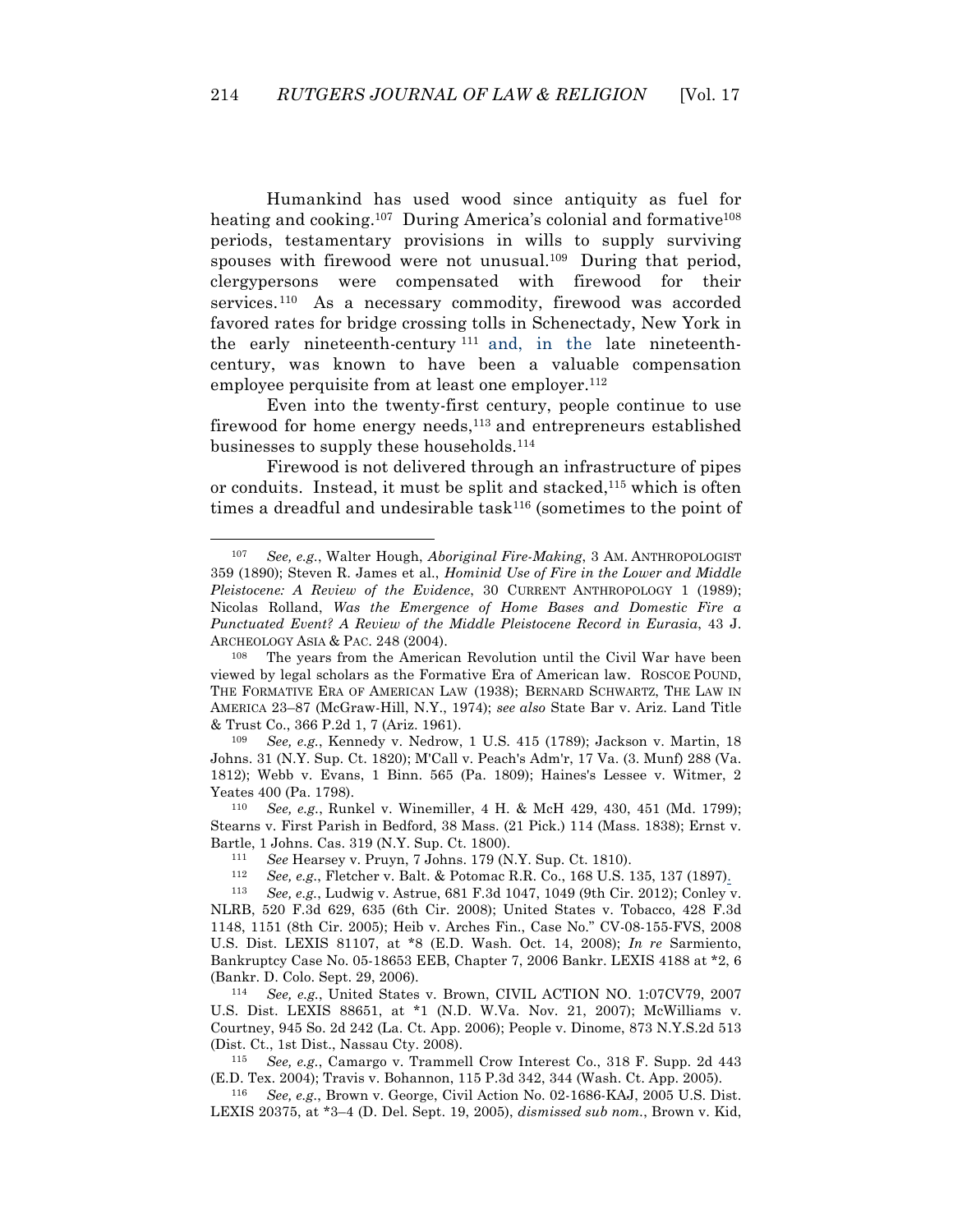contributing to family unhappiness and discord).117 The advent of the pellet stove, however, which efficiently produces heat from fuel pellets made from compressed sawdust, wood waste and other biomass,118obviates much of consumers' labor and handling that is inherent in traditional firewood energy technologies.<sup>119</sup>

#### g. Steam

There are residences, typically, but not necessarily, in apartment buildings that are supplied with steam for heating.120 A clergyperson living in such an abode would obviously be able to treat the cost of such steam service as a utility.

h. Ice

Ice was once commonly delivered to households for the purpose of cooling food in receptacles known as "ice boxes."121 The term "ice box" was used in everyday parlance to refer to the refrigerator appliances that replaced iceboxes, but has since

 $\overline{a}$ 

The residential energy credit for computing income tax, and whether the clergyperson who uses biomass fuel for household heating may qualify for it, lies beyond the ambit of this Article. *See* I.R.C. § 25C.

119 *See, e.g.*, MASS. DIV. OF ENERGY RES., WOOD PELLET HEATING 1 (2007); JAMES E. HOUCK & PAUL E. TIEGS, EPA, RESIDENTIAL WOOD COMBUSTION TECHNOLOGY REVIEW (EPA 1998); *see also* Narragansett Pellet Corp. v. City of East Providence, C.A. No. 06-464 ML, 2007 U.S. Dist. LEXIS 71884, at \*4 (D.R.I. 2007); *but see* Webb v. Astrue, Civil Action No. 2:11-CV-00103, 2012 U.S. Dist. LEXIS 104072, at \*22 (N.D. W.Va., 2012) (noting unsuccessful disability claimant's implicit allegation of difficulty and exertion in carrying 40-pound bag of pellets for stove).

120 *See, e.g.*, La Salle Townhouses Coop. Ass'n. v. Detroit Edison Co., 244 N.W.2d 343 (Mich. Ct. App. 1976); *see also* Lynette Holloway, *Steam Pipe on West Side Spews Asbestos Into Sky*, N.Y. TIMES, July 30, 1994, at p. 23; Tessa Melvin, *Small Private Utility Faces Uncertain Future*, N.Y. TIMES, Mar. 16, 1986, at 1.

The steam utility can be geothermal in origin. *See* Mann v. United States, 86 Fed. Cl. 649, 657 (2009), *appeal dismissed*, 356 Fed. App'x 387 (Fed. Cir. 2009).

121 *See, e.g.*, Hoffman & Crowell, Inc. v. Harrison, 156 S.E. 685 (Ga. 1930); Standard Accident Ins. Co. v. Cherry, 40 S.W.2d 873 (Tex. Civ. App. 1932), *aff'd*, 48 S.W.2d 755 (Tex. Civ. App. 1932).

Civil Action No. 02-1686-KAJ, 2005 U.S. Dist. LEXIS 38909 (D. Del. Oct. 17, 2005).

<sup>117</sup> *See, e.g.*, *id.*

<sup>118</sup> In connection with residential home heating, the term "biomass fuel" is defined as "any plant-derived fuel available on a renewable or recurring basis, including agricultural crops and trees, wood and wood waste and residues (including wood pellets), plants (including aquatic plants), grasses, residues, and fibers." I.R.C. § 25C(d)(6) (2015).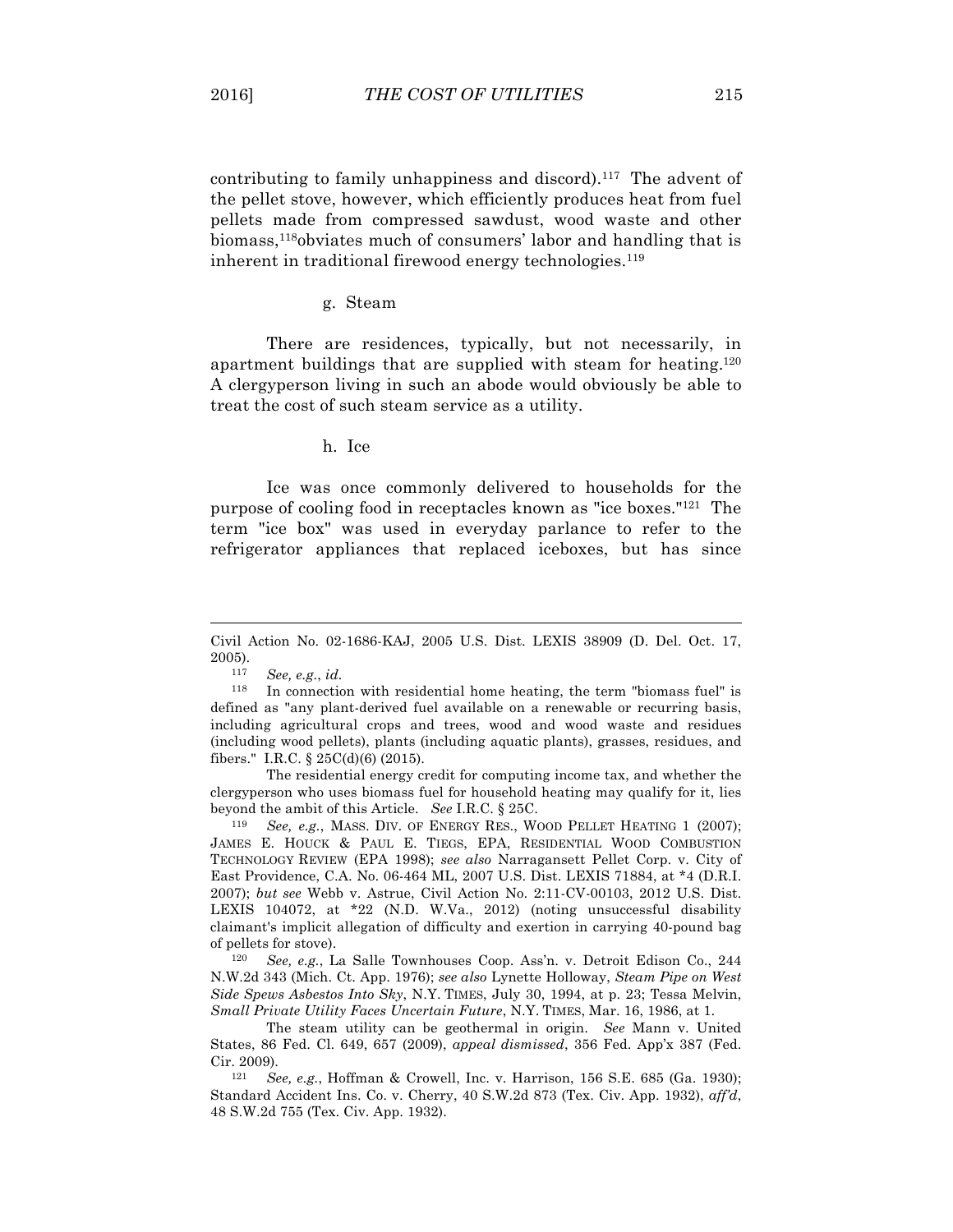become obsolete and archaic.122 The technological transition from iceboxes to refrigerators, in addition to impacting the language usage in society, posed challenges to some entrepreneurs and landlords.123

The ice industry's customer base today is now primarily commercial and industrial, few, if any, households still use ice boxes;124 but if, perchance, a clergyperson's household were in fact to regularly use ice to chill food (or even to chill the ambient air in the residence), then the ice would qualify as a utility for the purposes of I.R.C. § 107.

2. Water

 $\overline{a}$ 

Unlike fish and other aquatic creatures that are constantly surrounded by the water their bodies need to exist, humans and other terrestrials must affirmatively act to obtain their biological water needs, to the point where personal hydration has become an innate, second nature behavior for most individuals.

Water stands in contradistinction to energy utilities such as gas, wood, coal or heating oil in that while such utility substances are only burned for their energy, water is used without the need for such chemical reduction. While the energy utilities can appear in many manifestations, there is only one form of water as a utility in its own right.125

By the first century of the common-era, delivery of water via indoor plumbing was a common attribute of many Roman homes.126 Some households during America's formative era were supplied by water delivered through primitive aqueducts consisting of hollowed out logs. 127 By the beginning of the twentieth-century, many Americans had in-home water service<sup>128</sup>

<sup>122</sup> *See, e.g.*, Neil Steinberg, *Democrats for Senate: Dull and Duller*, CHICAGO SUN-TIMES, Jan. 11, 2010, at 18 ("'Negro' fell out as a term of art in the 1960s, replaced by 'black,' a word thought to reflect greater pride. I didn't use 'Negro,' not because I was sensitive, God knows, but because I was young, the same way I wouldn't call a refrigerator an 'icebox' or a radio a 'wireless.'").

<sup>123</sup> *See, e.g.*, Sardone v. Joseph Diamond Holding Co., 279 N.Y.S. 659 (N.Y. App. Div. 1935), *appeal dismissed*, 268 N.Y. 631 (1935).

<sup>124</sup> *See, e.g.*, *The Coolest Job in Town*, GRAND RAPID PRESS, July 13, 2003, at E1.125 *But see supra* notes 120–23 and accompanying text for discussion of

water, in the form of ice or steam, as an energy utility.

<sup>126</sup> *See, e.g.* WILL DURANT, THE STORY OF CIVILIZATION, CAESAR AND CHRIST 433 (Simon & Schuster, 1944).

<sup>127</sup> *See, e.g.*, Arbuckle v. Ward, 29 Vt. 43 (Vt. 1856).

<sup>128</sup> Though there did remain, for some dwellings, the need to carry in water via bucket or other portable receptacle. *See, e.g.*, Biker v. Indus. Comm'n, 160 N.E. 180, 182 (Ill. 1928); Tex. & La. Lumber Co. v. Brown, 109 S.W. 950 (Tex. App. 1908).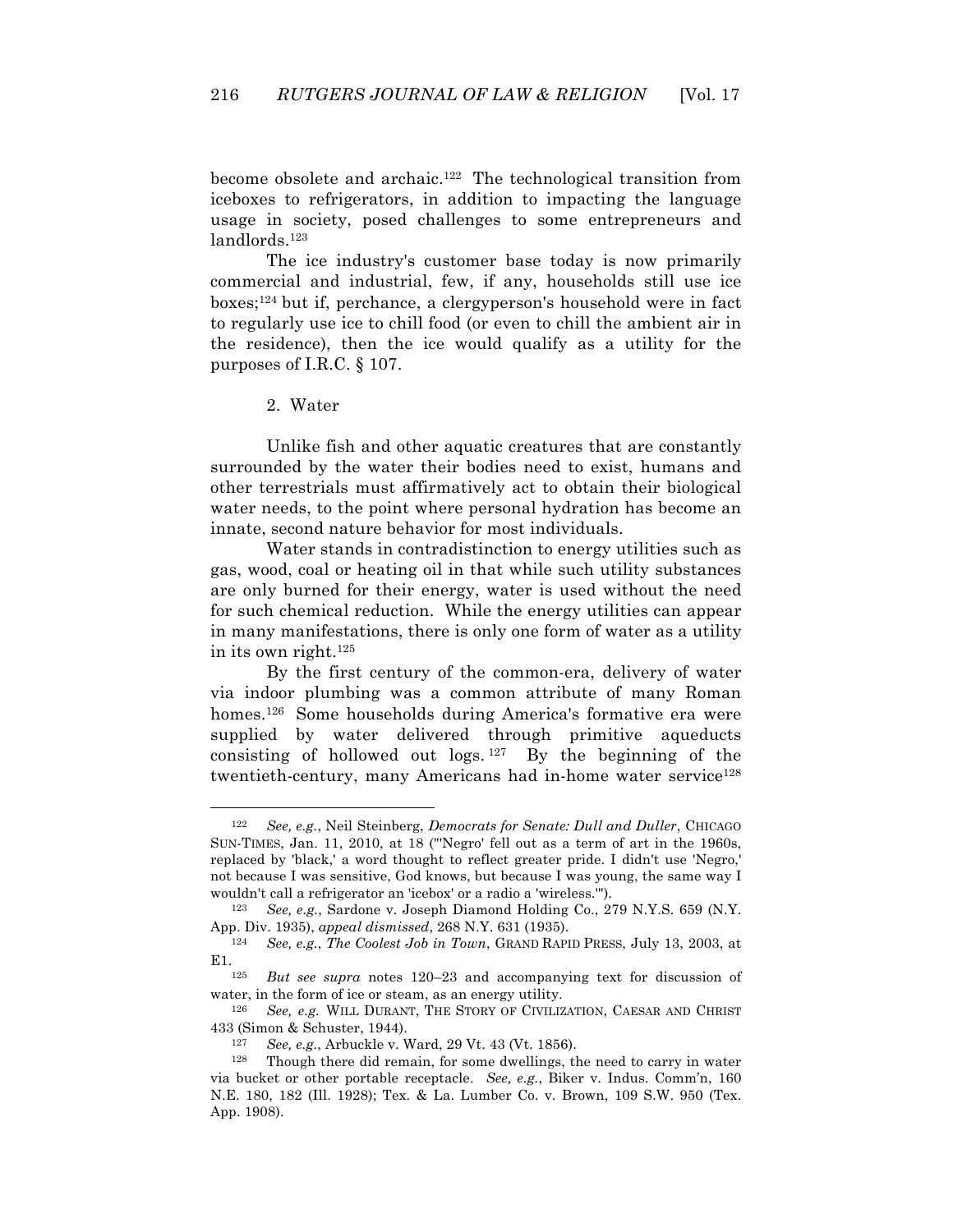$\overline{a}$ 

and, indeed, much effort in the way of legislation and infrastructure had been accomplished to bring water to America's cities, and much more would follow.129

Today, almost every home in America has an indoor water supply, whether from a shared system or a private well.<sup>130</sup> Functional indoor plumbing is expected as the norm in America,<sup>131</sup> even in residences of the lowest socioeconomic classes. 132 It accordingly is beyond cavil that water is a utility whose cost is excludible under I.R.C. § 107. Moreover, the IRS would be hard pressed to deny that filters, water softeners and similar mineral content adjustment devices are necessary components of the water utility, at least in areas where the prevalent water supply contains undesirable minerals, chemicals, particulates or pollutants.133

And although water is now typically delivered via a pipe and water main infrastructure,134 there are situations where the infrastructure's water supply is unfit for household purposes and bottled water must be used.135

132 The minimum standard enunciated in the Bureau of Indian Affairs Housing Improvement Program includes, *inter alia*, that a dwelling's plumbing system "include[s] a properly installed system of piping and fixtures." 25 C.F.R. § 256.2 (2015) (Definition: Standard Housing (1)(iv)).

133 *See* N.C. ex. rel. McDevitt v. Acme Petroleum and Fuel Co., 30 Fed. App'x 287 (4th Cir. 2002); Pomeroy & Jones, *supra* note 130, at 149; *see also* Joseph Berger, *The Water's Fine, but Is It Kosher?; Crustaceans From Faucet Ruffle Orthodox Jews*, N.Y. TIMES, Nov. 7, 2004, at N44. (reporting the prevalence of dead microscopic copepod crustaceans in New York City tap water).

An argument might be made that the House of Representatives' adoption of the Department of Agriculture's Handbook in which the *Pomeroy* article appeared as an official document of its own constitutes congressional imprimatur of its advice to install a water softener where the water supply contains an abundance of hardening minerals. *See* Cook v. Principi, 318 F.3d 1334, 1345 (Fed. Cir. 2002), *reh'g denied*, 56 Fed. App'x 496 (Fed. Cir. 2003), *cert. denied*, 539 U.S. 926 (2003)

134 *See supra* notes 129–32 and accompanying text.

135 *See, e.g.*, Rowe v. E.I. Dupont De Nemours & Co., Civil No. 06-1810 (RMB); Civil No. 06-3080 (RMB), 2009 U.S. Dist. LEXIS 94604, at \*26–27 (D.N.J. Oct. 9, 2009); *McDevitt*, 30 Fed. App'x at 290; *see also* Conn. v. Mass., 282 U.S.

<sup>129</sup> *See, e.g.*, GERARD T. KOEPPEL, WATER FOR GOTHAM: A HISTORY (2000); NELSON MANFRED BLAKE, WATER FOR THE CITIES: A HISTORY OF THE URBAN WATER SUPPLY PROBLEM IN THE UNITED STATES (1956).

<sup>130</sup> *See* John H. Pomeroy and Elmer Jones, *Well Water Supplies: Getting the Best from Your Own System*, *in* U.S. DEPT. OF AGRIC., HANDBOOK FOR THE HOME, 1973 YEARBOOK OF AGRIC., H.R. DOC. NO. 93-29, at 146 (1973).

<sup>131</sup> Many hospitals and other health care facilities have what amounts to utility service to similarly provide oxygen and/or nitrous oxide for patient care. Confusion between the two substances can prove deadly. *See* Dubin v. Suburban Gen. Hosp., 12 Pa. D. & C.3d 685 (Pa. Ct. Com. Pl., Montgomery Cty. 1979); Am. Medicorp, Inc. v. Lord, 578 S.W.2d 837 (Tex. Civ. App. 1979). One need not possess an imagination in the league of a Jules Verne to comprehend, in the event of future human colonization of the moon, the provision of oxygen utilities in the lunar homestead dwellings.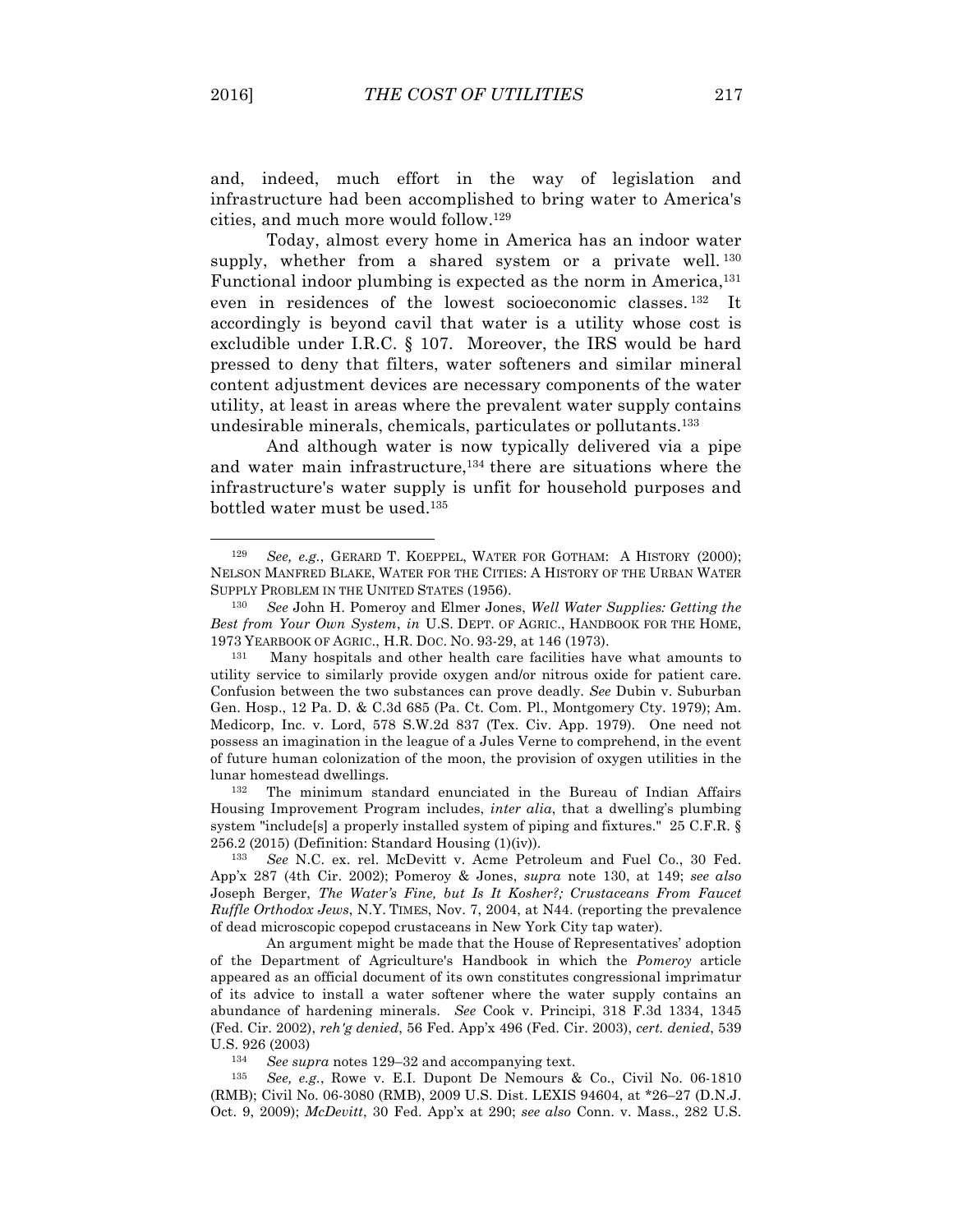### 3. Removal of Wastes

 $\overline{a}$ 

All households produce waste materials, which must be removed. Indeed, the use of some utilities might yield household waste materials whose removal is necessitated, including the familiar tap water to waste water, or ash from the use of coal.<sup>136</sup> The removal of such wastes is frequently treated as a utility.<sup>137</sup>

Trash, garbage <sup>138</sup> and other solid wastes are typically removed by the familiar compactor truck vehicles. This service is typically provided either by the local municipality or contracted for with a private carter.<sup>139</sup>

Waste water and other liquid wastes are typically removed from the home through one or more drainpipes, which can lead to a cesspool or septic tank for drainage and decomposition on or near the premises, or else to a sewer system for treatment at a sewage treatment facility.

Mindful, no doubt, of the health principles that dictate a need to keep potable water sources separated from household liquid wastes,<sup>140</sup> public policy encourages or mandates the use of a

138 Though the terms "garbage" and "trash" are often used interchangeably, some municipalities differentiate between the two in definition and/or in provided collection services. *See, e.g.*, City of New Smyrna Beach v. Fish, 384 So. 2d 1272, 1273 (Fla. 1980); *see also* 65 ILL. COMP. STAT. 5/11-19-2 (1961) (defining "garbage," "refuse" and "ashes").

139 *See, e.g.*, Ramsgate Court Townhome Ass'n v. West Chester Borough, 313 F.3d 157 (3d Cir. 2002); Cmty. Hous. Mgmt. Corp. v. City of New Rochelle, 381 F. Supp. 2d 313 (S.D.N.Y. 2005); *see also* Wyomissing Borough Annexation, 74 Pa. D. & C. 49, 64–65 (Pa. Ct. Com. Pl., Berks Cty. 1950) ("The persons who testified in favor of annexation, for the most part, stated they desired more adequate police protection, garbage and ash removal, sewers, and other services now being rendered by the borough to its residents."). Separation of various types of wastes for recycling purposes is often required, *see, e.g.*, Recycling of departmentmanaged solid waste, N.Y. COMP. CODES R. & REGS. tit. 16, §305 (2015).

Provision of waste collection has been called a "quasi-utility function" of a municipality. Tomczak v. City of Chicago, 765 F.2d 633, 641 (7th Cir. 1985).

140 *Cf.* RUDYARD KIPLING, *Natural Theology*, *in* RUDYARD KIPLING COMPLETE VERSE 342, 343 (Definitive ed., Anchor Press: Doubleday 1989) (1895).

<sup>660, 668 (1931) (&</sup>quot;Lawrence is the only city in Massachusetts using Merrimack water for drinking. It consumes an extraordinary amount of bottled water the cost of which in 1916 was about 55 per cent of the amount paid for public water for all purposes.").

<sup>136</sup> *See, e.g.*, Bowen v. Morgillo, 23 A.2d 719, 720 (Conn. 1941).

<sup>137</sup> Some homes require a system to remove radon gas that is formed from the decay of the radioactive elements in the soil. *See, e.g.*, Snyder v. Roach Bros. Realtors, 17 Pa. D. & C.4th 60 (Pa. Ct. Com. Pl., Chester Cty. 1992); Karen Hoyden Curtin, *Indoor Radon: Regulating a Blameless Cause*, 3 BUFF. ENVTL. L.J. 181 (1995). The radon mitigation system is typically operated with electric power; thus, the utility expense would be mostly in the costs attributable to the electricity utility. *Id.* at 196–200.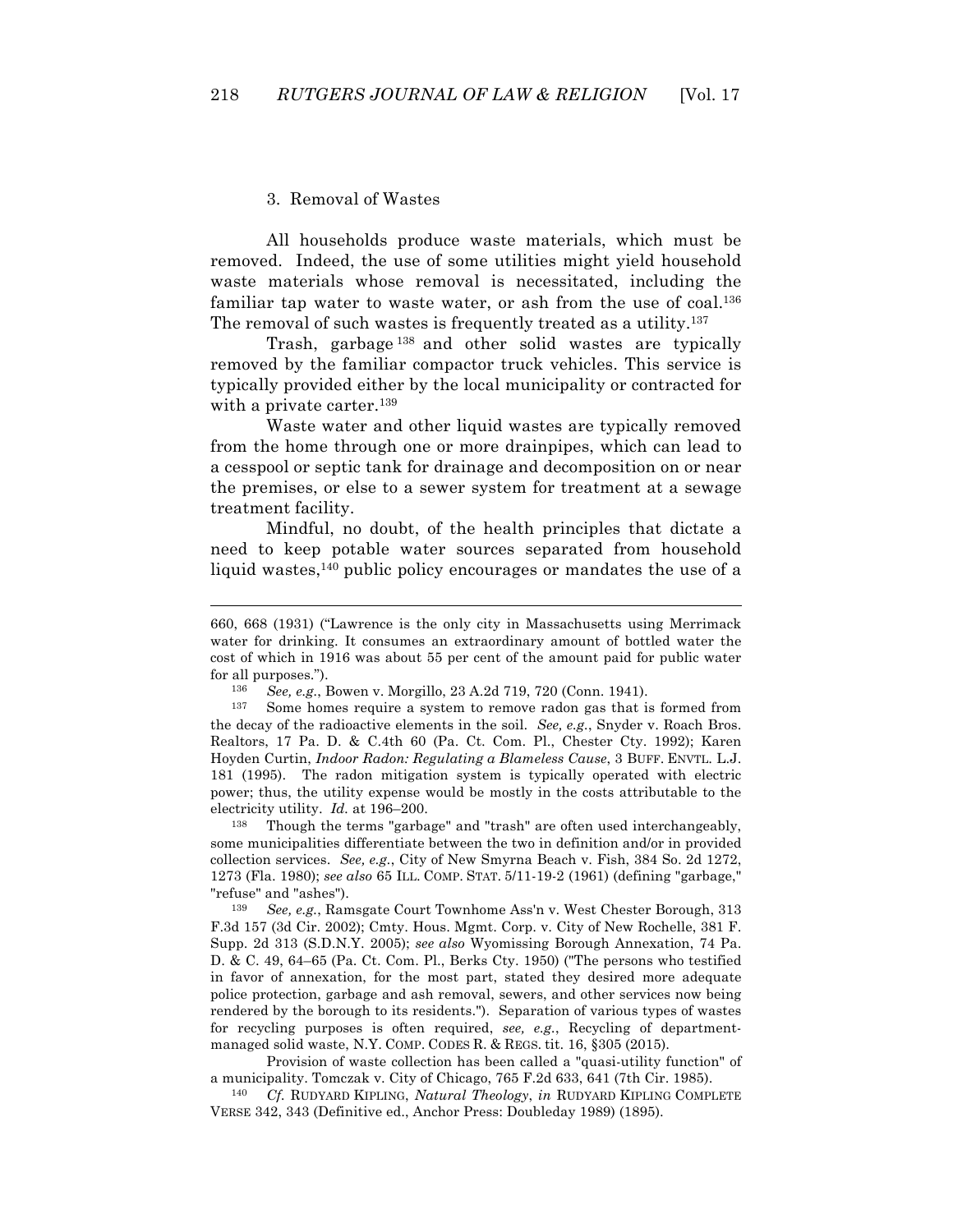sewer instead of a cesspool or septic tank, when practicable,<sup>141</sup> as households become physically more proximate to one another.<sup>142</sup> Inasmuch as cesspools and septic tanks require periodic cleaning lest they overflow,143 conversion from a septic tank or cesspool to sewer, where the maintenance, if any, is usually not directly the homeowner's responsibility, is often desirable, <sup>144</sup> though occasionally problematic.145

A sewer system infrastructure can be municipally owned and operated, or private.146 The Cloaca Maxima, a sewer system built as a public works project in Rome, has remained in continuous use as a municipal utility for over two thousand years.147

4. Information

Historically, information, commercial and otherwise, was gleaned and garnered in the marketplace or other public forum, much of it through town criers or, for the literate, newspapers.<sup>148</sup>

> My privy and well drain into each other. After the custom of Christendie. Fevers and fluxes are wasting my mother. Why has the Lord afflicted me? The Saints are helpless for all I offer— So are the clergy I used to fee. Henceforward I keep my cash in my coffer, Because the Lord has afflicted me.

#### *Id.*

 $\overline{a}$ 

141 Sometimes a sewer system is not physically proximate, or connection to it is impossible without encroaching upon an intervening property. *See, e.g.*, Field-Escandon v. DeMann, 251 Cal. Rptr. 49 (Cal. Ct. App. 1988).

142 *See, e.g.*, Rhode Island Cesspool Act, of 2007, 23 R.I. GEN. LAWS § 23- 19.15-12 (2016); *see also* McCandless v. Campbell , 20 Haw. 411 (Haw. 1911).

143 *See, e.g.*, Hopkins v. Euskolitz , NO. CV91-0323399S, 1996 Conn. Super. LEXIS 1716 (Conn. Super. Ct. July 2, 1996); Fidelity-Philadelphia Trust Co. v. Wengert, 67 Pa. D. & C. 351, 358 (Pa. Ct. Com. Pl., Phila. Cty. 1948).

144 *See, e.g.*, Greenwood Addition Homeowners Ass'n v. City of San Marino, 18 Cal. Rptr. 2d 350, 352 (Cal. Ct. App. 1993).

145 *See, e.g.*, Stanford v. City of Ontario, 495 P.2d 425 (Cal. 1972).

146 *See, e.g.*, Gabriel v. Borough of Paramus, 212 A.2d 550 (N.J. 1965).

147 *See, e.g.*, Paul Bennett, *In Rome's Basement*, NAT'L GEOGRAPHIC, July 2006, at 88.

148 *See, e.g.*, FRANK PRESBREY, THE HISTORY AND DEVELOPMENT OF ADVERTISING 3–4, 10–12 (1929); *Nantucket*, N.Y. TIMES, August 13, 1867; THOMAS HARRISON REID, FORM AND FUNCTIONS OF AMERICAN GOVERNMENT 205–06 (1921); J. THOMAS SCHARF & THOMPSON WESTCOTT, HISTORY OF PHILADELPHIA 1609–1884 857 (Philadelphia, L. H. Everts & Co. 1884); *see also* 44 Liquormart, Inc. v. Rhode Island, 517 U.S. 484, 495 (1996) ("Even in colonial days, the public relied on 'commercial speech' for vital information about the market. Early newspapers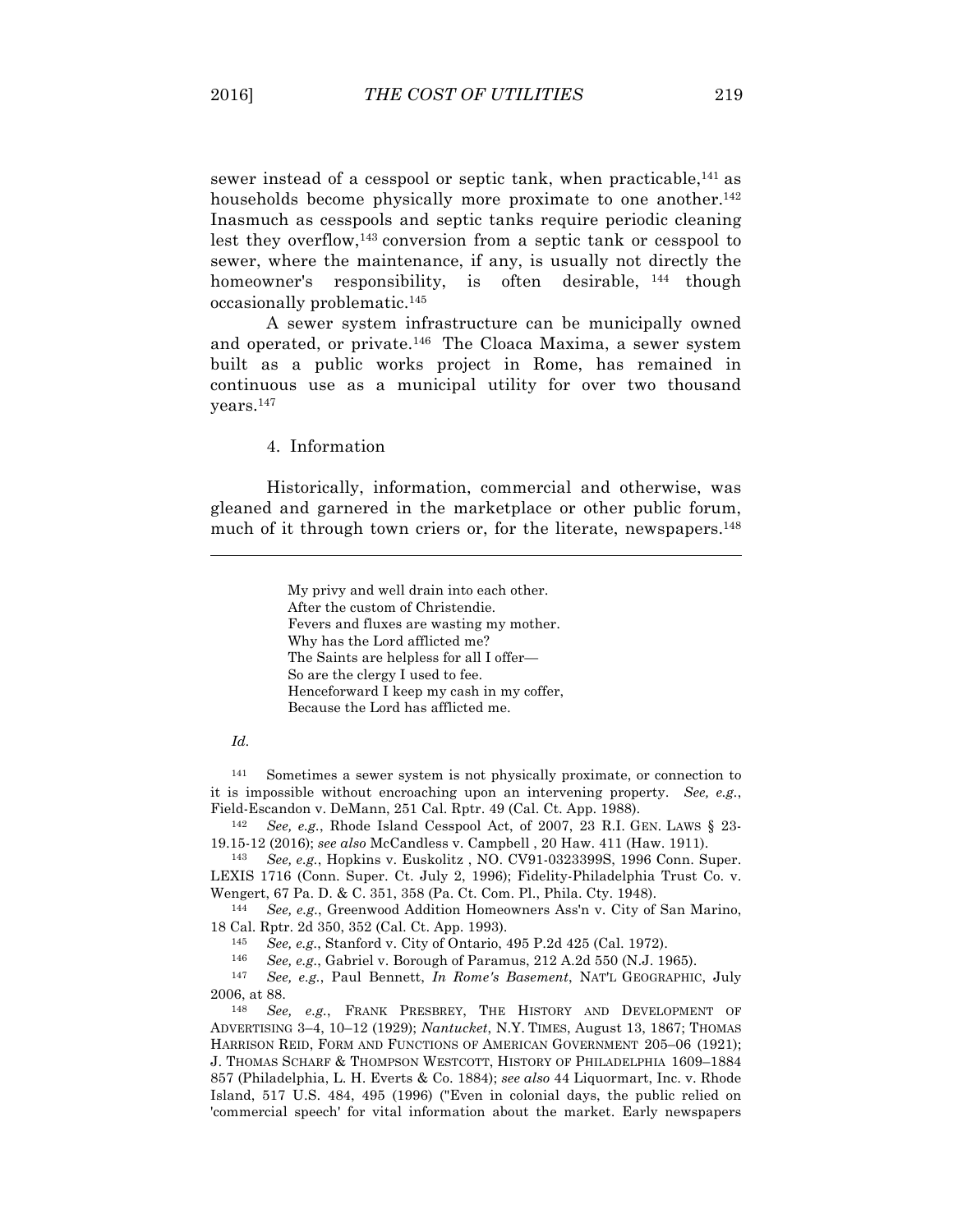In locales where modern technology has yet to take hold, signals from drums and horns continue to carry information from village to village even into the Twenty-First Century.149 This information was communal in nature, delivered or transmitted to a station, not to a terminal in a private household.

As the technology of electrical impulse developed, however, they eventually developed the ability to install in individual households and, in many cases, became the norm. Information could be brought into an individual home through an infrastructure, just as water and energy could. Entrepreneurs could then organize entities to build and maintain such infrastructures and provide information utilities to the public.

Unlike many other types of utilities, information can both come into a household and emanate from the household. In the case of the telephone,150 this attribute of information is so pervasive and familiar that it is well nigh beyond second nature. Moreover, two-way information transmission is no less a cause than a consequence of our modern standard of living; the establishment of communications among agrarian communities, and between agrarian communities and the urban and suburban areas, contributed to increased farm production in America.151

Some of these information utilities are presently discussed:

### a. Telegraph

Following Samuel F. B. Morse's experiments during the 1830s, Congress appropriated \$30,000 for Professor Morse to construct an experimental telegraph line from Washington to Baltimore. 152 Once the telegraph technology was shown to be feasible and was further perfected, numerous telegraph service providers emerged throughout the United States and beyond, the industry grew, and, with numerous mergers, consolidations and

displayed advertisements for goods and services on their front pages, and town criers called out prices in public squares.").

<sup>149</sup> *See, e.g.*, Aaron Mushengyezi, *Rethinking Indigenous Media: Rituals, 'Talking' Drums and Orality as Forms of Public Communication In Uganda*, 16 J. AFRICAN CULTURAL STUD. 1, 107 (2003).

<sup>&</sup>lt;sup>150</sup> *See infra* notes 166–78 and accompanying text.<br><sup>151</sup> *See e g* Carl Taylor *The Rise of the Bural Pr.* 

<sup>151</sup> *See, e.g.*, Carl Taylor, *The Rise of the Rural Problem*, 2 J. SOC. FORCES 1,  $31-33$  (1923).

Act of March 3, 1843, ch. 84, 5 Stat. 618, 618–19. Exactly two years later, Congress made a supplementary appropriation of \$8,000, Act of March 3, 1845, ch. 71, 5 Stat. 752, 757.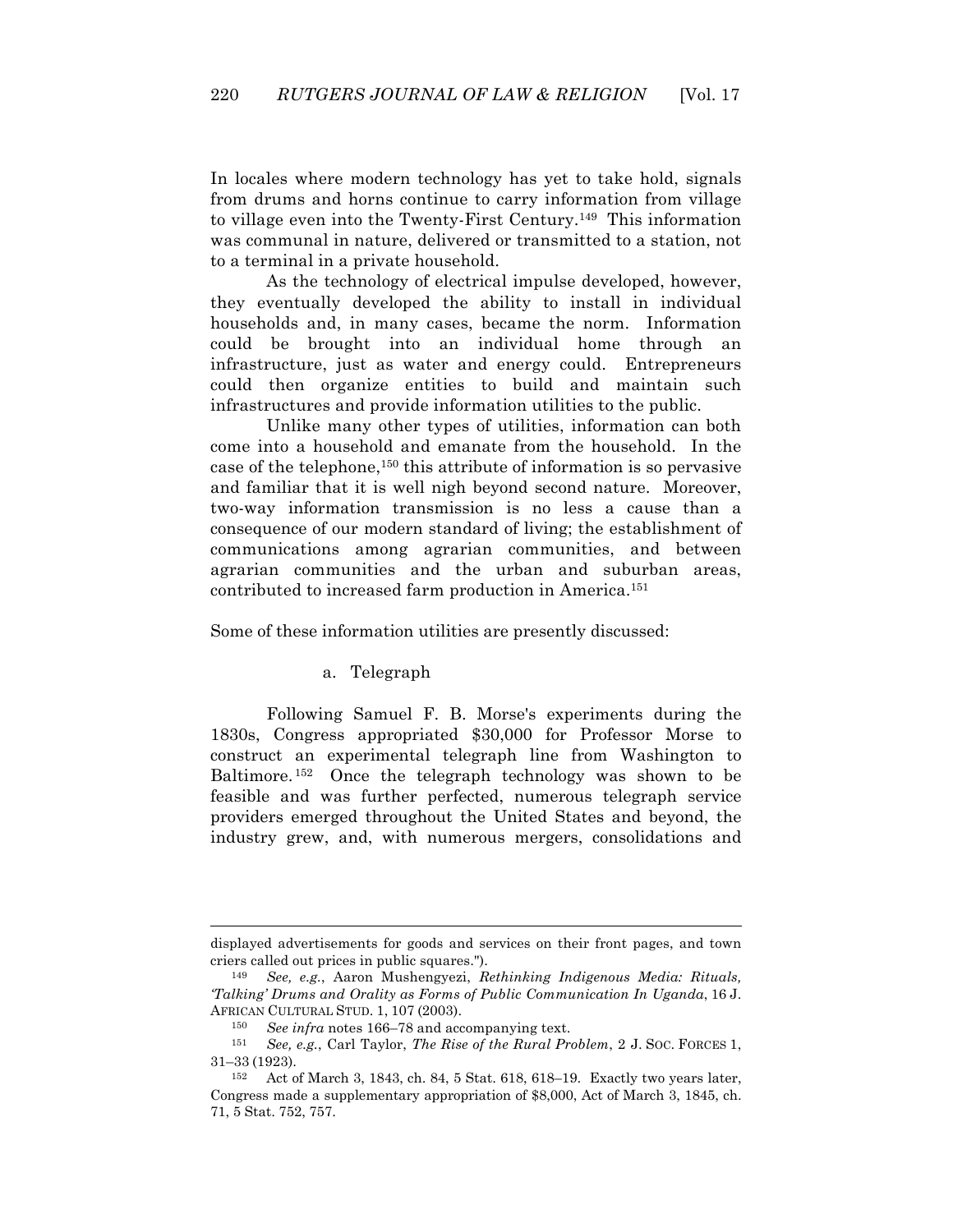asset purchases, the Western Union Telegraph Company emerged with the dominant monopoly in the telegraphy industry.<sup>153</sup>

The telegraph used Morse Code, an alphabetic system of short and long electrical impulses,154 respectively called "dots" and "dashes," transmitted from one station to another by successive opening and closing of an electrical circuit by a telegraphic key or other device, and translated into English (or other language) by trained human operators.155

The state of the art advanced significantly in the succeeding years. This was evident at the 1876 United States Centennial Exhibition in Philadelphia, where many novel telegraphy innovations were placed on display (and indeed, the Exhibition itself not only was wired for the services of several telegraph companies, but also extensively used telegraphic communication for its own administrative purposes).156 Among the innovations displayed at the Centennial Exhibition was a device that translated and printed out the Morse Code messages without the intervention of a human.157

Since the 1850's, the companies consolidated and merged. By the 1880s, the Western Union Telegraph Company dominated and created an industrial oligopoly. 158

Western Union and other telegraph companies operated establishments in various locales, and provided the service of sending telegraphic messages from one locale to another, including, in localities where a full time office was not economically feasible, the agency of some local business establishments.159 After the local Western Union office or agency

 $\overline{a}$ 

<sup>158</sup> *See supra* note 153.

<sup>153</sup> *See generally* ROBERT LUTHER THOMPSON, WIRING A CONTINENT: THE HISTORY OF THE TELEGRAPH INDUSTRY IN THE UNITED STATES, 1832–1866 (1947); EDWIN GABLER, THE AMERICAN TELEGRAPHER: A SOCIAL HISTORY, 1860–900 37–56 (1988).

<sup>154</sup> In contexts other than telegraphy, the Morse Code impulses need not necessarily be electrical, but can take other forms, including flashing lights and/or audio sounds. *See* Osburn v. Pilgrim, 273 S.E.2d 118, 120 (Ga. 1980).

<sup>155</sup> *See, e.g.*, O'Reilly v. Morse, 56 U.S. 62, 94 (1854); W. Union Tel. Co. v. Foster, 247 U.S. 105, 112 (1918); Bellows v. United Elec. Mfg. Co., 160 F. 663, 663–64 (2d Cir. 1908); Cleeton v. Hewlett-Packard Co., 343 F. Supp. 1215 (D. Md. 1972), *aff'd*, 475 F.2d 1399 (4th Cir. 1973); Berner v. British Commonwealth Pac. Airlines, Ltd., 219 F. Supp. 289, 295 (S.D.N.Y. 1963), *rev'd on other grounds*, 346 F.2d 532 (2d Cir. 1995).

<sup>156</sup> UNITED STATES CENTENNIAL COMMISSION. INTERNATIONAL EXHIBITION, 1876:. REPORT OF THE DIRECTOR-GENERAL, INCLUDING THE REPORTS OF BUREAUS OF ADMINISTRATION. 721–39 (Philadephia, J.P. Lippincott & Co., 1879).

<sup>157</sup> *Id* at 724–25.

<sup>159</sup> *See, e.g..*, State v. Austin, 725 P.2d 252, 253 (N.M. Ct. App. 1985); *Western Union Says Walkout is Easing*, N.Y. TIMES, April 12, 1952, at 28 (referring to small town Western Union offices that were sideline businesses "operated by barbers, in funeral parlors, gas stations and drug stores").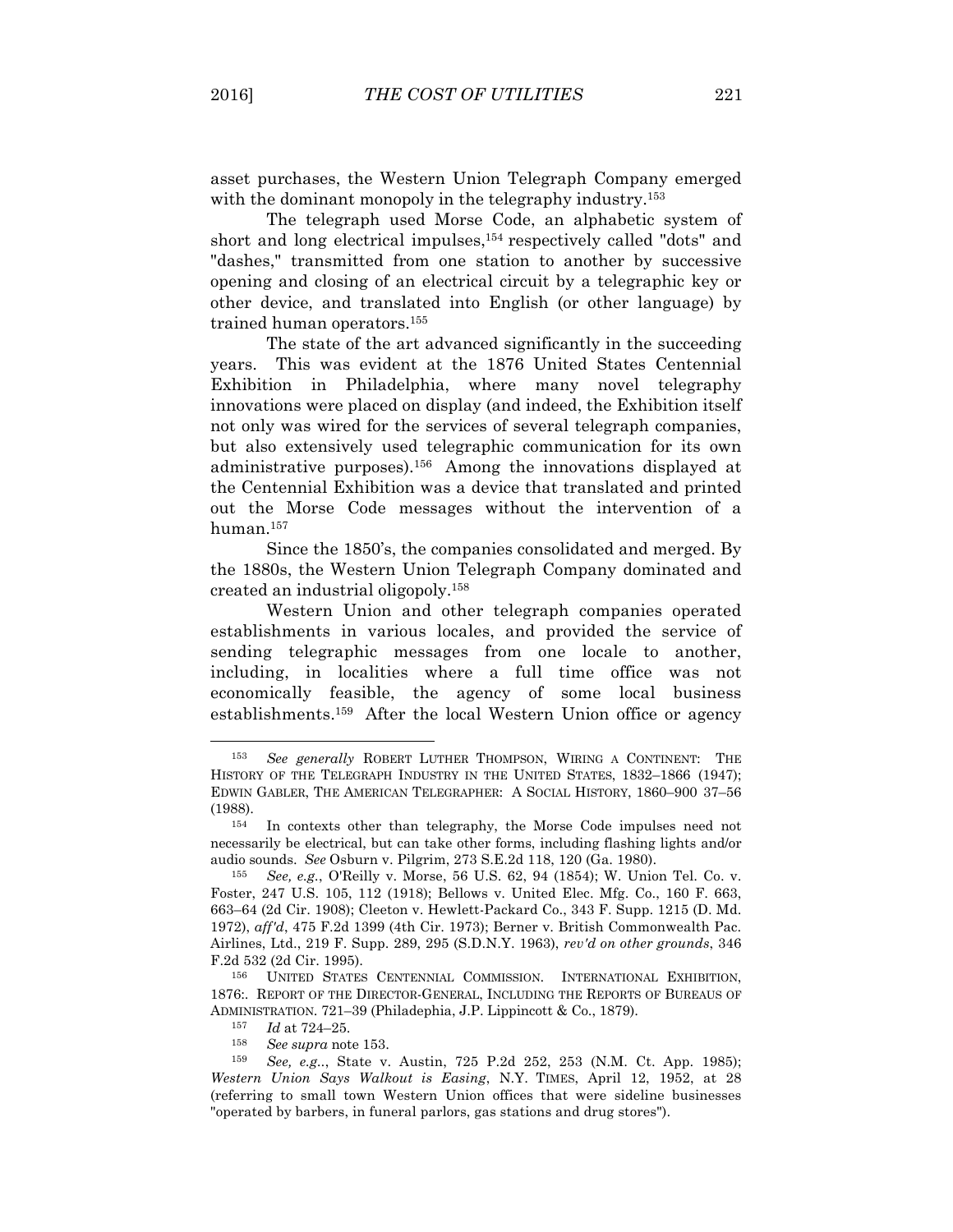received the telegraphic message, it would be printed out as a telegram and then delivered via messenger to its recipient.<sup>160</sup>

The telegraph would eventually become an instrument of communication in some private homes, including those of plutocratic industrialists <sup>161</sup> and even some middle class households.162

But a rival to the telegraph arose, namely, the telephone,<sup>163</sup> which was far more amenable to household use than the telegraph. The two modes of communication would, very early on, use the same wire infrastructures.<sup>164</sup> But the telephone, with all of its technological improvements, eventually made the telegraph obsolete and, on January 27, 2006, Western Union ended its long and honorable telegraphy service.165

#### b. Telephone

 $\overline{a}$ 

Telephone equipment was exhibited and demonstrated at the 1876 Centennial Exhibition in Philadelphia,<sup>166</sup> and commercial telephone service became available the next year.167 Following some very contentious litigation, Alexander Graham Bell successfully asserted his patent rights in the telephone.<sup>168</sup> The local and regional telephone companies eventually merged and

<sup>160</sup> *See, e.g.*, Trammell v. W. Union Tel., Co., 129 Cal. Rptr. 361, 364 (Cal. Ct. App. 1976); Sweet v. W. Union Tel., Co., 102 N.W. 850 (Mich. 1905). The small town drug store where the author, as a high school student, was gainfully employed as a stock and delivery clerk was the local contract agency for Western Union. *Id.* The author thus had occasion deliver Western Union telegrams to their recipients. *Id.*

<sup>161</sup> *See Rockefeller Private Wire*, N.Y. TIMES, October 6, 1911, at 1 (reporting the connection of a private telegraph line to John D. Rockefeller's home in Pocantico Hills, NY).

<sup>162</sup> *See Tells He Killed Wife, Then Shoots Himself*, N.Y. TIMES, May 18, 1937, at 18 (reporting that perpetuator of murder-suicide disclosed his misdeeds "over a private telegraph line which he and several neighbors operated" in Stratford, Connecticut); *Girl Out of Cuban Jail*, N.Y. TIMES, July 19, 1906, at 4 (Reporting imprisonment of three Americans in Cuba by the American military authorities for erecting and maintaining private telegraph lines to their residences.).

<sup>163</sup> *See, e.g.*, United States v. W. Elec. Co., 531 F. Supp. 894, 912 (D.N.J. 1981).

<sup>164</sup> *See, e.g*., *A Rival to Western Union*, N.Y. TIMES, February 4, 1883, at 1.

<sup>165</sup> *See, e.g.*, Bradley Keoun and Elizabeth Hester, *The End of the First Wired Age*, PHILA. INQUIRER, February 3, 2006, at A2; Shelly Freierman, *Western Union Sends its Last Telegram. Stop*, INT'L HERALD TRIB., February 7, 2006, at 16.

See, e.g.., UNITED STATES CENTENNIAL COMMISSION, INTERNATIONAL EXHIBITION 1876: REPORTS AND AWARDS, GROUP XXI 130–32 (Francis A. Walker, ed., Philadelphia, J.B. Lippincott & Co., 1877); *see also* The Tel. Cases, 126 U.S. 1, 322–24 (1888).

<sup>167</sup> *See Tel. Cases*, 126 U.S. at 572–73; JOHN BROOKS, TELEPHONE: THE FIRST HUNDRED YEARS 59 (1975).

<sup>168</sup> *See, e.g.*, *Tel. Cases*, 126 U.S. at 564.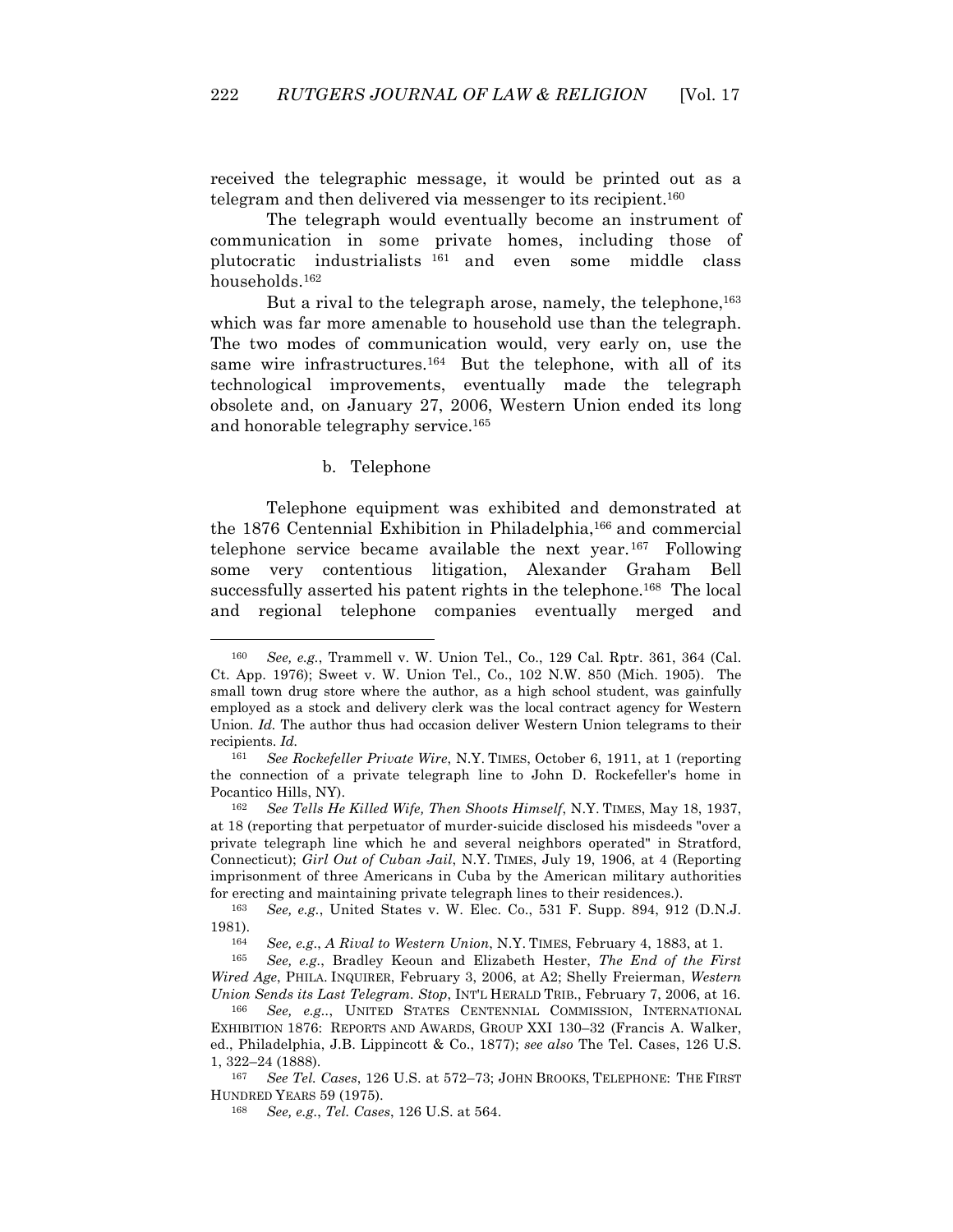$\overline{a}$ 

consolidated, with the American Telephone & Telegraph Company (AT&T) becoming not only America's ultra-dominant telephone service provider, but America's largest corporation.<sup>169</sup>

At first, private telephone service in the home was a luxury of the wealthy.170 Telephone service for the masses was provided by businesses such as drugstores, which allowed the public to place calls on coin-operated pay phones,171 and also took incoming calls.172 But telephone service would expand to come within reach of virtually all of America, boosted, no doubt, by enunciated Congressional policy "to assure the availability of adequate telephone service to the widest practicable number of rural users"173 and the accompanying statutory scheme to encourage the financing of such rural telephone services.174

The national infrastructure of wires and cables connected to each and every home is no longer an absolute requisite for telephone service, for the technological state of the art now supports connection via radio wave transmissions to cellular telephones ("cell phones").175

<sup>170</sup> *See, e.g*., *A Fine Mansion Burned*, N.Y. TIMES, January 9, 1989, at 3 (reporting that fire at an opulent residence was reported over the residence's private telephone).

<sup>169</sup> *See generally* BROOKS, *supra* note 167. So successful was AT&T that the government eventually found it to have too large a market share for healthy competition, and so, the Justice Department eventually forced its divestiture into regional holding companies. United States v. Am. Tel. & Tel. Co., 552 F. Supp. 131 (D.D.C. 1982), *aff'd sub nom*, Maryland v. United States, 460 U.S. 1001 (1983). The breakup of AT&T would effect complications in many areas of American life, *see*. *See, e.g.*, Kenneth H. Ryesky, *Ma Bell's Legacy: Artifacts in Decedents' Estates from the Forced Divestiture of American Telephone and Telegraph*, 8 J. SUFFOLK ACAD. L. 1 (1992).

<sup>171</sup> *See, e.g.*, Gray Tel. Pay Station Co. v. W. Elec. Co., 101 F.2d 853 (7th Cir. 1939); S. Bell Tel. & Tel. Co. v. Parker, 47 S.E. 194, 195 (Ga. 1904); Dowling v. MacLean Drug Co., 248 Ill. App. 270 (Ill. App. Ct. 1928); *Druggists and Telephones*, N.Y. TIMES, November 28, 1898, at 10; *see also* People ex rel. Shiels v. Greene, 71 N.E. 777, 777 (N.Y. 1904) ("Q. When did you send the message? A. On July 20th at five-thirty p. m. Q. From where? A. The telephone station in the drug store at 34th street and 7th avenue, the northwest corner.").

<sup>172</sup> *See, e.g.*, *Druggists and Telephones*, *supra* note 171.

 $173$  7 U.S.C. § 921 (1949).

<sup>174</sup> *Id.*

<sup>175</sup> *See In re* Application for Pen Register, 396 F. Supp. 2d 747, 750–51 (S.D. Tex. 2005). One implication of the fact that telephone service is no longer necessarily dependent upon physical connection to a fixed physical infrastructure is that telephone number area codes are no longer necessarily dispositive of the location of the caller or call recipient. *Compare* State *ex rel.* Worley v. Wolke, No. 78-503, 1979 Wisc. App. LEXIS 3232, at \*6 n.8 (Wis. Ct. App. April 18, 1979) (finding, *inter alia*, telephone call to 414 area code as basis for venue in Milwaukee)), *with* Wright v. City of Las Vegas, 395 F. Supp. 2d 789, 803 n.11 (S.D. Iowa 2005) ("With the mobility of cellular phones, Chagra, equipped with a number brandishing a Georgia area code, could have called from virtually anywhere.").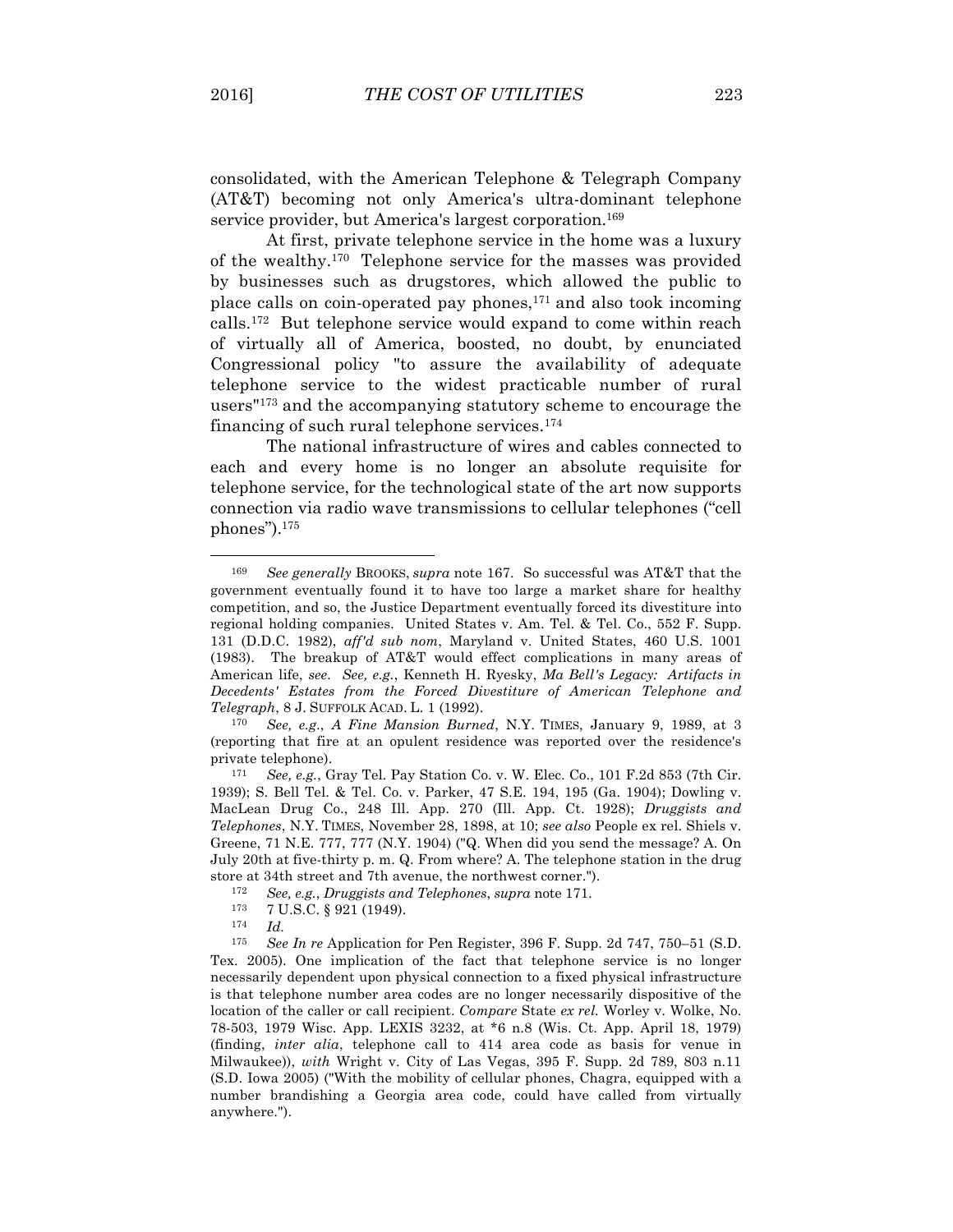Cell phones enable personal communication away from the home,<sup>176</sup> and have altered many common and usual behaviors in society, for good and bad.<sup>177</sup> An increasing number of individuals have found it cost-effective to use cell phones exclusively, entirely discontinuing the use of landline telephones and thus relieving households of the need for physical connection to the wire and cable infrastructures.178

### c. Audio and Video Programming

Guglielmo Marconi and others developed and perfected the transmission of radio waves, and brought the state of the radio wave broadcast from transmitting and receiving Morse Code to the transmission and reception of voice and other sounds.179 Vladimir Zworykin advanced the technology to the point where video images could be transmitted over the airwaves.180

But geographical conditions cause broadcast signals to vary from one location to another, and sometimes the individual television (or radio) cannot receive an intelligible signal at a given location.181 By 1923, the village of Dundee, Michigan, located in such a fringe reception area, had a municipal system to receive radio broadcast signals on a common antenna, and transmit the broadcasts into the homes of subscribers over an infrastructure of wiring strung for that purpose.182 Using the same concept, several community antenna television (CATV) systems began to appear in the late 1940s in many cities, including Astoria, Oregon, Tuckerman, Arkansas, and Mahanoy City and Lansford, in Pennsylvania.<sup>183</sup>

<sup>176</sup> *See, e.g.*, Henry v. Med-Staff, Inc., No. SA CV 05-603 DOC (ANx), 2007 U.S. Dist. LEXIS 49853, at \*24–25 (C.D. Cal. July 5, 2007).

<sup>177</sup> *See, e.g.*, Abuelhawa v. United States, 556 U.S. 816, 821–23 (2009) (observing that cell phone technology has made the use of a telephonic medium to purchase illegal drugs a more common practice, even where the illegal substances are for personal use).

<sup>178</sup> *See, e.g.*, *The Disappearing Land Line*, ALB. TIMES UNION, April 20, 2009, at A1; Jason Kuiper, *Wireless Phones Move into the Lead in Nebraska*, OMAHA WORLD-HERALD, September 30, 2006, part 1A.

<sup>179</sup> *See, e.g.*, Marconi Wireless Tel. Co. v. United States, 81 Ct. Cl. 671 (Ct. Cl. 1935), *aff'd in part, rev'd , and remanded*, 320 U.S. 1 (1943).

<sup>180</sup> *See, e.g.* Westinghouse Elec. & Mfg. Co. v. Radio Corp. of America, 24 F. Supp. 933 (D. Del. 1938).

<sup>181</sup> *See, e.g.*, Oak Indus., Inc. v. Zenith Elecs. Corp., 697 F. Supp. 988 (N.D. Ill. 1988).

<sup>182</sup> Grayson L. Kirk, *Supplying Broadcasts Like Gas or Electricity*, RADIO BROADCAST, May 1923, at 35–37.

<sup>183</sup> *See* MEGAN MULLEN, TELEVISION IN THE MULTICHANNEL AGE 33–41(2008). The early CATV systems seem to have been facilitated, if not driven, by appliance merchants who saw the obvious potential for sales of television sets if better reception could be brought to their communities. *Id.*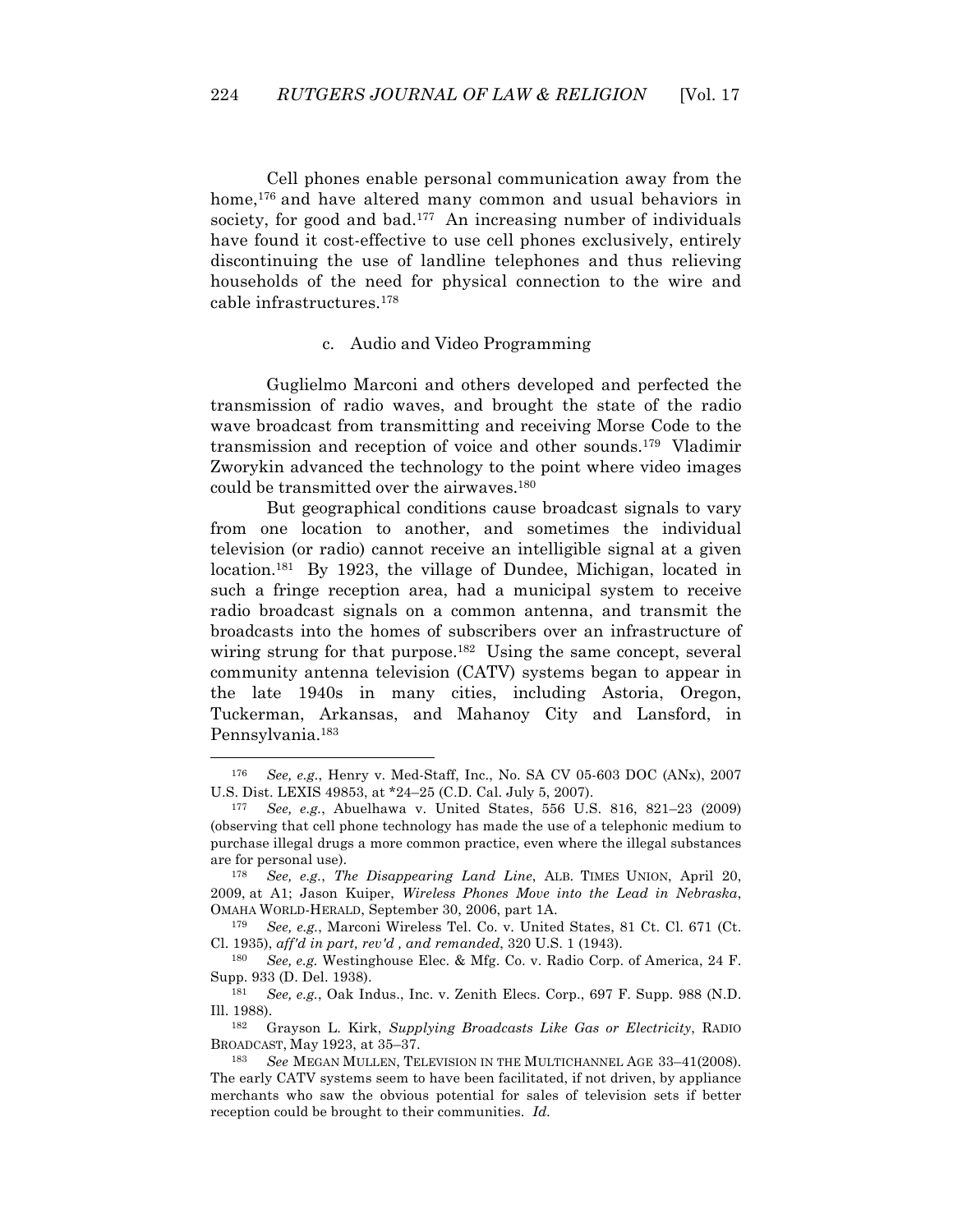By 1952, there were seventy CATV systems with 14,000 total subscribers in the United States, and by 1960 there were 640 CATV systems serving  $650,000$  subscribers.<sup>184</sup> In enacting the Cable Television Consumer Protection and Competition Act of 1992, Congress found that "[n]early 56,000,000 households, over 60 percent of the households with televisions, subscribe[d] to cable television."185

The problems of fringe reception areas were resolved by the technologies of electronic transponders on satellites encircling the earth,186 facilitating the emergence of the direct broadcast satellite (DBS) systems as a technological alternative to delivery of video (and audio) programming via cable infrastructures. 187 "Multichannel video programming" is now used as an inclusive term to describe the service to the consumer, accounting for the diverse and developing technologies and delivery modes involved.188 By 2011, over 114 million American households subscribed to a multichannel video-programming distributor.189

d. Internet

<sup>184</sup> *Id.* at 41.<br>185 Coble To.

<sup>185</sup> Cable Television Consumer Protection and Competition Act of 1992, 106 Stat. 460, § 2(a)(3) (1992). This article will defer to the scholarship of others in discussing Congress' varying policies of regulation, deregulation and reregulation of the cable television industry. *See, e.g.*, In-Sung Yoo, Comment, *The Regulatory Classification of Internet Protocol Television: How the Federal Communications Commission Should Abstain from Cable Service Regulation and Promote Broadband Deployment*, 18 COMMLAW CONSPECTUS 199 (2009); Thomas Hildebrandt, *Unplugging the Cable Franchise: A Regulatory Framework to Promote the IPTV Cable Alternative*, 42 GA. L. REV. 227 (2007); Shyamkrishna Balganesh, *The Social Costs of Property Rights in Broadcast (and Cable) Signals*, 22 BERKELEY TECH. L.J. 1303, 1345–47 (2007).

<sup>186</sup> *See, e.g*., Dominion Video Satellite, Inc. v. Echostar Satellite Corp., 356 F.3d 1256 (10th Cir. 2004).

<sup>187</sup> *See, e.g*., DIRECTV, Inc. v. Tolson, 513 F.3d 119, 120–21 (4th Cir. 2008); *Direct Broadcast Satellite Service and Competition in the Multichannel Video Distribution Market: Hearing Before the H. Comm. on the Judiciary*, 107th Cong. 1–78 (2001); KIRAN DUWADI & ANDREW .STEWART WISE, FED. TRADE COMM'N, RESEARCH ON THE UNITED STATES MULTICHANNEL VIDEO INDUSTRY AT THE FEDERAL COMMUNICATIONS COMMISSION, http://www.fcc.gov/ownership/materials/newlyreleased/research.pdf (accessed December 20, 2015).

<sup>188</sup> 47 U.S.C. § 522(13) (1996) ("[T]he term 'multichannel video programming distributor' means a person such as, but not limited to, a cable operator, a multichannel multipoint distribution service, a direct broadcast satellite service, or a television receive-only satellite program distributor, who makes available for purchase, by subscribers or customers, multiple channels of video programming.").

<sup>189</sup> *Annual Assessment of the Status of Competition in the Market for the Delivery of Video Programming*, FCC Rcd. 12-81 (July 20, 2012).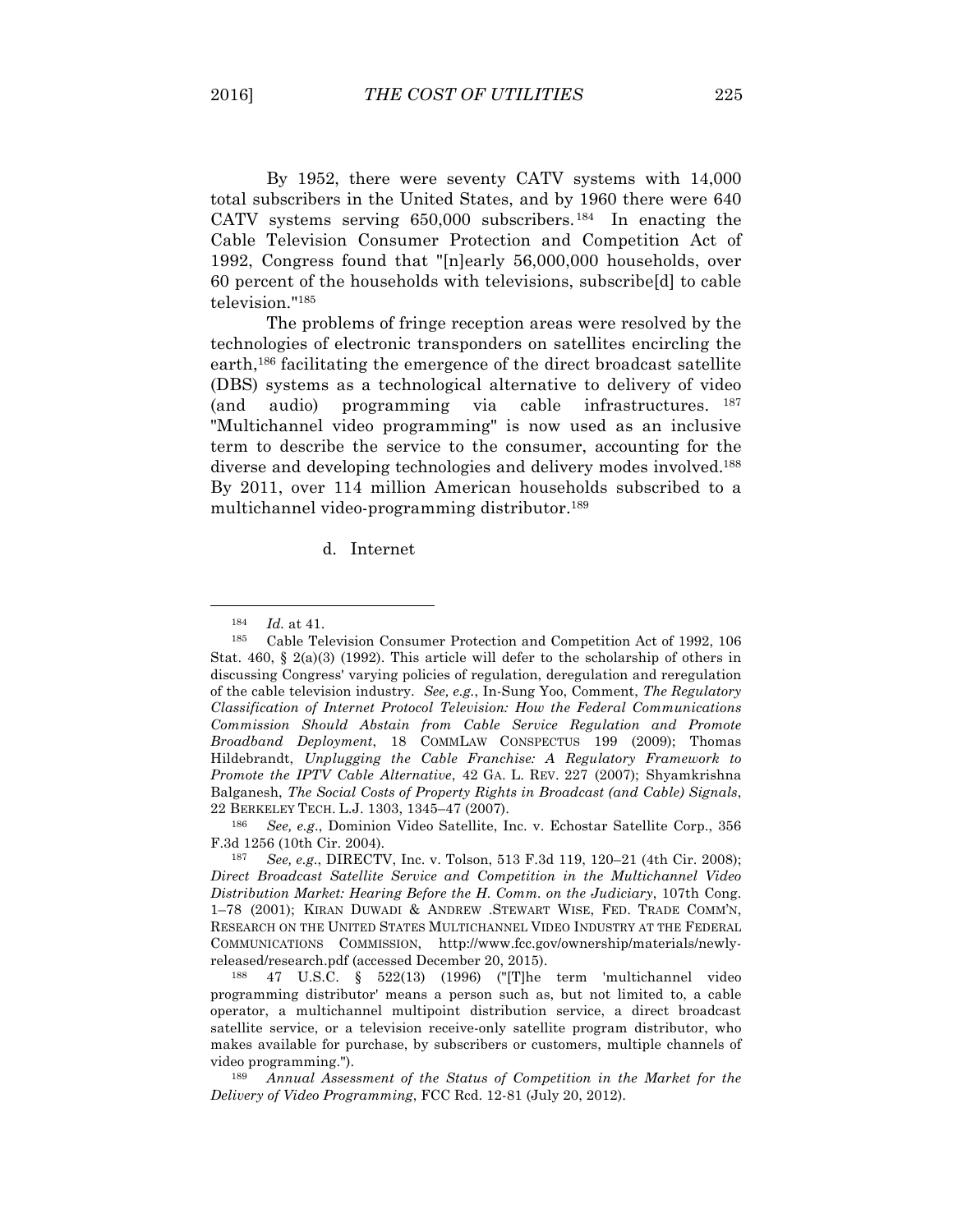It is beyond the scope of this article to relate anything resembling an authoritative history of the Internet. Nevertheless, the Internet's effective status as a household utility warrants some brief mention of its evolution.

In 1967, the Advanced Research Projects Agency (ARPA) of the United States Department of Defense funded a preliminary study for the design of a computer communications network.190 Based upon this study, ARPA funded a project to connect computers at Stanford Research Institute, UCLA, UC-Santa Barbara, and the University of Utah, thus beginning the ARPANet communications system.191 The academic/military ARPANet eventually evolved into the Internet and was used commercially.192

Like the telegraph, $193$  the Internet began as a governmentfunded, academic applied research project for military applications, and, following development, was then put into commercial use, where it was subsequently improved upon by private sector inventors and entrepreneurs, to the enhancement and stimulation of commerce and trade, and to the general public benefit.

Internet service is now recognized as a utility, and, as such, is a deductible business expense when properly substantiated.194 Even in the context of a bankruptcy debtor, who is expected to forgo many standard amenities,<sup>195</sup> the Internet has been found to be a reasonable living expense.196

 $\overline{a}$ 

195 *See infra* notes 255–62 and accompanying text.

<sup>190</sup> *See Something to Share*, FED. COMM. COMM'N, http://transition.fcc.gov/omd/history/internet/something2share.html (last updated Nov. 21, 2005); *Internet History from ARPANET to Broadband*, CONG. DIG., February 2007, at 35; *see also* Shea *ex rel.* Am. Reporter v. Reno, 930 F. Supp. 916, 925–26 (S.D.N.Y. 1996), *aff'd sub nom.* Reno v. Shea, 521 U.S. 1113 (1997).

<sup>191</sup> *Id*. *Something to Share*, *supra* note 190

<sup>192</sup> *See Making the Connections*, FED. COMM. COMM'N, http://transition.fcc.gov/omd/history/internet/making-connections.html (last updated Nov. 21, 2005); *Internet History from ARPANET to Broadband*, CONG. DIG., *supra* note 190, at 35.

<sup>193</sup> *See supra* notes 152–65 and accompanying text.

<sup>194</sup> *See, e.g.*, Koepke v. Comm'r, T.C. Summary Opinion 2008-151 (2008); Soholt v. Comm'r, T.C. Summary Opinion 2007-49 (2007); Hansen v. Dep't of Revenue, TC-MD 081122D, 2009 Or. Tax LEXIS 216, at \*37–38 (Or. T.C. 2009).

Business expenses for internet service will, of course, be disallowed if not properly substantiated by the taxpayer, *e.g.*, Houston v. Comm'r, 98 T.C.M. (CCH) 569 (2009); Bogue v. Comm'r, 93 T.C.M. (CCH) 1351 (2007); Stockwell v. Comm'r, 93 T.C.M. (CCH) 1347 (2007); Davis v. Comm'r, 92 T.C.M. (CCH) 514 (2006); Verma v. Comm'r, 81 T.C.M. (CCH) 1720 (2001).

<sup>196</sup> *In re* Truss, 404 B.R. 329, 334 (Bankr. E.D. Pa. 2009). The *Truss* decision strongly indicated that while telephone service was necessary for the debtor couple, the expenses of two cell phones and a land line should be pared back, as should what obviously was a premium grade of cable television service. *Id.* Indeed, another Bankruptcy judge noted that both a cell phone and a land line "may be convenient, but they are not necessary." *In re* Smith, No. 15-10762, 2015 Bankr. LEXIS 2683 (Bankr. N.D. Ind. May 11, 2015).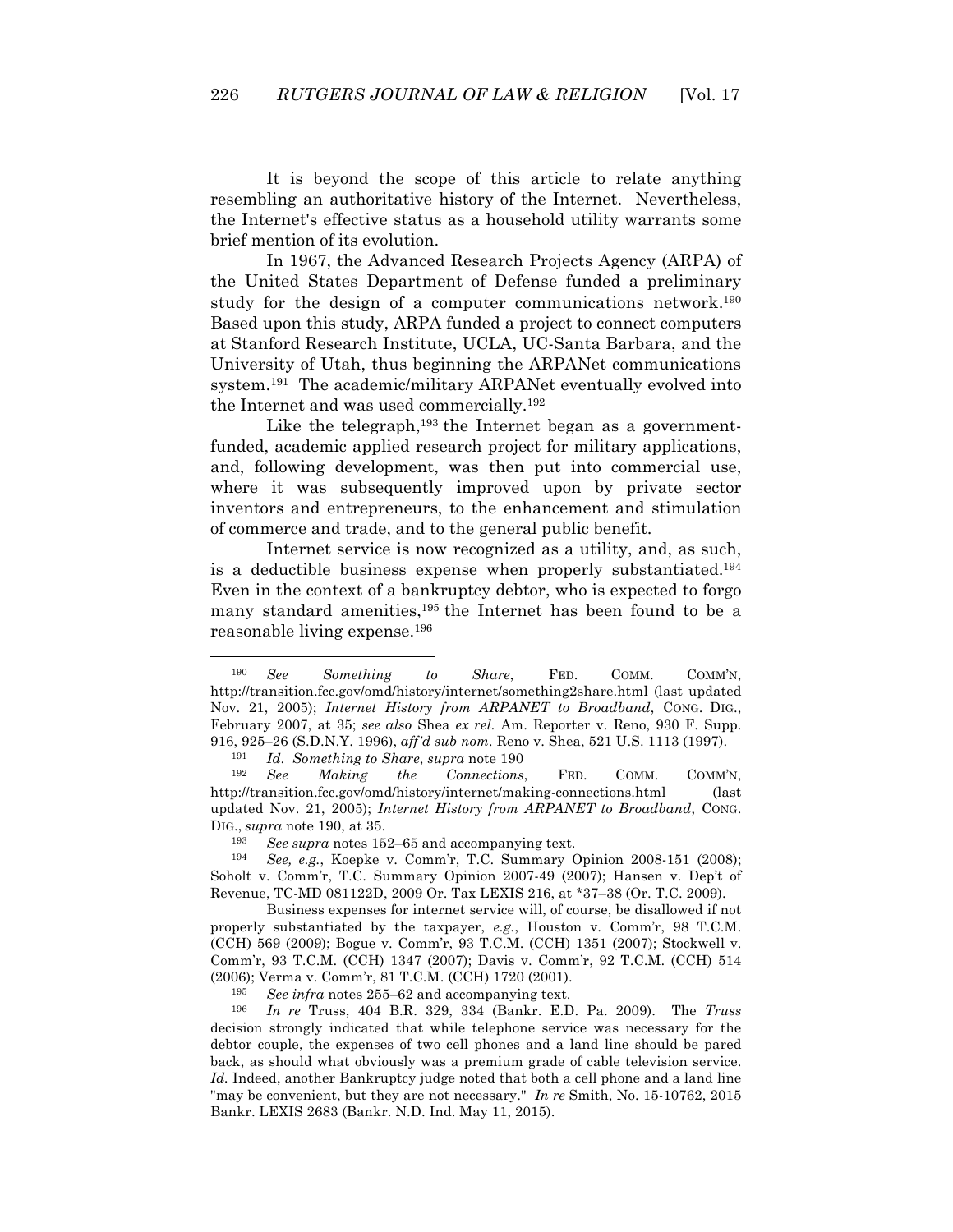$\overline{a}$ 

### e. The Converging Technologies

The transitional decades from the Twentieth Century to the Twenty-First Century have witnessed the convergence of information technologies, nanotechnologies, cognitive technologies and biotechnologies.197 This convergence has impacted, and will continue to impact, telecommunications in general, and the delivery of information in particular. Not the least of this impact will be the modes of information delivery, and the legal challenges of regulating the services provided to the public.198 One example of this is Voice over Internet Protocol (VoIP), a technology that delivers telephone service over an Internet connection.199 Another example is the portable electronic device, which, unlike the monofunctional radio, cell phone, or beeper, is a hand-held multifunctional system that has "become an electronic Swiss Army knife capable of exploiting [information, communications, and entertainment services] convergence and easily toggling between first, second, and third generation wireless functions."200

Another developing technology is "cloud computing," which entails computing functions being performed, on demand, at some remote site whose services are shared by multiple users. As the typical household's computing needs become increasingly

<sup>197</sup> *See, e.g.*, David Castle, *Genomic Nutritional Profiling: Innovation and Regulation in Nutrigenomics*, 9 MINN. J.L. SCI. & TECH. 37, 51–54 (2008); William Sims Bainbridge, *Converging Technologies and Human Destiny*, 32 J. MED. & PHIL. 197 (2007).

<sup>198</sup> *See, e.g.*, *Competition and Convergence: Hearing Before the S. Comm. on Commerce, Sci., and Transp., U. S. Senate*, 109th Cong. (2006); Robert M. Frieden, *Universal Service: When Technologies Converge and Regulatory Models Diverge*, 13 HARV. J. L. & TECH. 395 (2000); Frank P. Darr, *Converging Media Technologies and Standing at the Federal Communications Commission*, 7 HARV. J. L. & TECH. 1 (1993); Alamdar S. Hamdani, *Technological Convergence—"A Multiplicity of Sources*," 36 HOUS. L. REV. 321 (1999); Victoria A. Ramundo, *The Convergence of Telecommunications Technology and Providers: The Evolving State Role in Telecommunications Regulation*, 6 ALB. L.J. SCI. & TECH. 35 (1996); Joseph A. Pantoja, *Desirable Economic Cooperation among High-Technology Industries: A Look at Telephone and Cable*, 1994 COLUM. BUS. L. REV. 617 (1994).

<sup>199</sup> *See, e.g.*, Marc Elzweig, Comment, *D, None of the Above: On the FCC Approach to VoIP Regulation*, 2008 U. CHI. LEGAL F. 489 (2008); Linda A. Rushnak, Comment, *Is Voice Over Internet Protocol (VoIP) Subject to Regulation under the Telecommunications Act of 1996?*, 17 ALB. L.J. SCI. & TECH. 213 (2007); Mark C. Del Bianco, *Voices Past: The Present and Future of VoIP Regulation*, 14 COMMLAW CONSPECTUS 365 (2006).

<sup>200</sup> Rob Frieden, *Lock Down on the Third Screen: How Wireless Carriers Evade Regulation of Their Video Services*, 24 BERKELEY TECH. L.J. 819, 823 (2009); *see also* Anderson v. Comm'r, 97 T.C.M. (CCH) 1179 (2009) (reciting that contraband intended for taxpayer, while the taxpayer was incarcerated, "included a cell phone that had Internet service, long distance, overseas capacity.").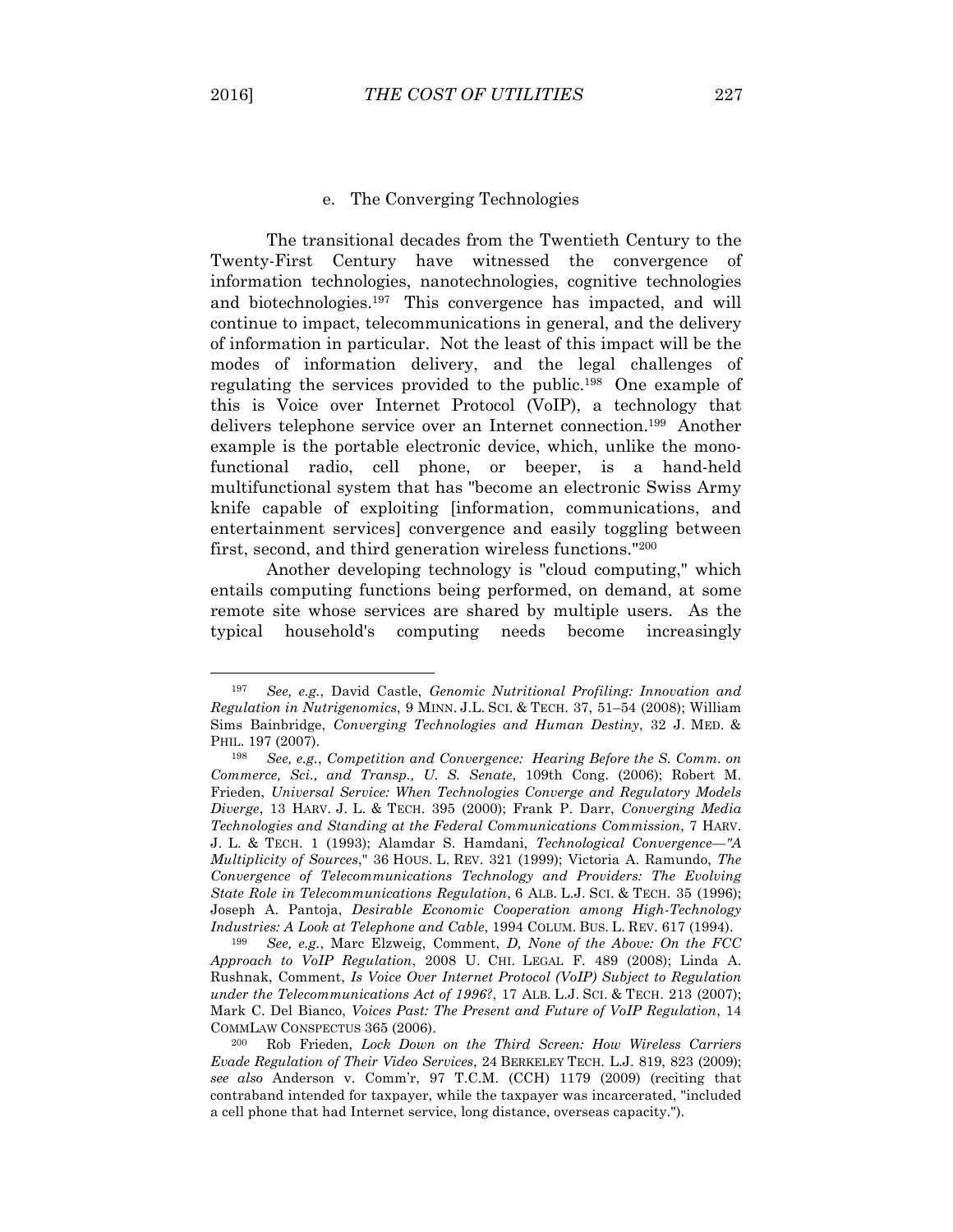sophisticated, it is not difficult to imagine a future scenario for the everyday provision and usage of cloud computing as a residential information utility.201

The term "utilities," entails a diverse selection of goods and services used by the household. Future technological changes can be expected to alter the way such utilities are delivered, utilized and/or regulated, and indeed, can be expected to create new types of utilities.

### *B. The North Star Alaska Case*

 $\overline{a}$ 

Though having no issues anent to the I.R.C. § 107 parsonage exemption (nor any other provision of the Internal Revenue Code), the case of *North Star Alaska Housing Corp. v. United States* <sup>202</sup> sheds light on the difficulties of defining a "utility," whether for tax purposes or otherwise.

The North Star Alaska case involved a dispute as to whether refuse collection constituted a "utility" within the meaning of the contract between North Star Alaska Housing Corp. and the Army Corps of Engineers (and thus the responsibility of the Corps).203 On the issue, the Court of Federal Claims noted:

> Essentially, plaintiff argues that Alaska's definition of refuse collection as an utility should apply to this contract because defendant did not draft an all inclusive list of utilities. An item, however, included on a list will be qualified and limited to the words which it is associated. 'words, like men, are known by the company that they keep.' Webster's Dictionary (2nd ed.), defines 'Utility' as a service that is provided to the public, such as electricity or water. The enumerated utilities under the contract are 'water, sewer, gas, electric current, oil, or other

<sup>201</sup> *See, e.g.*, Paul Lanois, *Caught in the Clouds: The Web 2.0, Cloud Computing, and Privacy?, 9 Nw. J. TECH. & INTELL. PROP. 29 (2010); PETER MELL* & TIM GRANCE, NAT'L INST. OF STANDARDS AND TECH., THE NIST DEFINITION OF CLOUD COMPUTING (Sept. 2011), http://csrc.nist.gov/publications/nistpubs/800- 145/SP800-145.pdf (accessed December 20, 2015); GOVERNMENT ACCOUNTABILITY OFFICE, INFORMATION SECURITY: ADDITIONAL GUIDANCE NEEDED TO ADDRESS CLOUD COMPUTING CONCERNS, (Oct. 6, 2011); *see also In re* Cunnius, 770 F. Supp. 2d 1138, 1144–45 (W.D. Wash. 2011).

<sup>202</sup> N. Star Alaska Hous. Corp. v. United States, 30 Fed. Cl. 259 (Fed. Cl. 1993).

<sup>203</sup> *Id.* The contract would spawn other contentious issues for litigation. *See* N. Star Alaska Hous. Corp. v. United States, 85 Fed. Cl. 241, *aff'd* 356 Fed. App'x 415 (Fed. Cl. 2009).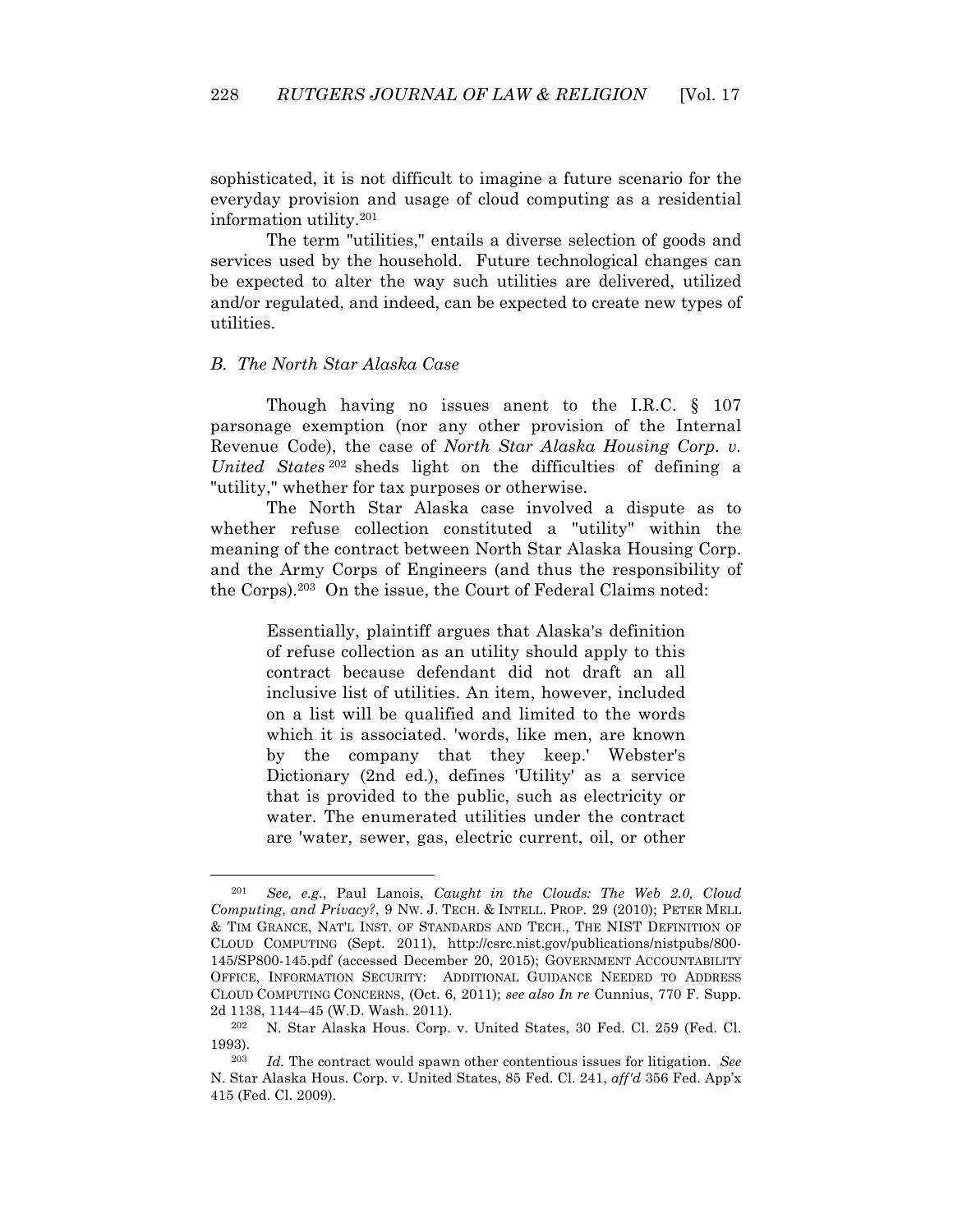forms of power or fuel.' In general, these utilities are chemical or physical 'elements.' They are products that are essential to a home which provide necessities such as heat and electricity. Refuse collection, although essential, does not logically flow from a list delineating gas, oil and water. It is not a traditional form of utility.204

The Court did not construe "utilities" to include garbage collection because it was defined elsewhere in the contract as an "operational service," which the contract explicitly provided was the responsibility of the plaintiff North Star Alaska Housing Corp.205 Nevertheless, the Court's dictum insinuates two potentially troublesome concepts in defining a utility; firstly, the concept that a utility need be a "chemical or physical 'element'," and secondly, the concept of a "traditional" form of utility."206

1. The Utility as a "Chemical or Physical 'element'"

That a utility need be a "chemical or physical 'element'" and not a service is an absurd concept for the Court to advance. This is because the Court counts electricity, which is not a chemical or physical "element," as a utility. "Electric power, in fact, is understood as a combination of current, which is the moving electrical charge itself, and voltage, which is the difference in electrical potential between two points on a circuit."207 The electric utilities then provide a ready electrical potential, which is put to work (and charged to the customer) upon completion of an electrical circuit.208

And neither do the information utilities discussed above constitute "chemical or physical 'elements.'"209

<sup>204</sup> *N. Star Alaska Hous.Housing Corp.,* 30 Fed. Cl. at 267 (citations omitted). The Court immediately thereafter noted: "As a matter of fact, neither party could cite to another state which defines refuse collection as an utility. Other than Alaska's statute, plaintiff advances no reasonable explanation of why the list should be expanded to include refuse collection." Perhaps the respective counsels for the parties overlooked Nev. Rev. Stat. Ann. § 118B.0195(1)(e), which, even at the time of the trial, defined "garbage collection" as a utility.

Ironically, garbage and refuse collection services are referred to as "traditional utility services" by the Florida Supreme Court in Pinellas County v. State, 776 So. 2d 262, 268–69 (Fla. 2001).

<sup>205</sup> *N. Star Alaska Hous. Corp.*, 30 Fed. Cl at 267–68.

*Id.* at 267.

<sup>207</sup> Mediacom Corp. v. Rates Tech., Inc., 34 F. Supp. 2d 76, 82 (D. Mass. 1998).

<sup>208</sup> *Id.*; *see also* Scott Paper Co. v. Comm'r, 74 T.C. 137, 147–49 (1980).

See *supra* notes 148–96 and accompanying text.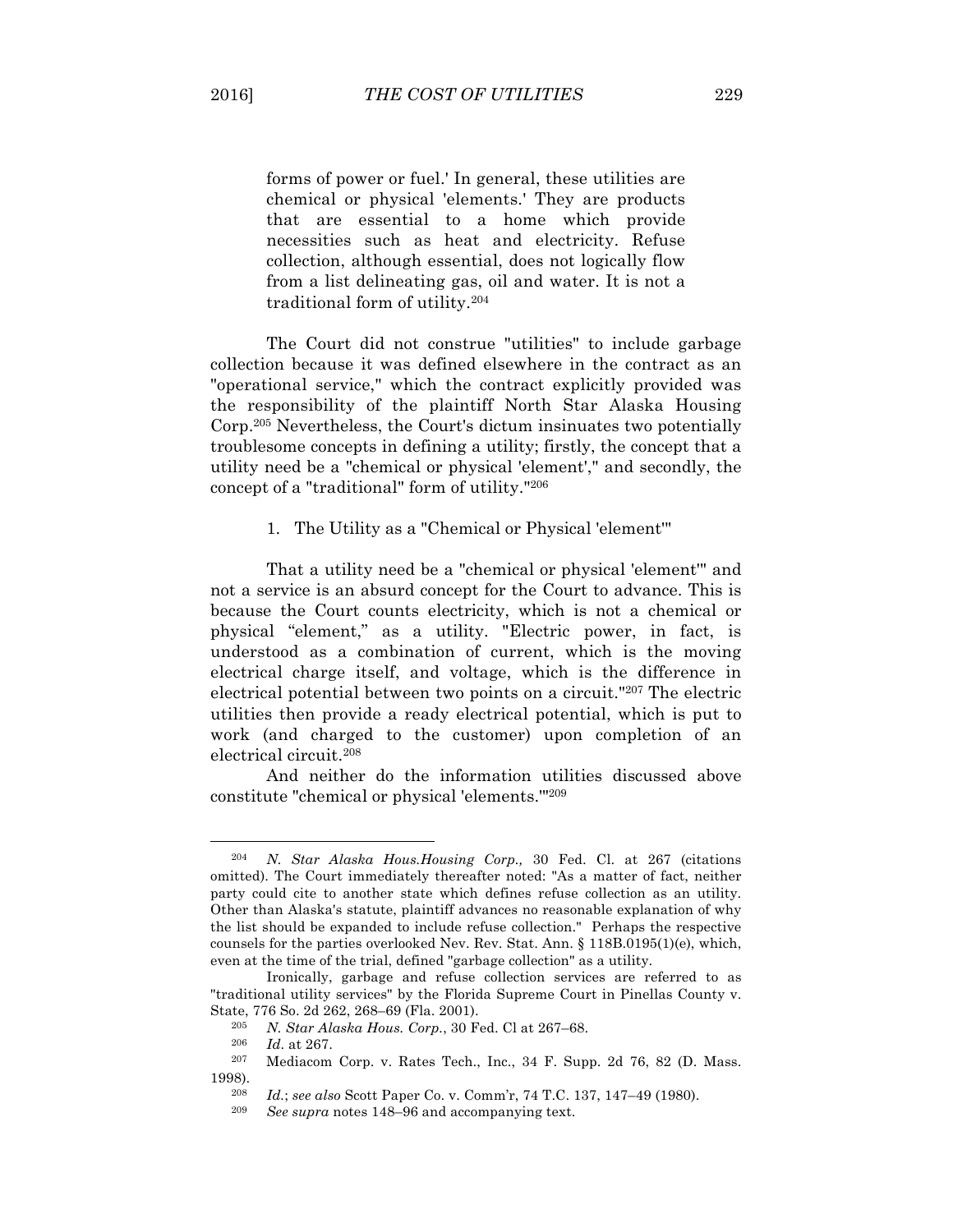### 2. The "Traditional" Form of a Utility

The concept of a "traditional" utility is susceptible to many understandings. One type of utility traditionalism involves the structure and practices of the industry, such as the existence or nonexistence of a monopoly, <sup>210</sup> or the use of one industry participant's infrastructure to carry the goods/services of a competitor.211

Another type of utility traditionalism is based upon the particular good/service availed to the consumer. As one regulatory agency finding explained:

> The obvious distinction between Radio Common Carrier service and more traditional utility service is that in the latter the subscriber is aware of his need without being told. Radio Common Carrier service, on the other hand, remains to a great extent a service to be promoted and sold—the potential subscriber has still to be convinced of his need. Thus, a survey showing the number of people in an area without gas, or electric or telephone utility service, indicates some necessity by mere absence of available service. The same cannot be said of Radio Common Carrier service. It is of nebulous necessity, and we reach the hazardous conclusion that the necessity at the present stage of development is not really clear until it is developed and promoted.<sup>212</sup>

The American law is built upon precedent and tradition. Nevertheless, whether a given goods/services combination constitutes a "traditional" utility is not always an appropriate litmus test. As mentioned previously, many goods/services combinations are based upon technologies that were unknown and unimaginable during the development of the "tradition." <sup>213</sup> Moreover, carrying the argument of "tradition" ad extremum, one

<sup>210</sup> *See, e.g.*, Maryland People's Counsel v. Heintz, 516 A.2d 599 (Md. App. 1986). *Heintz* implicitly recognized that monopoly and competition are apparently a continuum and not mutually exclusive alternatives, inasmuch as it makes mention of a "quasi-traditional utility." *Id.* at 602 n.8.

<sup>211</sup> *See, e.g.*, Midland Cogeneration Venture L.P. v. Pub. Serv. Comm'n, 501 N.W.2d 573, 584 (Mich. Ct. App. 1993) (discussing the "initial evolutionary period" of gas pipeline operators providing transportation services to competitors).<br> $^{212}$  Con

<sup>212</sup> Gen. Commc'n Sys., Inc. v. State Corp. Comm., 532 P.2d 1341, 1347 (Kan. 1975) (quoting a Commission finding).

<sup>213</sup> *See supra* notes 197–201 and accompanying text.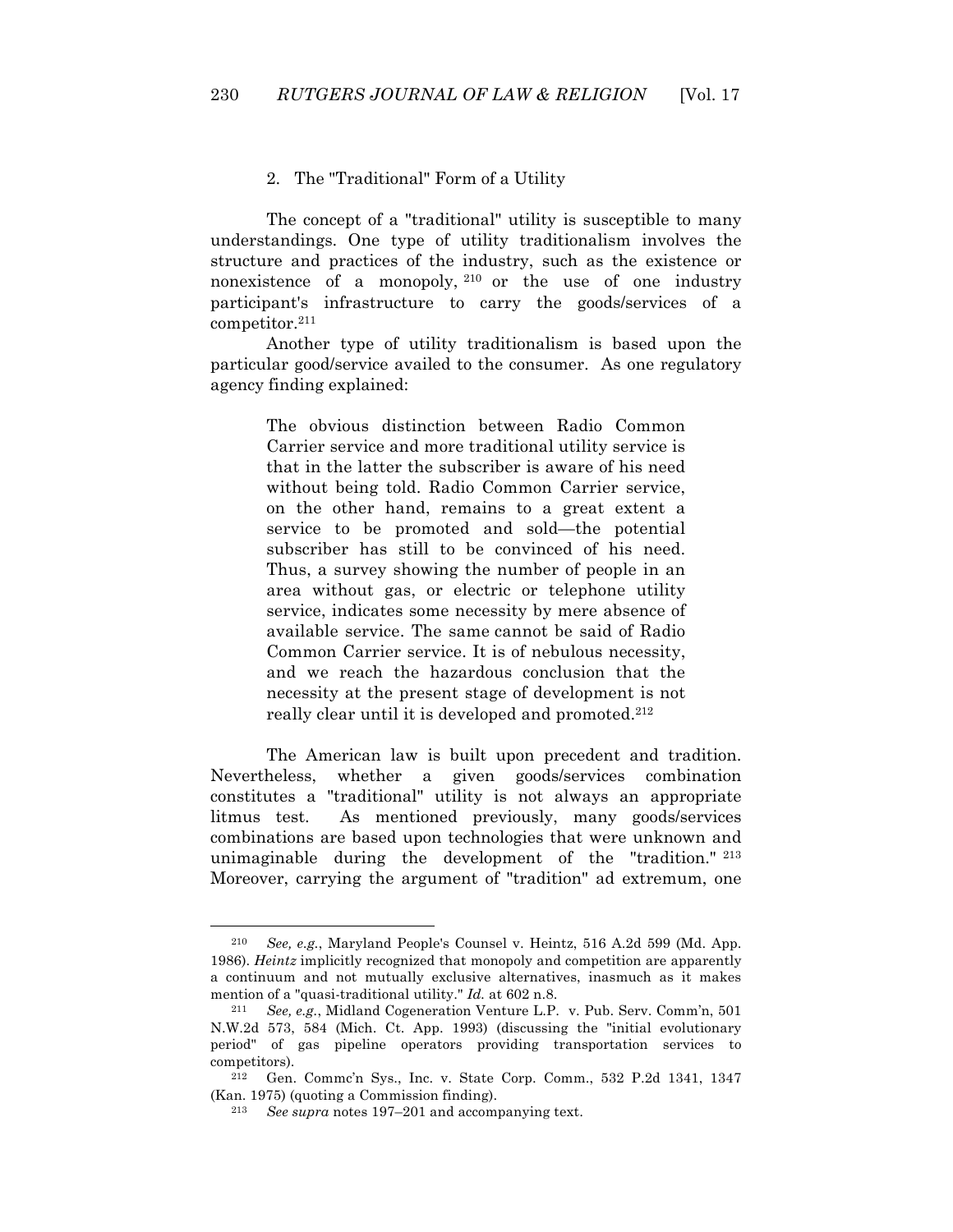$\overline{a}$ 

might argue that firewood is the only energy utility that meets the test of tradition.<sup>214</sup>

Utilities do develop and improve along with the technological state of the art.<sup>215</sup> Accompanying the technological developments has been a greater emphasis on, and need for, information in society at large, and in the functioning of the household specifically. The predictions from 1973 and before that information would play an increasingly vital role in the household<sup>216</sup> have come true many times over. Information utilities as known to society in the early twenty-first century have no long-reaching history the way more "traditional" utilities such as water $217$  or gas. $218$ 

Accordingly, whether and to what extent a utility may or may not be "traditional" should not necessarily make or break the excludability of its cost under I.R.C. § 107.<sup>219</sup>

# *C. The Elusive Definition of "Utility"*

There are various impediments to clearly defining "utility," whether for the purposes of I.R.C. § 107 or otherwise.

The continuous changes in the technologies have all but ensured that any exclusive statutory or regulatory roster will likely become obsolete. Accordingly, while a listing of examples of utilities can be quite helpful, inclusion of a given goods/services combination in such a listing would not be appropriate as a definitive litmus test for qualification as a utility. Indeed, the Internal Revenue Service has provided a roster of utilities in its own Manual, albeit not specifically for the purposes of Section 107, as guidance for its own agents,220 but the context of that roster is couched in terms of

<sup>214</sup> *See supra* notes 107–19 and accompanying text.

<sup>215</sup> *See Midland Cogeneration Venture*, 501 N.W.2d at 584; *In re* Hackensack Meadowlands Dev. Comm'n, 558 A.2d 1344, 1350 n.4 (N.J. Super. Ct. 1989) (discussing "a newly-defined public utility.").

<sup>216</sup> *See, e.g*., Beatrice Paolucci, *Computerized Families are on the Horizon, but You and I will Still Call the Shots, in* U.S. DEPT. OF AGRICULTURE, HANDBOOK FOR THE HOME 5 ("With the increasing amounts of information a family is required to process, the home computer outlet will become a necessity for both decision making and family record storage and retrieval.").

<sup>217</sup> *See, e.g.* Comm'rs of Spring Garden v. Smith, 15 Serg. & Rawle 160 (Pa. 1827); Millaudon v. New-Orleans Water Co., 11 Mart.(o.s.) 278 (La. 1822). 218 *See, e.g.* Comm'rs v. N. Liberties Gas Co., 12 Pa. 318 (Pa. 1849); Smith v.

Dreer, 3 Whart. 154 (Pa. 1838).

<sup>219</sup> *But cf.* City of Gainesville v. State, 863 So. 2d 138, 145 (Fla. 2003) (enumerating, as a factor in determining whether a utility's charge constitutes a user fee or a special assessment, "whether the fee is for a traditional utility service . . .").<br> $_{220}$ 

I.R.M. §  $5.15.1.9(1)(A)$  (10-02-2009).

The Internal Revenue Manual is for the benefit of IRS personnel only and confers no rights upon the taxpayer, *i.e.,* it has no force of law. *See, e.g.* United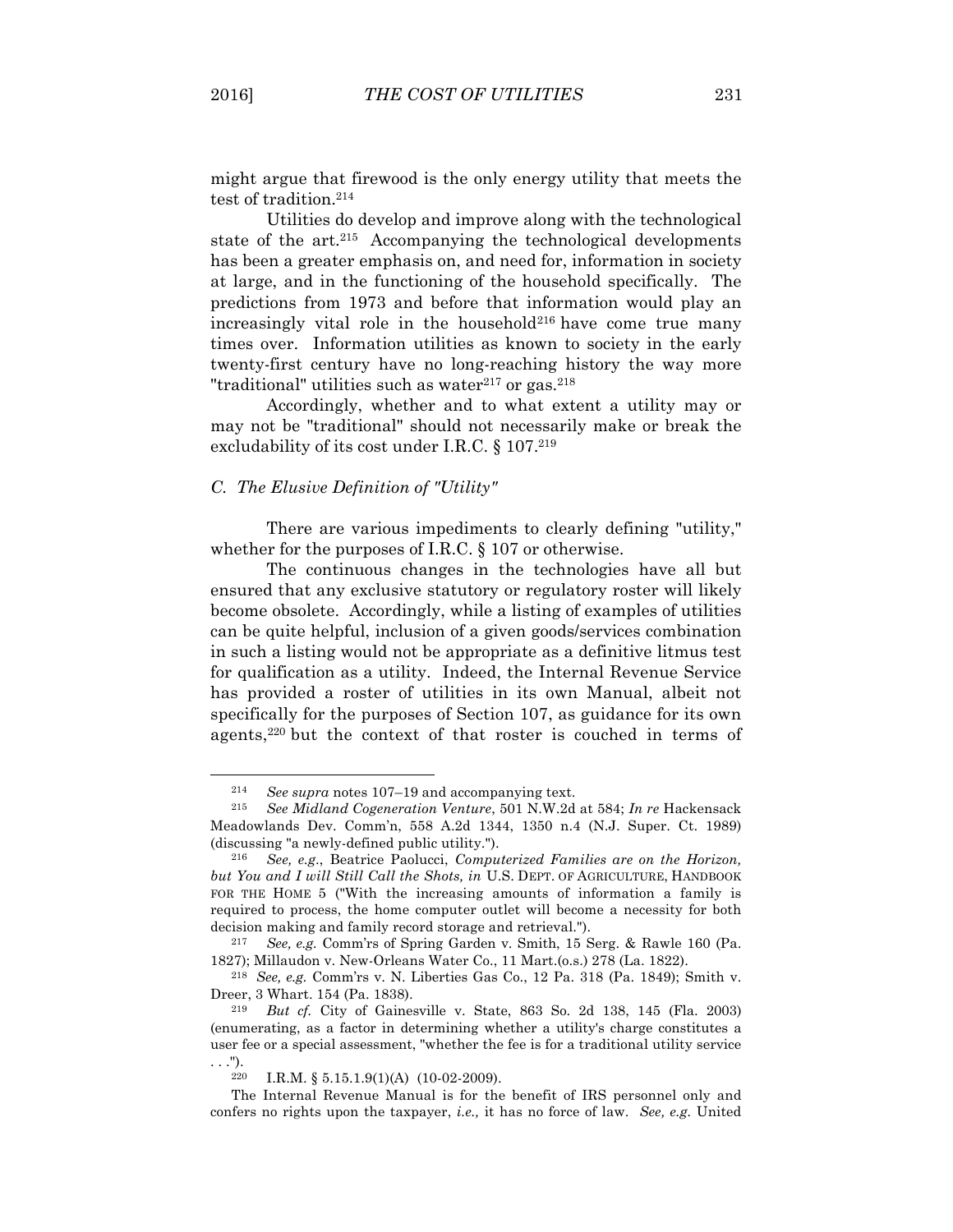tailoring its application to the particular taxpayer and situation $221$ and obviously leaves room for additional utilities not specified in its enumeration.

It has been shown that utilities cannot be defined in terms of whether or not the goods/services are delivered via an infrastructure of wires or pipes or other conduits physically connected to the home. Modern technologies now facilitate the delivery of information via electromagnetic signals received at home satellite dishes as an alternative to the cable system hookup.222 Paradoxically, the local unavailability of the technologies associated with utility delivery infrastructure has also compelled households to find alternate means to avail themselves of what typically are infrastructure-supplied utilities, including truck delivery of bottled gas<sup>223</sup> or bottled water.<sup>224</sup>

And neither can the definition of "utility" be dependent upon whether the particular good/service delivery is overseen as a utility by some governmental regulatory agency. While the delivery of energy utilities such as gas or electricity may be subject to the regulation of a Public Service Commission or the like, alternatives such as firewood or ice are rarely if ever given such governmental oversight.225

The Internal Revenue Code does not, and cannot, provide a precise definition of certain parameters and categories that are necessary to compute the relevant tax.226 For such parameters and categories the individual circumstances must be considered, with due regard to the regulations and to case law.227 In light of the diverse types and forms of utilities, the past and ongoing technological changes and developments affecting utilities, and the

221 *See, e.g.*, I.R.M. § 5.15.1.7.6 (10-02-2009) ("Other expenses may be allowed if they meet the necessary expense test. The amount allowed must be reasonable considering the taxpayer's individual facts and circumstances.").

222 *See, e.g.,*, DIRECTV, Inc. v. Tolson, 513 F.3d 119, 120–21 (4th Cir. 2008).<br> $\frac{223}{868 \text{ sums}}$  Secondary pates 94 and 95 and accompanying to the state of the Secondary of the Secondary Secondary Secondary Secondary Se

See supra notes 94 and 95 and accompanying text.

224 *See supra* note 135 and accompanying text.

225 *See* New State Ice Co. v. Liebmann, 285 U.S. 262 (1932).

226 *See, e.g.*, *In re* Rott, 73 B.R. 366, 372 (Bankr. D.N.D. 1987) ("The circumstances of each case shall be considered because 'gross income' is not an accounting term capable of precise definition."); Hope School v. United States, 612 F.2d 298, 301 (7th Cir. 1980) ("The Internal Revenue Code nowhere gives a precise definition of 'trade or business,' but some guidelines can be gleaned from the Treasury Regulations and case law.").<br> $^{227}$  Ld

 $Id.$ 

States v. Will, 671 F.2d 963, 967 (6th Cir. 1982); Fargo v. Comm'r, 447 F.3d 706, 713 (9th Cir. 2006).

Nevertheless, courts great and small do cite to it, thus making use of its guidance. *See, e.g.* United States v. Boyle, 469 U.S. 241, 244 n.1 (1985); *Id.* at 254 (Brennan, J., concurring); Brown v. Comm'r, T.C. Summary Opinion 2009-176 (2009); Sharps, Pixley, Inc. v. Director, Div. of Taxation, 16 N.J. Tax 626, 630 n. 2 (N.J. T.C.1997).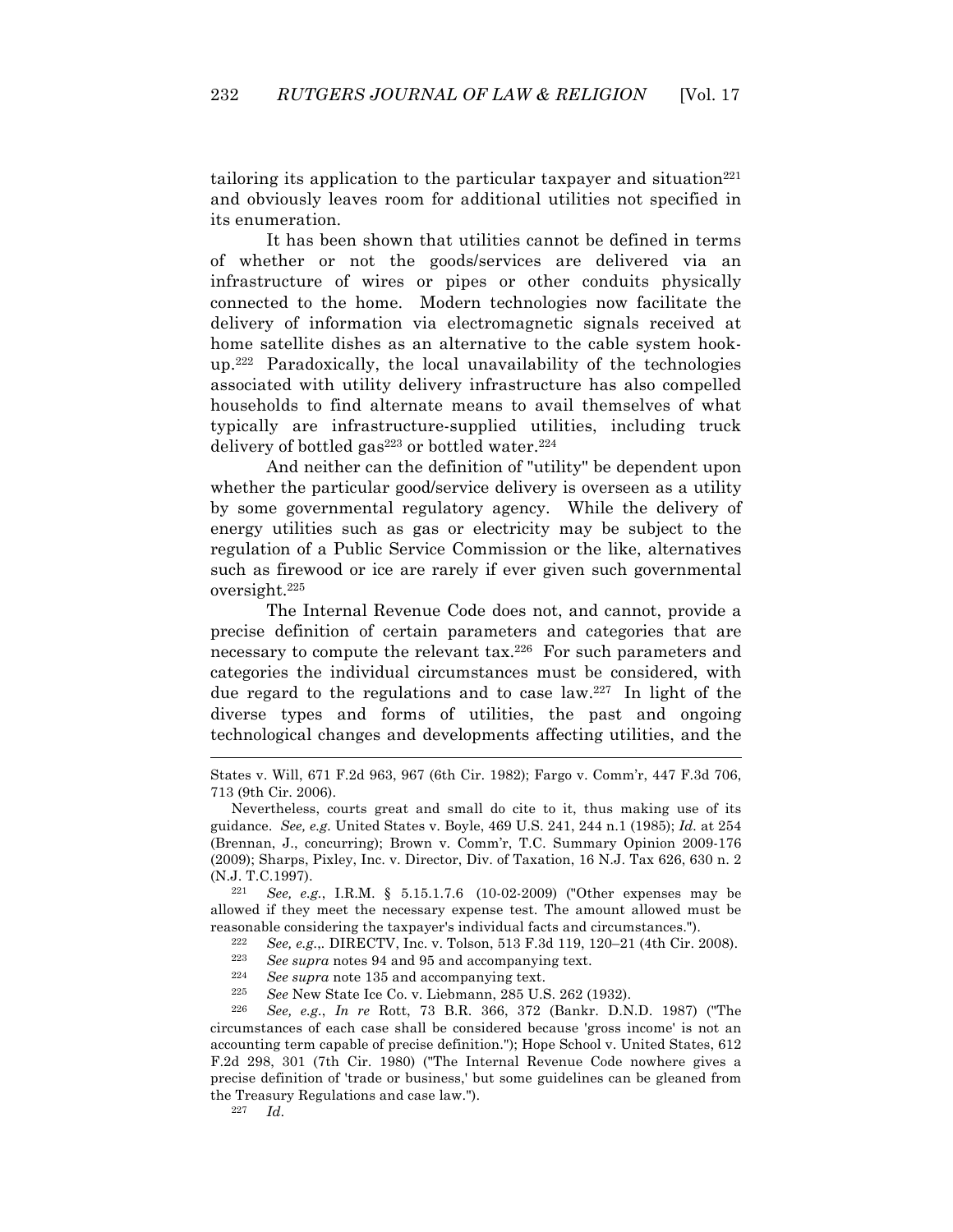varying circumstances from one household to another, the term "utility" similarly eludes precise definition.

#### V. ISSUES IMPACTING UTILITIES WITH RESPECT TO I.R.C. § 107

The term "utilities" sweeps a broad ambit. Various issues relating to utilities in connection with Section 107 are now discussed, in no particular order:

#### *A. The Unique Occupation of the Clergyperson*

Unless the Internal Revenue Code provides otherwise, all income from any source is included in an individual's gross income. <sup>228</sup> For policy reasons, certain items are specifically excluded from gross income in Part III of Subchapter B of Chapter 1 of the Internal Revenue Code.229 Among the items given such favored treatment in Part III are military combat pay,230 payments to foster caregivers, $231$  meals and lodging furnished to employees for the employer's convenience,232 and, as discussed in this article, housing furnished to a clergyperson.<sup>233</sup> Each of these classes of receipts that otherwise would be included in gross income would, in the view of Congress, somehow unjustly weigh upon individuals on account of their particular occupational situations.

In enacting the Clergy Housing Allowance Clarification Act of 2002, Congressional sentiment was that the home of a clergyperson "is not just shelter, but an essential meeting place for members of the congregation, and also, in light of the unique relationship between a pastor or a clergy member and the congregation, the distinct housing component of it is a unique feature of that relationship."234

<sup>228</sup> I.R.C. § 61.

<sup>229</sup> I.R.C. §§ 101, *et. seq.*

Excluding an item from gross income *ab initio* is more advantageous to the taxpayer than including it and then reducing the gross income by way of a deduction, inasmuch as certain deductibility ceilings or floors are dependent upon the reckoning of gross income. *See, e.g.*, I.R.C. § 67 (imposing threshold of 2% of gross income for deductibility of miscellaneous itemized deductions); I.R.C. § 213(a) (imposing threshold of 7.5% of gross income for deductibility of medical expenses); *see also* Knight v. Comm'r, 552 U.S. 181 (2007); Matthew Williams, *The Taxation of Contingent Attorney's Fees: Is the Capitalization Theory a Viable Solution to Prevent Taxpayer Inequity?*, 37 TEX. TECH L. REV. 1173 (2005).

 $\begin{array}{c} 230 \text{ } \text{I.R.C.} \text{ § } 112. \\ 231 \text{ } \text{I R C.} \text{ § } 131. \end{array}$ 

I.R.C. § 131.

 $\frac{232}{233}$  I.R.C. § 119.

I.R.C. § 107.

<sup>234</sup> 148 CONG. REC. H1300 (daily ed. April 16, 2002) (statement of Rep. Pomeroy)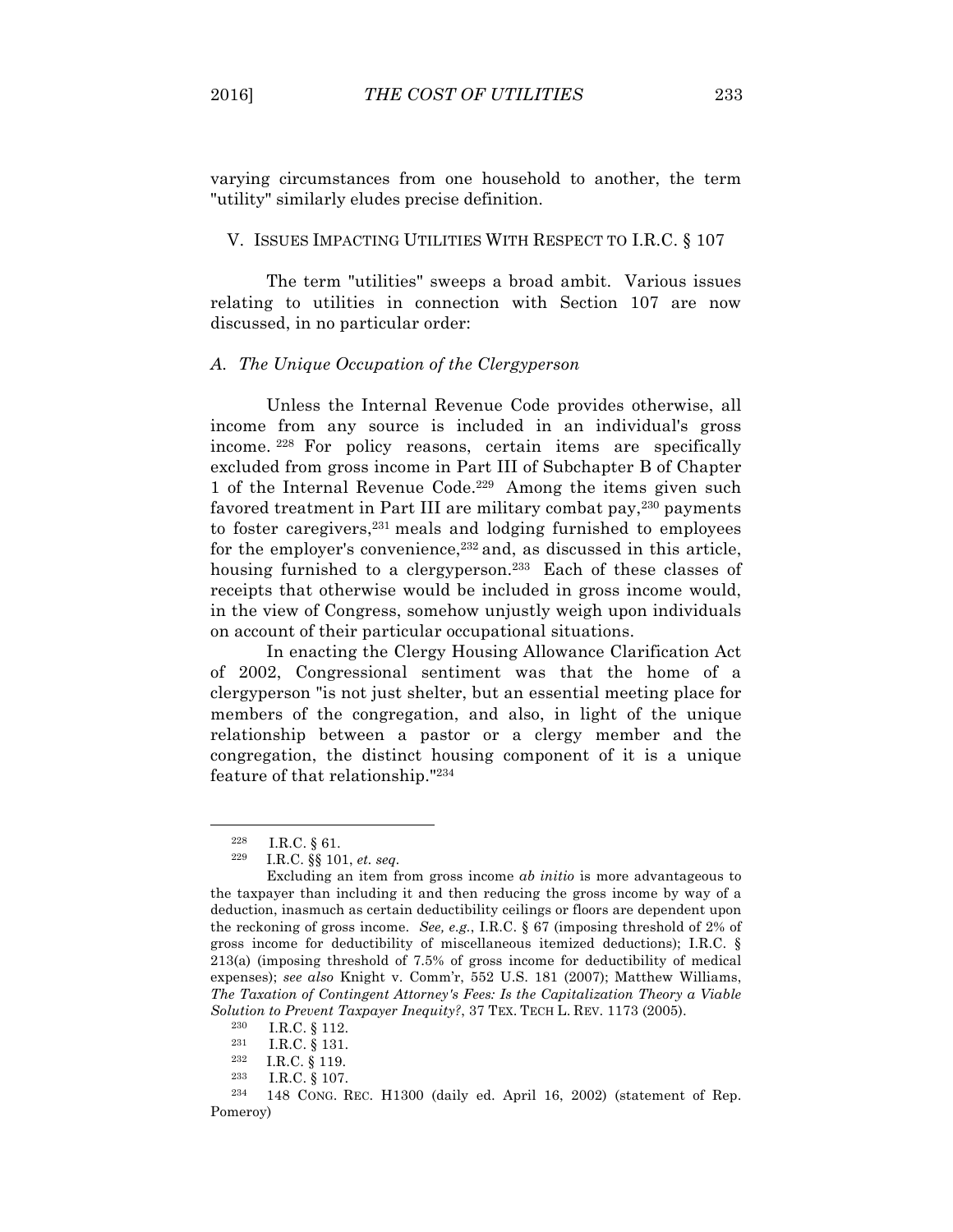Indeed, nearly a century earlier, the Country Life Commission, created by President Theodore Roosevelt, found that the productivity of America's farming sector was dependent upon the functionality of its social systems, and, while taking pains to avoid any sectarian favoritism, further found that churches (of whatever denomination) played a key role in the vitality and productivity of the rural society.235 The Commission specifically noted:

> There should be better financial support for the clergyman. In many country districts it is pitiably small. There is little incentive for a man to stay in a country parish, and yet this residence is just what must come about. Perhaps it will require an appeal to the heroic young men, but we must have more men going into the country pastorates, not as a means of getting a foothold, but as a permanent work.236

Accordingly, while various individual members of the Commission (and of Congress) no doubt had their personal sectarian agendas (and those of their constituents) at heart, the clergy housing exemption of I.R.C. § 107 and its predecessors provided and continues to provide many decidedly nonsectarian benefits to America as a whole. Though the clergyperson's personal religious life cannot be automatically subsumed into his or her occupational duties for taxation purposes, $237$  any limitations or qualifications placed upon income excludability under the Section 107 parsonage exemption must be construed and propounded in light of the clergyperson's unique occupational attributes. More to the point, the roles of the various utilities in the clergyperson's occupation/household must be accorded due regard.

#### *B. Relevant Standards of Utility Service*

The local or community practices and standards are often relevant to determining whether or not activities and expenditures are allowed. For example, the Federal Subsistence Board may authorize the taking of fish and wildlife in Alaska according to a

<sup>235</sup> *Report of the Country Life Commission*, S. DOC. NO. 60-705, at 60–63 (1909).

<sup>&</sup>lt;sup>236</sup> *Id.* at 62–63.<br><sup>237</sup> Sec. a.g. Feli

See, e.g.. Feldman v. Comm'r, 86 T.C. 458 (1986) (disallowing deduction of congregational rabbi and spouse for expenses paid in connection with son's bar mitzvah reception at the synagogue where the rabbi served).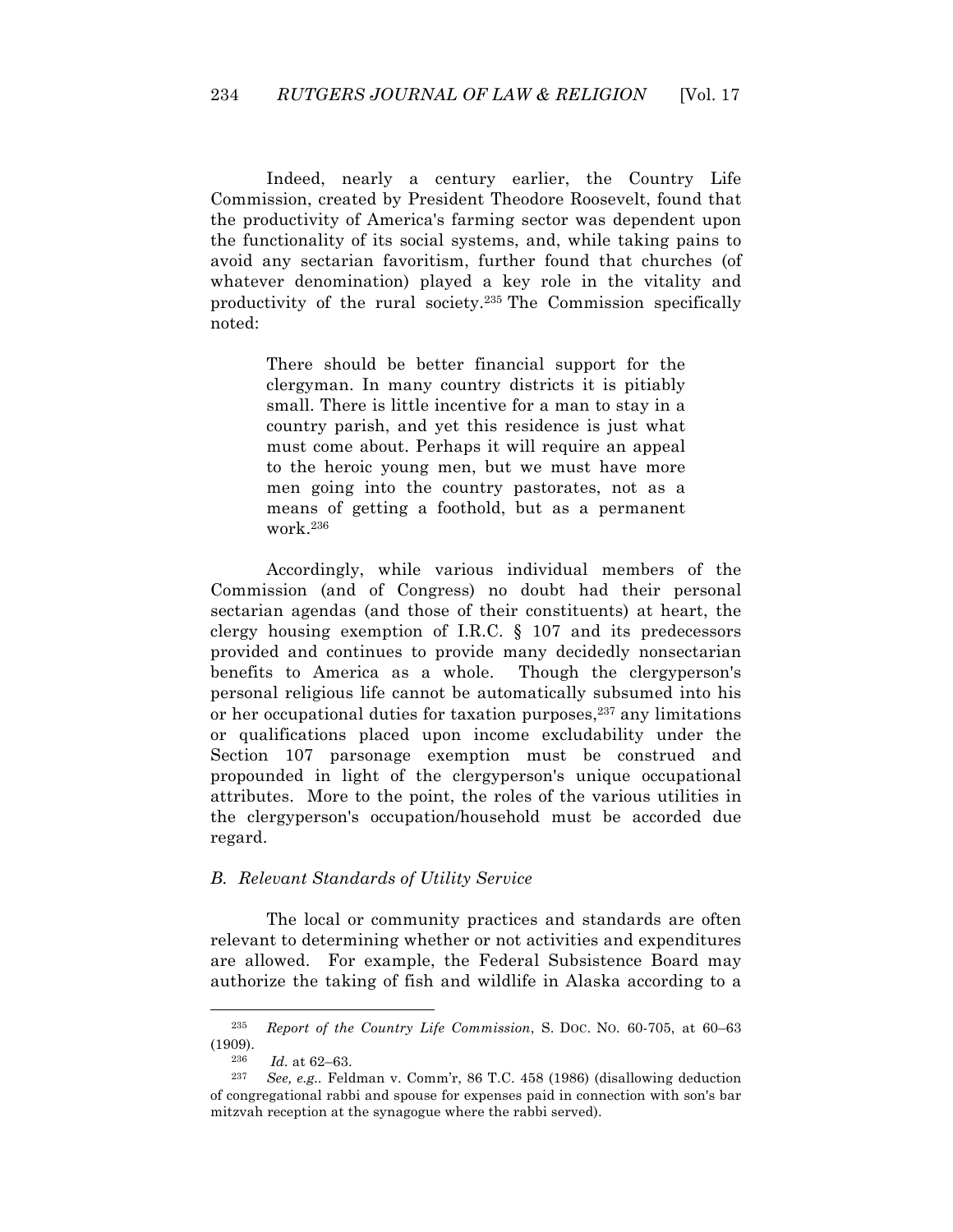"community's customary and traditional practices," <sup>238</sup> and residents of nursing homes and other long term care facilities have a right to obtain photocopies of their records "at a cost not to exceed the community standard."239

The New York Court of Appeals enunciated various factors to be considered in fixing an attorney's compensation when it decided the *Freeman* case.<sup>240</sup> These factors include the standard fees charged by lawyers in similar situations,  $241$  which obviously take into account the local bar's fee practices and rates. $242$  The IRS and the courts have used the *Freeman* factors in determining whether or not attorney fees could be considered for tax purposes.<sup>243</sup>

The courts have similarly allowed deductions for trustee's fees based upon the customs and practices of the community.244

It would follow, then, that community standards should factor into any limitations that may be imposed upon utilities for purposes of I.R.C.  $\S 107.^{245}$ 

The telephone utility's evolution over the years is quite illustrative of how standards can change with time. There was a period which saw the common use of the "party line" arrangement, whereby multiple subscribers would share the same telephone line but could not use it simultaneously for incoming or outgoing calls.246 One disadvantage of the party line arrangement was that the telephone of each party line subscriber would simultaneously ring with the distinctive ring pattern of the recipient whenever any member of the party line would receive a call.<sup>247</sup> Another disadvantage was the issue of privacy; all parties to the party line could eavesdrop on a telephone conversation on any other party's telephone. <sup>248</sup> And monopolization of the party line by any

 $238$  50 C.F.R. § 100.10(d)(5)(4) (2011).

<sup>239 38</sup> C.F.R. § 51.70(b)(2)(ii) (2016); 42 C.F.R. § 483.10(b)(2)(ii) (2016). 240 *In re* Estate of Freeman, 34 N.Y.2d 1, 9 (N.Y. 1974). 241 *Id.*

<sup>242</sup> *See, e.g.*, Estate of Baird v. Comm'r, T.C. Memo 1997-55 (1997); William Kummel, Note, *A Market Approach to Law Firm Economics: A New Model for Pricing, Billing, Compensation and Ownership in Corporate Legal Services*, 1996 COLUM. BUS. L. REV. 379, 383 n.10 (1996).

<sup>243</sup> *See, e.g.*, United States v. White, 853 F.2d 107 (2d Cir. 1988), *cert. granted sub nom.* White v. United States, 489 U.S. 1051 (1989), *cert. dismissed* 493 U.S. 5 (1989); *see also* Robert A. Traylor, *The Fox is on the Town, O!: White v. United States*, N.Y. ST. B.J., April 1990, at 42.

<sup>244</sup> *E.g.,* Comm'r v. Burrow Tr., 333 F.2d 66, 67–68 (10th Cir. 1964).

<sup>&</sup>lt;sup>245</sup> Elderkin v. Gaster, 288 A.2d 771, 777 (Pa. 1972).<br><sup>246</sup> See e g Louisville v Louisville Home Tel Co.

<sup>246</sup> *See, e.g.*, Louisville v. Louisville Home Tel. Co., 148 S.W. 13, 14 (Ky. 1912).

*Id.* 

<sup>248</sup> *See, e.g.*, Rathbun v. United States, 355 U.S. 107, 111 (1957); State v. Rasco, 144 S.W. 449, 457 (Mo. 1912).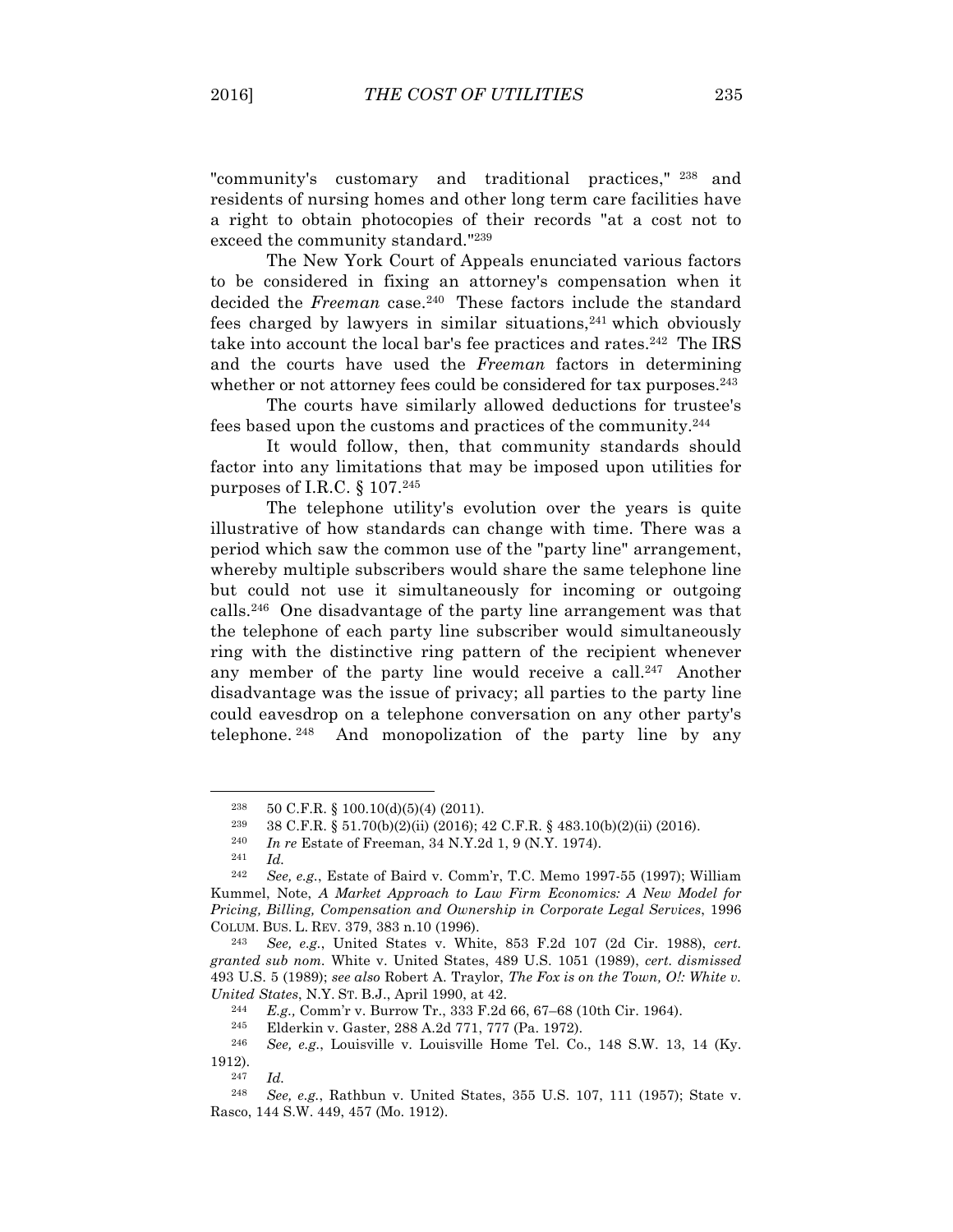subscriber could delay and otherwise complicate the summoning of help in emergency situations.<sup>249</sup>

Notwithstanding these drawbacks, many opted for party line arrangements, due, no doubt, to the lower costs of a party line telephone subscription.250 By the close of the Twentieth Century, party line telephone service arrangements had become all but obsolete,251 and indeed, it now is not unusual for a household to have a personal cell phone for every member of the household.<sup>252</sup>

### *C. Appropriate Standard of Living for the Clergyperson*

The degree and type of utility services supplied to a residential unit have a direct and obvious impact upon the household's standard of living. While it certainly is contrary to public policy to insist that clergypeople and their families live in poverty and squalor, <sup>253</sup> neither was the I.R.C. § 107 exclusion intended to give those in the pastoral profession a fast track to opulence or a license to engage in self-dealing with congregational assets.254

Though the allowable standard of living of any given clergyperson is not at all defined, cues can be taken from the Bankruptcy Code. In a Chapter 7 Bankruptcy liquidation,<sup>255</sup> a debtor's entitlement to retain one cell phone (but not two) has been recognized.256 Moreover, the Bankruptcy Code provides an undue hardship discharge exception for otherwise undischargeable student loans.<sup>257</sup> "The debtor's total living expenses should not exceed what is reasonable and necessary. To be reasonable and necessary, expenses must be modest, not extravagant, and commensurate with the debtor's resources. Provided that total expenses remain minimal, the debtor is not expected or required to

<sup>249</sup> *See, e.g.*, State v. Zelinski, 166 A.2d 383 (N.J. 1960); *see also* ALASKA STAT. § 42.20.120 (2015); N.Y. PENAL L § 270.15 (2016); 18 PA.C.S. § 6902 (2016) (criminalizing the refusal to relinquish a party line in an emergency situation). 250 *See, e.g.*, Louisville Home Tel. Co. v. Louisville, 113 S.W. 855, 863 (Ky.

<sup>1908);</sup> Pioneer Tel. & Tel. Co. v. Westenhaver, 118 P. 354 (Okla. 1911).

<sup>251</sup> *See, e.g.*, David Batstone, *Down Country Roads, Come Modern Phones*, N.Y. TIMES, December 15, 1997, at D6; Marlene Werner, *Aloha to the GTE Party Line*, N.Y. TIMES, October 14, 1996 at D5.

<sup>252</sup> Some households have been known to have, in addition to every member's personal cell phone, an additional cell phone for the household at large. *See In re* Haar, 373 B.R. 493, 500 (Bankr. N.D. Ohio 2007).

<sup>253</sup> *See supra* notes 235 and 236 and accompanying text.

<sup>254</sup> *See, e.g.*, Heritage Vill. Church and Missionary Fellowship, Inc. v. Bakker, 92 B.R. 1000 (Bankr. D. S.C. 1988).

<sup>255 11</sup> U.S.C. §§ 701 *et seq*. (2015).

<sup>256</sup> *In re* Goodall, Bankruptcy No. 07-302219, Chpater 7, 2007 Bankr. LEXIS 4490 (D. N.D Sept. 14, 2007).

<sup>257 11</sup> U.S.C. § 523(a)(8) (2016).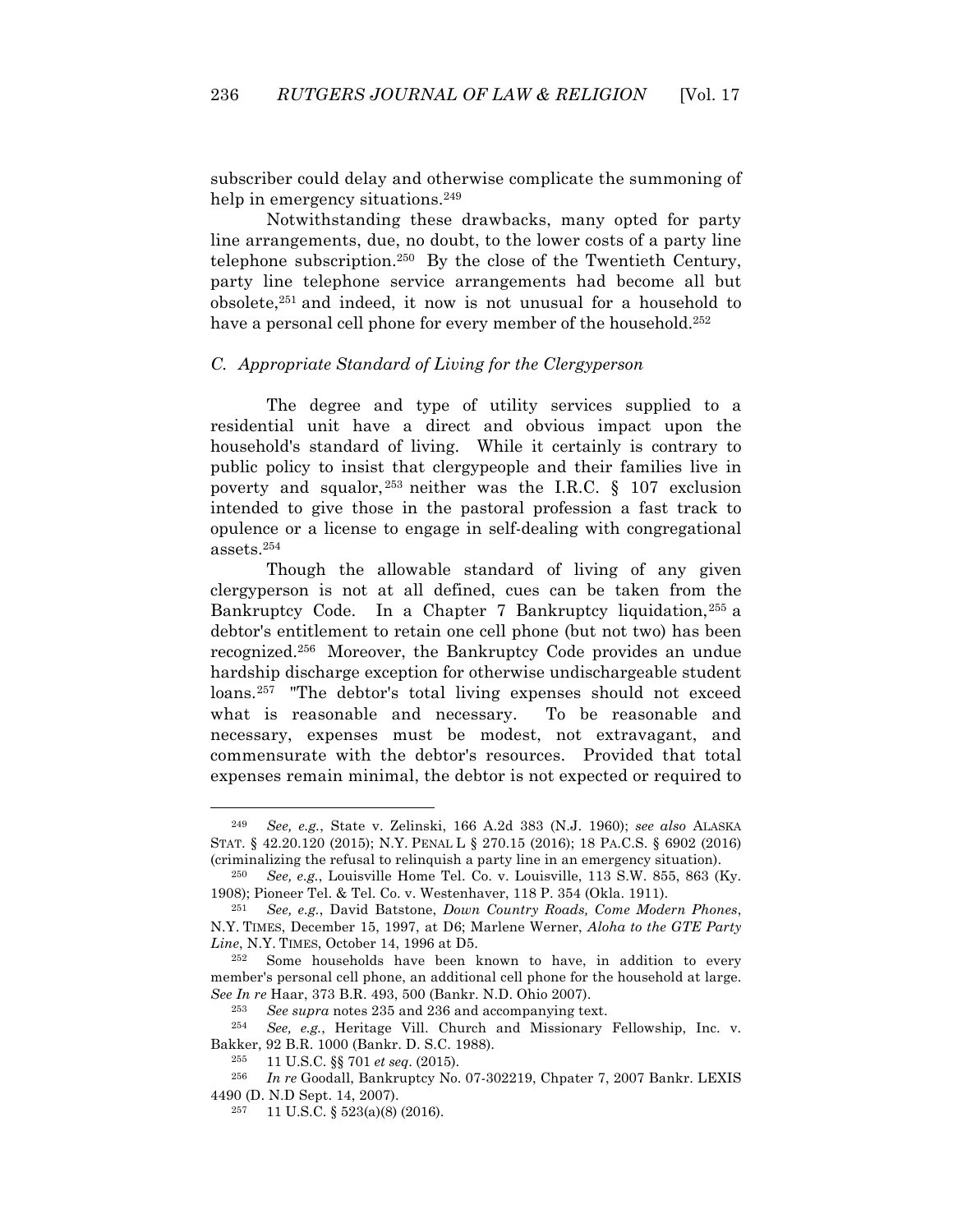implement every conceivable cost-saving measure. [internal citations omitted]"258 Such a debtor is, however, expected to tighten the household purse strings in order to pay off creditors.259

Even the undue hardship standard, which is not defined with any precision, does not require that the debtor be reduced to "utter hopelessness," <sup>260</sup> and, being subject to a case-specific analysis in its application, <sup>261</sup> does leave debtors a degree of autonomy to tailor their standard of living to their particular circumstances. Indeed, a telephone, whether cellular or land line, can be a necessity even for a debtor in a student loan undue hardship discharge situation.262

The law similarly expects those responsible for alimony or child support to retrench from their former lifestyles in order to ensure that their obligations to provide for their children and/or ex-spouses are fulfilled.263 Notwithstanding such priorities, the payers of alimony or child support are entitled to have utilities for their own households.264

The leeway for lifestyle for the solvent clergyperson upon whose income no ex-spouse, child or creditor has any claim of priority is entitled to some measure more, and surely no less, than that accorded the improvident debtor or the payer of alimony or child support.

### *D. Utilities: Personal and Household*

Though Section 107 is an exclusion provision and not a deduction provision, <sup>265</sup> the treatment of the telephone in the context of business deductions is instructive as to the demarcation between

<sup>258</sup> *In re* Mulherin, 297 B.R. 559, 565 (Bankr. N.D. Iowa 2003).

<sup>259</sup> *See, e.g.*, *In re* Lynch, 299 B.R. 62 (Bankr. S.D.N.Y. 2003); *cf.* Knox v. Sallie Mae, CHAPTER 7, CASE NO. 0506951EE, ADVERSARY NO. 060060, 2007 Bankr. LEXIS 3873 (Bankr. S.D. Miss. Nov. 6, 2007) (finding that family expenses of four cell phones for household, plus cable television and high speed Internet access did not demonstrate that debtor had made adequate attempts to reduce household expenses).

<sup>260</sup> *In re* Hornsby, 144 F.3d 433, 437 (6th Cir. 1998).

<sup>261</sup> *In re* Miller, 275 B.R. 271, 273–74 (Bankr. E.D. Tenn. 2002), *rev'd & remanded on other grounds* 377 F.3d 616 (6th Cir. 2004).

<sup>262</sup> *See In re* Pollard, 306 B.R. 637, 646 (Bankr. D. Minn. 2004).

<sup>263</sup> *See, e.g.*, Nevarez v. Nevarez, 626 A.2d 867, 872 (D.C. Ct. App. 1993) ("It may be that the father will have to modify his lifestyle, live in less expensive housing, drive a cheaper car (or use public transportation), and focus on his children's present needs rather than on his own retirement. That, however, is the very result which the Council intended."); *see also* Merritt v. Merritt, B168760, 2004 Cal. App. Unpub. LEXIS 4867 (Cal. Ct. App. May 20, 2004); Pierce v. Pierce, 916 N.E.2d 330 (Mass. 2009).

<sup>&</sup>lt;sup>264</sup> *See, e.g.* Radziwon v. Radziwon, 710 So. 2d 748 (Fla. Ct. App. 1998).

See *supra* note 229 and accompanying text.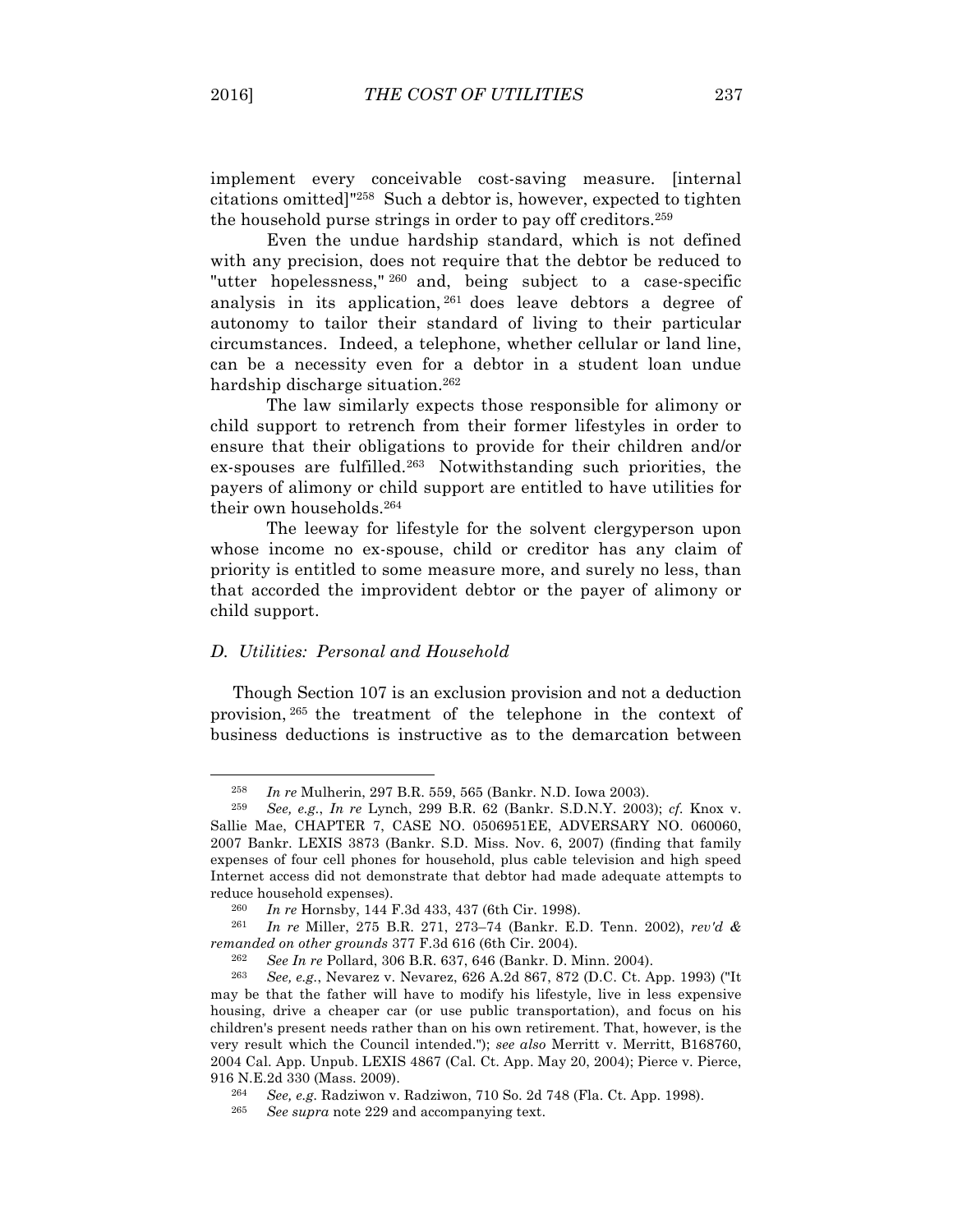business and personal expenses. As discussed earlier, the clergyperson's household is uniquely intertwined with the clergyperson's profession (which is a primary reason for the I.R.C.  $§$  107 exclusion in the first place).<sup>266</sup> Accordingly, the boundary between personal and business for the clergyperson coincides in many respects with the boundary between household and personal.

Under Section 262 of the Internal Revenue Code of 1954, the general rule was (and continues to be) that personal, living, and family expenses are not deductible for income tax purposes unless specifically provided in the Code.<sup>267</sup> In 1988, Congress expressly provided that "in the case of an individual, any charge (including taxes thereon) for basic local telephone service with respect to the 1st telephone line provided to any residence of the taxpayer shall be treated as a personal expense."268

Viewing the 1988 amendment from the perspective of the available relevant technologies, <sup>269</sup> the terminology "telephone line," with its obvious reference to the wire and cable infrastructures,  $270$ was used by Congress at a time when cellular telephone technology was only beginning to become available to the public (and at a significantly higher cost than the customary land line telephone). $271$ Accordingly, the cell phone was viewed, and used, primarily if not overwhelmingly as the equipage of business and not as the ubiquitous personal communication device it has become today.

As with other goods and services, consumers of utilities traditionally have been households.272 The physical and economic availability of cell phone technology has in many respects transformed telephone service from a household service to a personal accoutrement, particularly where each household member has his or her own cell phone.273 Because the use of a personal cell

<sup>266</sup> *See supra* notes 228–37 and accompanying text.

<sup>267</sup> I.R.C. § 262(a) (1954), *formerly denoted* I.R.C. § 262 with no subsections.

<sup>268</sup> Technical and Miscellaneous Revenue Act of 1988, Pub. L. No. 100-647, § 5073(a), 102 Stat. 3342, 3682 (1988), codified at I.R.C. 262(b).

<sup>269</sup> Amtrak v. United States, 338 F. Supp. 2d 22, 27 (D.D.C. 2004), *aff'd* 431 F.3d 374 (D.C. Cir. 2005).

<sup>270</sup> *See supra* notes 163 and 164 and accompanying text.

<sup>271</sup> *Cf., e.g.*, David Rampe, *A.T.&T. in Rate Cut Today*, N.Y. TIMES, January 1, 1988, at 39 (reporting that average land line residential customer pays approximately \$9 per month for out-of-state telephone service); Sharon L. Bass, *The Growth of Car Phones is Busy, Busy*, N.Y. TIMES, December 11, 1988, at 1 (reporting that cellular car phones cost from \$600 to \$1,700, with monthly service charges ranging from \$38 to \$150).

<sup>272</sup> John F. Grashof & Donald F. Dixon, *The Household: The "Proper" Model for Research into Purchasing and Consumption Behavior*, 7 ADVANCES IN CONSUMER RES. 486 (1980).<br><sup>273</sup> See In re Haar, <sup>37</sup>

<sup>273</sup> *See In re* Haar, 373 B.R. 493, 500 (Bankr. N.D. Ohio 2007). It is not unheard of for one individual to have two cell phones, for reasons ranging from keeping civilian employment separate from military reserve obligations, McDuffie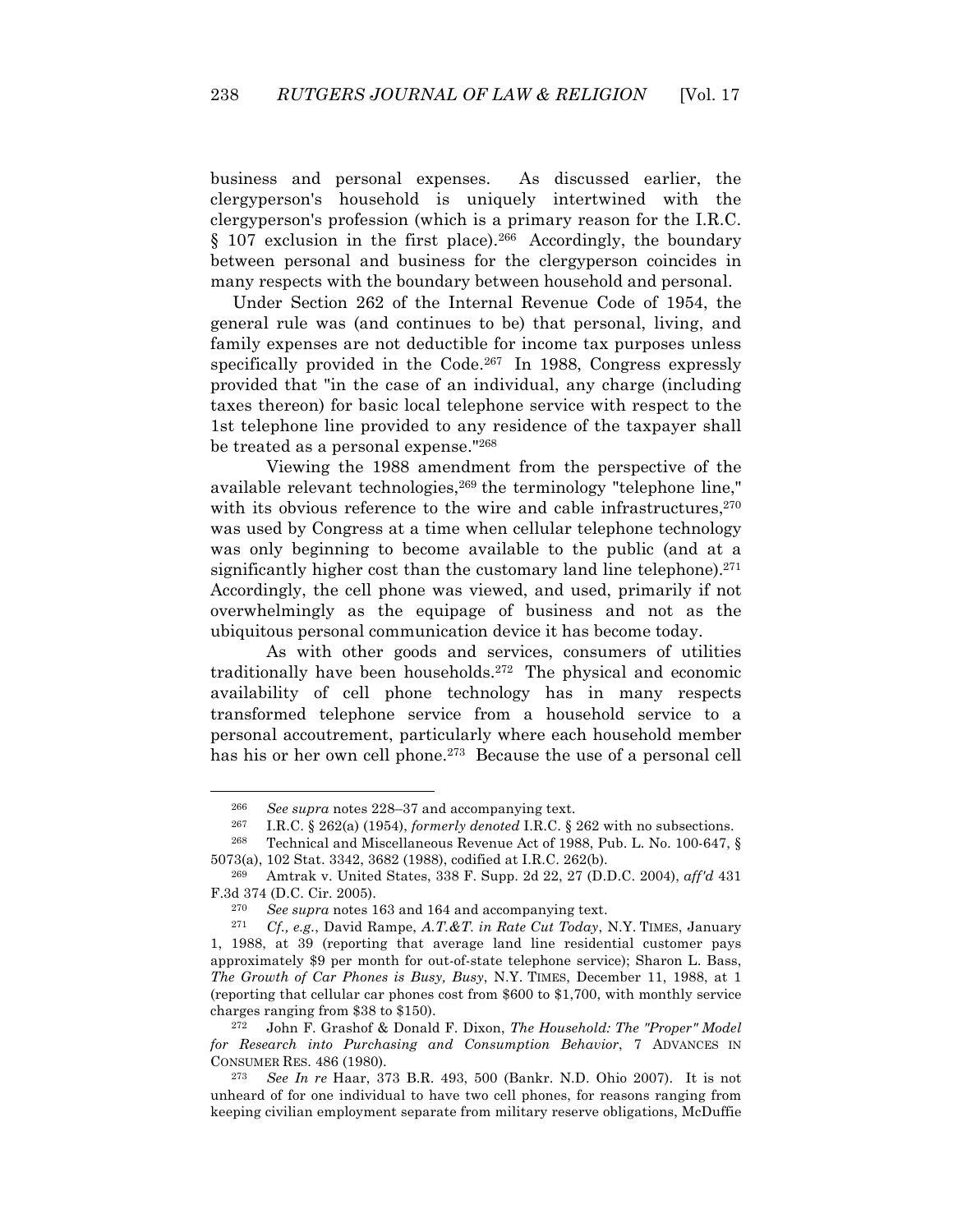phone can now in many instances be attributed and allocated more to a specific individual than to a household, the individual cell phone used by the clergyperson's child can now be decoupled from the clergyperson's household, at least to the extent that the household is an attribute of the clergy person's occupation.<sup>274</sup>

If I.R.C. § 107 were a deduction statute and not an exclusion statute,<sup>275</sup> this functional shift would likely be cause for significant controversy. But exclusions do not operate exactly the same as deductions, accordingly, a telephone's non-deductibility as a personal expense does not necessarily prevent its excludability under Section 107.

Nevertheless, the personalization of utilities such as the telephone raises excludability issues in situations such as the personal cell phone service purchased for and used exclusively by the clergyperson's child. Even giving due regard to the unique occupational niche of the clergyperson,276 the clergyperson's child's cell phone is arguably beyond the type of household expense so intertwined with the clergyperson's duties.277

Just as Congress saw fit to draw a line in the sand by statutorily treating the first residential telephone line as a personal expense,<sup>278</sup> Congress can certainly legislate (and/or the IRS can decree by regulation) limitations under I.R.C. § 107 on the excludability of the costs of personalized telephone accounts attributable to such household members whose presence in the household is only incidental and not an integral part of the clergyperson's occupation. In such regard, it is noted that a clergyperson's spouse is often expected to function in conjunction with the clergyperson in the performance of the clergyperson's duties; this should be a factor in deciding whether the cost of the

v. Eli Lilly & Co., No. 04 Civ. 05995 (LTS) (HBP), 2009 U.S. Dist. LEXIS 30332, at \*7 (S.D.N.Y. 2009), or to maintaining secret romantic relationships, Freeman v. Ace Tel. Ass'n, 404 F. Supp. 2d 1127, 1135 (D. Minn. 2005), *aff'd* 467 F.3d 695 (8th Cir. 2006).<br> $274 \, \text{C}f \, \text{In}$ 

Cf. In re Estate of Aitken, 610 N.Y.S.2d 436 (N.Y. Surr. Ct., N.Y. Cty. 1994) (recognizing that technological advances have enabled individualized precise allocation of expenses formerly charged to office overhead), *see also* Kenneth H. Ryesky, *An Overhead View of Aitken and Herlinger*, 22 WESTCHESTER B. J. 219 (1995).

<sup>275</sup> *See supra* note 265 and accompanying text.

<sup>&</sup>lt;sup>276</sup> *See supra* notes 228–37 and accompanying text.<br><sup>277</sup> *Cf In re* Gray Case No. 06-927 Chanter 11. 2

<sup>277</sup> *Cf.*, *In re* Gray, Case No. 06-927, Chapter 11, 2009 Bankr. LEXIS 2130, at \*10 n.2 (Bankr. N.D. W. Va. 2009) (finding that debtor's reasonable expenses for cell phone service should not include that portion of the bill attributed to cell phone used by debtor's adult daughter).

<sup>278</sup> *See supra* note 268 and accompanying text.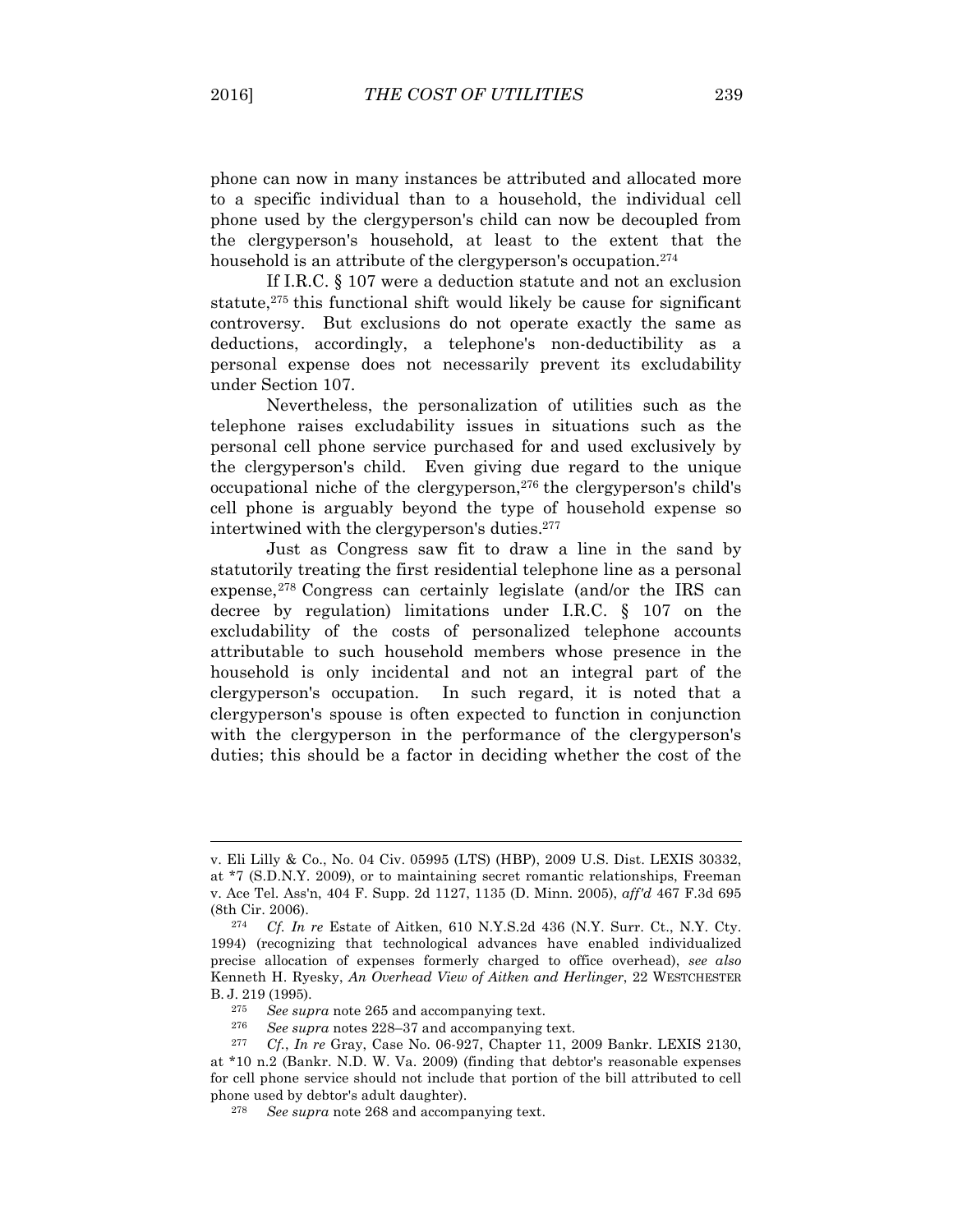cell phone used by the clergyperson's spouse ought be excludable from the clergyperson's income.279

And just as the new and emerging technologies can shift a utility item's usage from a household basis to a personal basis, so, too can the technological changes shift the personal to the household. An example is the plug-in electric automobile, whose recharge can entail significant amounts of electricity, <sup>280</sup> presumably using power purchased on the general household electric bill.

### VI. UTILITIES AND § 107: WHITHER NOW?

As the late Circuit Judge Ellsworth Van Graafeiland noted, "[o]ne of the most esoteric areas of the law is that of federal taxation."281 I.R.C. § 107 is among the more esoteric topics within the body of federal tax law.282 Inasmuch as the LEXIS-NEXIS annotations of I.R.C. § 107 do not contain any category for utilities,283 the "cost of utilities" under Section 107 carries tax law yet another degree further on the esoteric scale.

But cases from time to time do arise which require the IRS, the tax bar and the courts "to explore one of the lesser known chambers in a labyrinthine Internal Revenue Code honeycombed with obscure passageways."284 There have already been abusive

 $\overline{a}$ 

<sup>282</sup> *See Chemerinsky*, *supra* note 25 at 735 ("I confess that I had never heard of the parsonage exemption until I received a call from the Ninth Circuit staff attorney asking me to participate in the Warren case.").

<sup>279</sup> *See, e.g.*, Herman W. Smith, *Urbanization, Secularization, and Roles of the Professional's Wife*, 13 REV. OF RELIGIOUS RES. 134 (1932); Marion Harland, *Ministers' Wives*, 149 N. AM. REV. 371 (1889); *see also* Chapman v. Phx. Nat'l Bank, 85 N.Y. 437 (N.Y. 1881) ("In that month she was married to Rev. Dr. Chapman, a Presbyterian minister; and from the time of her marriage to December, 1865, she resided with her husband . . . discharging the duties pertaining to her station as the wife of a minister and a planter."); Mo. Pac. Transp. Co. v. Simon, 135 S.W.2d 336, 337 (Ark. 1939) ("Mrs. Adcock, 58 years of age, is the wife of a minister. Her duties were such as are ordinarily discharged by a minister's wife.").

<sup>280</sup> *See, e.g.* I.R.C. §§ 30(d)(1)(F)(i) & 30D(d)(1)(F)(i) (2015) (specifying a minimum 4 kilowatt-hour battery capacity for qualifying plug in electric vehicles eligible for certain tax credits).

<sup>281</sup> United States v. Regan, 937 F.2d 823, 827 (2d Cir. 1991), *amended on other grounds* 946 F.2d 188 (2d Cir. 1991), *cert. denied sub nom*. Zarzecki v. United States, 504 U.S. 940 (1992); *see also* Bursten v. United States, 395 F.2d 976, 981 (5th Cir. 1968) ("We must note here, as a matter of judicial knowledge, that most lawyers have only scant knowledge of tax law."). An esoteric sidelight to the *Regan* case is that one of the attorneys for the defendant Regan was Jerome Kurtz, Esq., a former Commissioner of Internal Revenue.

<sup>283</sup> Author's accession of 26 U.S.C.S. § 107 in the LEXIS-NEXIS database (accessed December 20, 2015).

<sup>284</sup> United States v. Second Nat'l Bank of N. Miami, 502 F.2d 535, 549 (5th Cir. 1975), *cert. denied* 421 U.S. 912 (1974).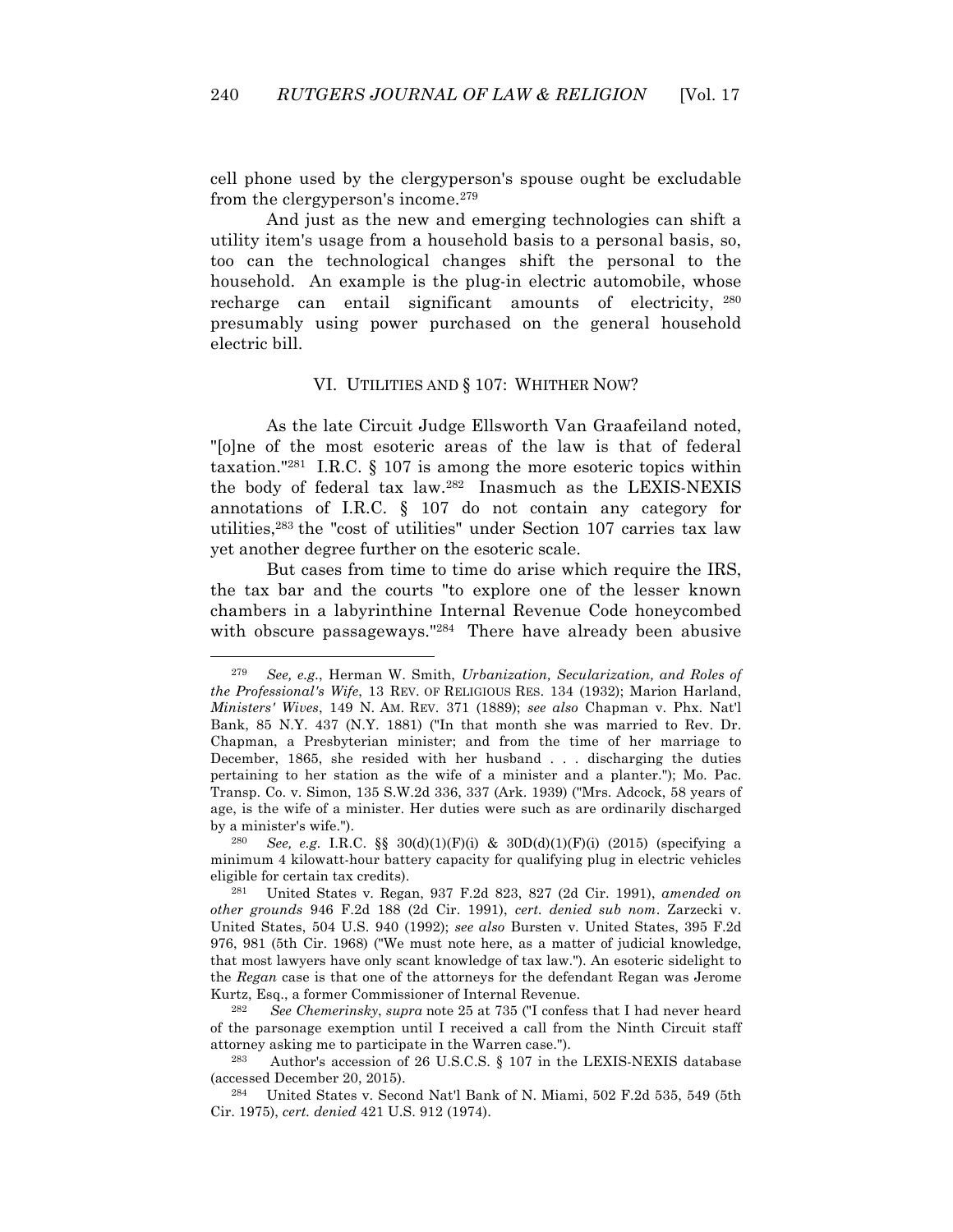uses of purported "churches" to avoid or evade the taxes, <sup>285</sup> including abusive "church" schemes in which the "minister" attempts to invoke I.R.C. § 107.286 Moreover, Section 107 itself (albeit not its "cost of utilities" provision) gave rise to several unexpected adventures and misadventures in connection with the *Warren* case.287

Adam Smith noted that taxation "ought to be certain and not arbitrary."<sup>288</sup> As a tax collecting agency, the IRS often must balance many factors in how it administers the tax laws. Though claims that the Income Tax violates the Constitution are regularly voiced by unenthusiastic taxpayers (or non-payers), <sup>289</sup> public toleration for actual or contrived Constitutional unsoundness in any taxation scheme is very strongly correlated with public perceptions of fairness in the manner in which the tax is imposed and administered. 290 The diverse variables in defining what constitutes a utility,291 as well as the well-known variations in the dynamics of individual households, pose many challenges to Adam

<sup>288</sup> ADAM SMITH, THE WEALTH OF NATIONS (NY, Edwin Cannan, ed., Modern Amer. Library, 1937) (1789) (Book V, Chapt. II, Pt. II at 778 (Maxim II.)).

<sup>289</sup> *See, e.g.*, Cheek v. United States, 498 U.S. 192 (1991); United States v. Sassak, 881 F.2d 276 (6th Cir. 1989); Scott v. United States, 521 F.2d 1188, 1192 (9th Cir. 1975); Rutherford v. Comm'r, T.C. Memo 1981-518 (1981); *see also* Christopher S. Jackson, *The Inane Gospel of Tax Protest: Resist Rendering Unto Caesar - Whatever His Demands*, 32 GONZ. L. REV. 291, 298–307 (1996).

Claims that a tax violates the national Constitution are in no way unique to the United States*. See, e.g*., Deputy Commissioner of Taxation v. Levick, [1999] FCA 1580 (Fed. Ct. Australia 1999); Regina v. Sydel, 2005 BCPC 413 (Brit. Col. Prov. Ct. 2005); Regina v. Dove, [2004] O.J. No. 4015 (Ontario Sup. Ct. Just. 2004); B. v. Comptroller of Inland Revenue, [1974] 2 MLJ 110 (Malaysia Fed. Ct. Civ. App., 1974); Tan v. Del Rosario, Philippines Sup. Ct., G.R. No. 109289 (October 3, 1994); Youngstrom v Kosrae, [1991] FMSC 12 (Kosrae, Micronesia, 1991); *see also* Metcash Trading Ltd. v Comm'r, 2001 (1) BCLR 1 (CC) (S. Afr. Const. Ct., 2000) (upholding constitutionality of South African value added tax).

290 *See, e.g.* Leo P. Martinez, *The Trouble with Taxes: Fairness, Tax Policy, and the Constitution*, 31 HASTINGS CONST. L.Q. 413 (2004); Edward J. McCaffery, *Tax's Empire*, 85 GEO. L.J. 71 (1996).

The author presumes that I.R.C. § 107 is valid and has had a salutary effect upon American tax policy, and does not now affray into any Constitutional controversies regarding the statute. *Compare Chemerinsky*, *supra* note 25 (questioning the Constitutionality of I.R.C. § 107) *with* Dean T. Barham, *The Parsonage Exclusion under the Endorsement Test: Last Gasp or Second Wind?,* 13 VA. TAX REV. 397 (1993) (asserting the Constitutionality of I.R.C. § 107); *see also*  note 301, *infra*.

See *supra* notes 79–227 and accompanying text.

<sup>285</sup> *E.g.*, S. Church of Universal Bhd. Assembled, Inc. v. Comm'r, 74 T.C. 1223 (1980).

<sup>286</sup> *E.g.*, Randolph v. Comm'r, T.C. Memo 1987-432 (1987); Rose v. Comm'r, T.C. Memo 1984-537 (1984); Winston v. Comm'r, T.C. Memo 1984-248 (1984); Makkay v. Comm'r , T.C. Memo 1984-16 (1984).

<sup>287</sup> *See supra* notes 22–29 and accompanying text.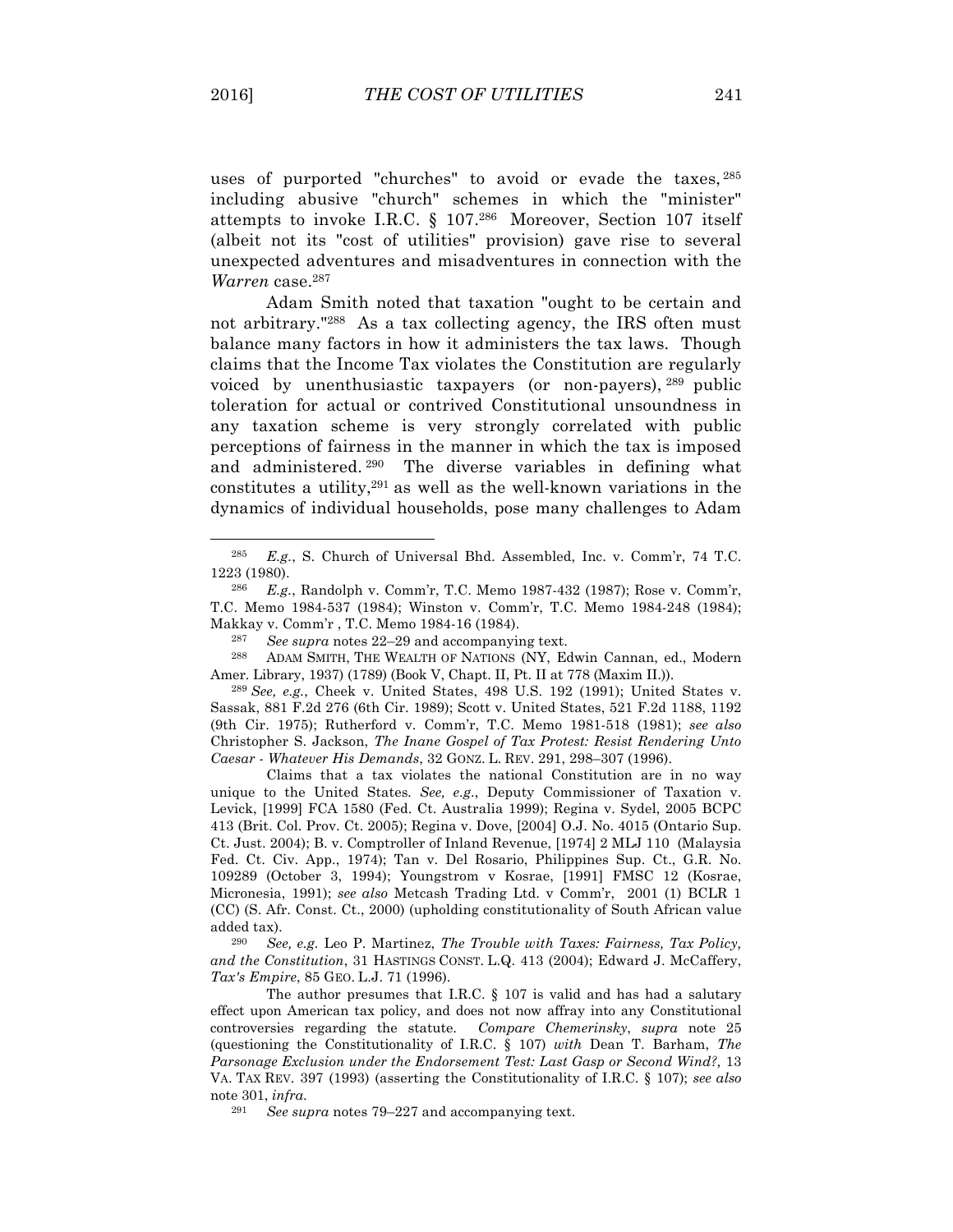Smith's ideal of taxation simplicity. Amidst these inherent complexities and meanderings, there is much potential for abuse of the "cost of utilities" provision of I.R.C. § 107. The IRS must be prepared to put down its foot if and when a taxpayer takes the Section 107 "cost of utilities" provision too far beyond the bounds of reasonableness and fairness.

### VII. CONCLUSION

The current trends of increased taxation, together with the increasing acceptability of tax cheating behaviors among the many sectors of American public,<sup>292</sup> will certainly provide a basis for many to rationalize new and novel ways to evade taxes.<sup>293</sup> Nor has the IRS been secretive about its desire to give greater scrutiny to the individual houses of worship <sup>294</sup> (which may well entail examination of the personal tax returns of the clergyperson and/or other employees<sup>295</sup>). One therefore cannot entirely dismiss the

Disclosure is an important way for the IRS to identify participants in abusive transactions. However, our disclosure scheme, which originally was developed to address the taxable sector, does not yet fit all tax-exempt participants because the method of reporting does not fit all tax-exempt entities well. For example, an organization must attach Form 8886 to its annual tax return for each year that the organization participates in a listed transaction. For this purpose, "tax return" includes information returns, so tax-exempt entities that file information returns are covered by the regulations. However, entities that are not required to file any return are not covered. This excepted category includes churches, small exempt organizations, state and local governments, state and local government retirement plans, and Indian tribal governments. Thus, these entities are not covered by the section 6011 disclosure net.

### *Id.*

 $\overline{a}$ 

295 *See* I.R.M. 4.76.7.12.3 (06-01-2004).

The procedural checks and balances that pertain when the IRS examines a house of worship lie beyond the purview of this article. *See* I.R.C. § 7611; *see also* Music Square Church v. United States, 218 F.3d 1367 (Fed. Cir. 2000), *cert. denied* 531 U.S. 1013 (2000).

Tony Alamo, the founder of the Music Square Church, had previously been convicted of tax evasion. *See Jury Convicts an Evangelist of Tax Evasion*,

<sup>292</sup> *See, e.g.* NATIONAL TAXPAYER ADVOCATE, 2004 ANNUAL REPORT TO CONGRESS 228–29 (2004), https://www.irs.gov/pub/tas/ntafy2004annualreport.pdf (accessed December 20, 2015).

<sup>293</sup> *See* James Tackett, Joe Antenucci, and Fran Wolf, *A Criminological Perspective of Tax Evasion*, 110 TAX NOTES 654 (Feb. 6, 2006).

<sup>294</sup> *See, e.g.*, *Charity Oversight and Reform: Keeping Bad Things from Happening to Good Charities*: Hearing before the S. Comm. on Finance, 108th CONG.139 (2004) (written Statement of Mark W. Everson, Commissioner of Internal Revenue), stating: